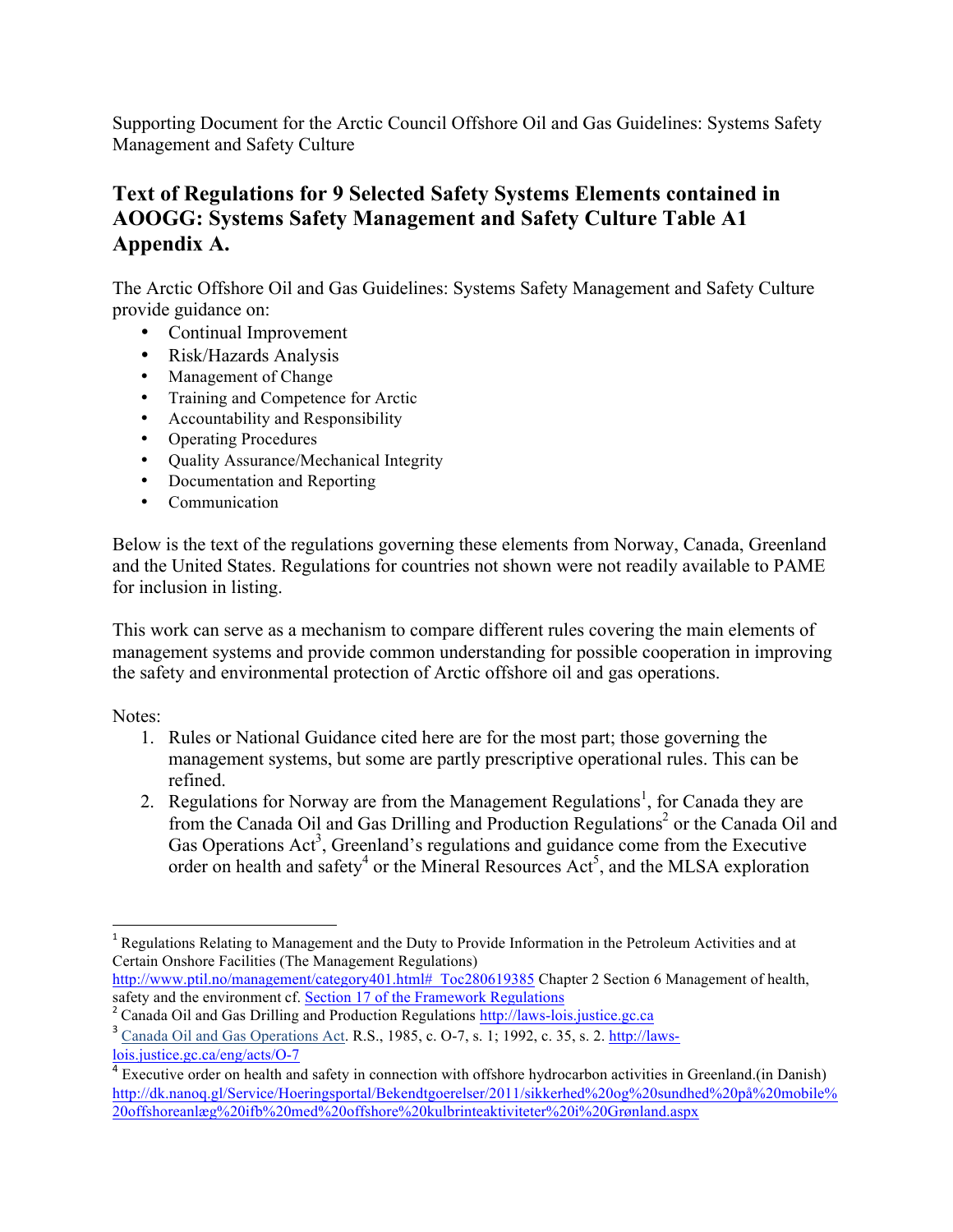drilling guidelines  $(DG)^6$ , and rules for the United States are from the Code of Federal Regulations  $(CFR)^7$ 

- 3. Rules cited here may be out-of-date or may need updating countries need to keep the Comparison Table modernized.
- 4. Rules may need to be added to certain element categories.
- 5. Rules cited may not be totally appropriate to the management element category they were assigned.
- 6. Text excerpts of the Greenland EO Regulations are not from an official or professional translation, so they cannot be considered official nor necessarily accurate.
- 7. These regulations will be updated as necessary. New information or corrections are welcome. Please send information to the PAME Secretariat  $\text{pame}(a)\text{pame}$ . is

# **Continual Improvement**

# **Norway:** *Continual Improvement*

*Management of health, safety and the environment:* C2 S6: The responsible party shall ensure that the management of health, safety and the environment comprises the activities, resources, processes and organisation necessary to ensure prudent activities and continuous improvement.

*Management of health, safety and the environment:* C6 S23 The responsible party shall continuously improve health, safety and the environment by identifying the processes, activities and products in need of improvement, and implementing necessary improvement measures. The measures shall be followed up and the effects evaluated. The individual employee shall be encouraged to actively identify weaknesses and suggest solutions, Applying experience from own and others' activities shall be facilitated in the improvement work.

# **Canada:** *Continual Improvement*

*Management Systems* 5. (2) (*i*): The management system shall include the processes for conducting periodic reviews or audits of the system and for taking corrective actions if reviews or audits identify areas of non-conformance with the system and opportunities for improvement;

# **Greenland:** *Continual Improvement*

<u> 1989 - Andrea Santa Andrea Andrea Andrea Andrea Andrea Andrea Andrea Andrea Andrea Andrea Andrea Andrea Andr</u>

http://www.govmin.gl/images/stories/faelles/mineral\_resources\_act\_unofficial\_translation.pdf  $6$  MLSA exploration drilling guidelines (DG)

http://www.govmin.gl/images/stories/petroleum/110502 Drilling Guidelines.pdf

 $<sup>7</sup>$  Code of Federal Regulations 30 CFR Subpart S, Safety and Environmental Management Systems (1010–0186),</sup> including Form BSEE–0131, Performance Measures Data http://ecfr.gpoaccess.gov/cgi/t/text/text-

<sup>5</sup> Greenland Parliament Act of 7 December 2009 on mineral resources and mineral resource activities (the Mineral Resources Act), chapter 13, 14, 15: environmental protection, environmental liability, environmental impact assessment, chapter 17: health and safety for offshore installations.

idx?c=ecfr&sid=a6aca655228a4f5d6ca2a70b35270de2&rgn=div6&view=text&node=30:2.0.1.2.2.19&idno=30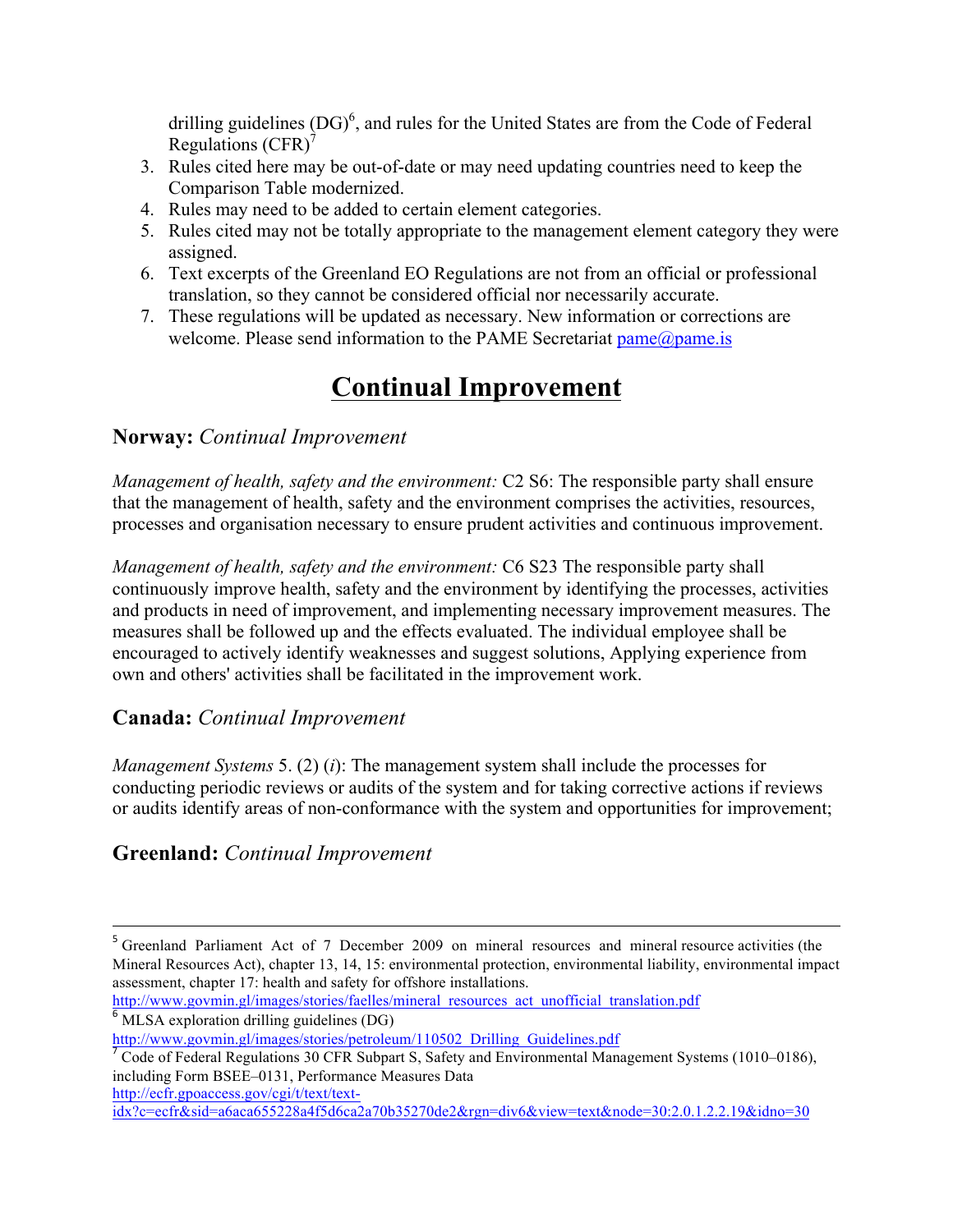M*anaging safety and health management system for safety and health* § 19 (1): If the operator company has chosen to build its management system after another similar system, management system, as a minimum, include a policy set by your organization for health and safety, which among other things includes a commitment to continual search of improvement of safety and health level,

# **United States:** *Continual Improvement*

*Management's general responsibilities for the SEMS program* § 250.1909

You (the Operator), through your management, must require that the program elements discussed in API RP 75 (as incorporated by reference in §250.198) and in this subpart are properly documented and are available at field and office locations, as appropriate for each program element. You, through your management, are responsible for the development, support, continued improvement, and overall success of your SEMS program. Specifically you, through your management, must:

(a) Establish goals and performance measures, demand accountability for implementation, and provide necessary resources for carrying out an effective SEMS program.

(d) At intervals specified in the SEMS program and at least annually, review the SEMS program to determine if it continues to be suitable, adequate and effective (by addressing the possible need for changes to policy, objectives, and other elements of the program in light of program audit results, changing circumstances and the commitment to continual improvement) and document the observations, conclusions and recommendations of that review.

(f) Utilize personnel with expertise in identifying safety hazards, environmental impacts, optimizing operations, developing safe work practices, developing training programs and investigating incidents.

(j) Ensure that the SEMS program is maintained and kept up to date by means of periodic audits to ensure effective performance

*Criteria for hazards analyses in the SEMS program* §250.1911 (3): You should assure that the recommendations in the hazards analysis are resolved and that the resolution is documented.

*Criteria for documenting safe work practices and contractor selection the SEMS program*  § 250.1914: You must perform periodic evaluations of the performance of contract employees that verifies they are fulfilling their obligations

# **Risk/Hazards Analysis**

## **Norway:** *Risk Management*

*Risk reduction* C2 S4: In reducing risk as mentioned in Section 11 of the Framework Regulations, the responsible party shall select technical, operational and organisational solutions that reduce the probability that harm, errors and hazard and accident situations occur.

Furthermore, barriers as mentioned in Section 5 shall be established.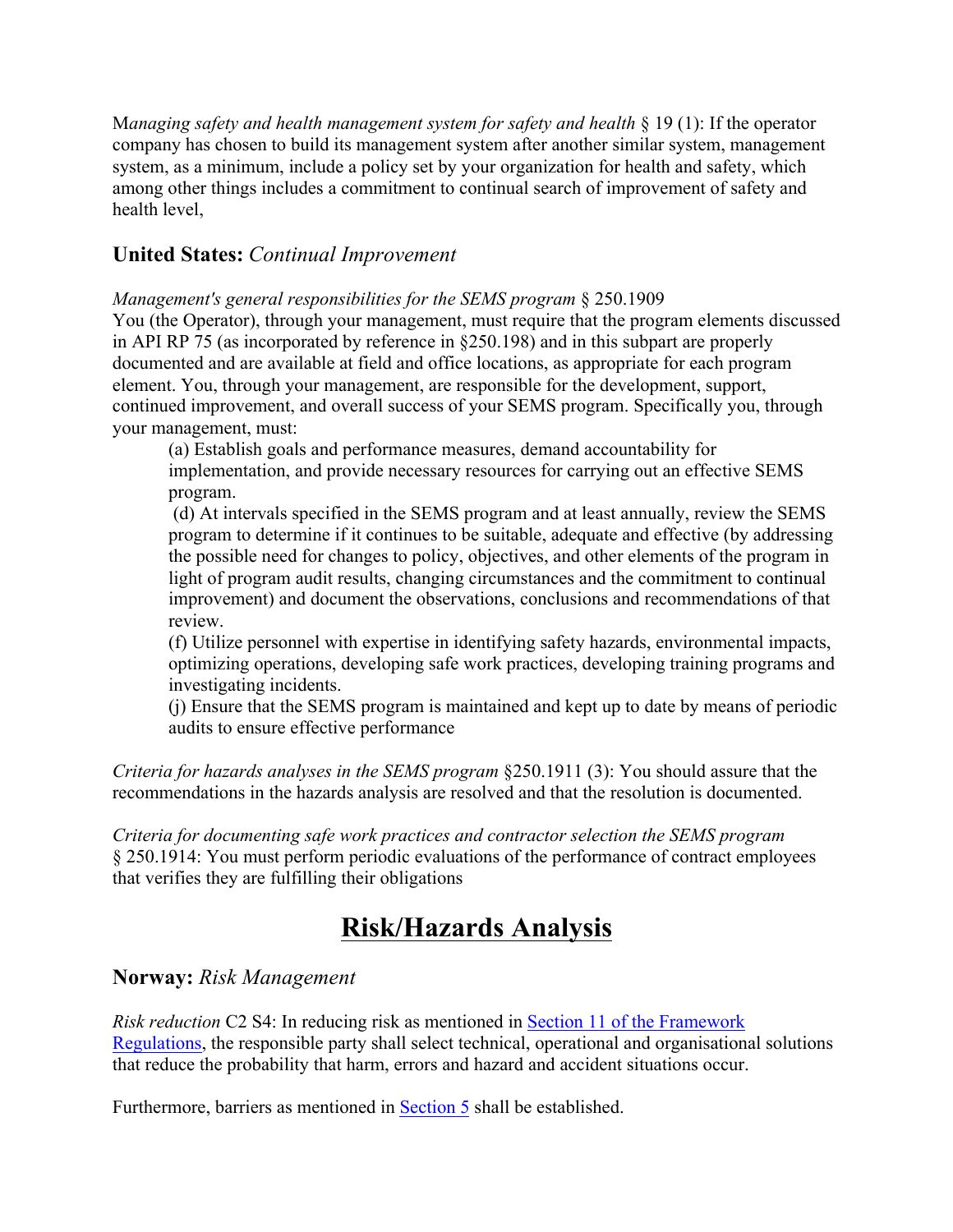The solutions and barriers that have the greatest risk-reducing effect shall be chosen based on an individual as well as an overall evaluation. Collective protective measures shall be preferred over protective measures aimed at individuals.

*Risk reduction* C2 S5: Barriers shall be established that:

- a) reduce the probability of failures and hazard and accident situations developing,
- b) limit possible harm and disadvantages.

Where more than one barrier is necessary, there shall be sufficient independence between barriers.

The operator or the party responsible for operation of an offshore or onshore facility, shall stipulate the strategies and principles that form the basis for design, use and maintenance of barriers, so that the barriers' function is safeguarded throughout the offshore or onshore facility's life.

Personnel shall be aware of what barriers have been established and which function they are intended to fulfil, as well as what performance requirements have been defined in respect of the technical, operational or organisational elements necessary for the individual barrier to be effective.

Personnel shall be aware of which barriers are not functioning or have been impaired. The responsible party shall implement the necessary measures to remedy or compensate for missing or impaired barriers.

# **Norway:** *Risk Analysis*

*General requirements for analyses* C5 S16: The responsible party shall ensure that analyses are carried out that provide the necessary basis for making decisions to safeguard health, safety and the environment. Recognised and suitable models, methods and data shall be used when conducting and updating the analyses.

The purpose of each risk analysis shall be clear, as well as the conditions, premises and limitations that form its basis.

The individual analysis shall be presented such that the target groups receive a balanced and comprehensive presentation of the analysis and the results.

Criteria shall be set for carrying out new analyses and/or updating existing analyses as regards changes in conditions, assumptions, knowledge and definitions that, individually or collectively, influence the risk associated with the activities.

The operator or the party responsible for operating an offshore or onshore facility shall maintain a comprehensive overview of the analyses that have been carried out and are underway.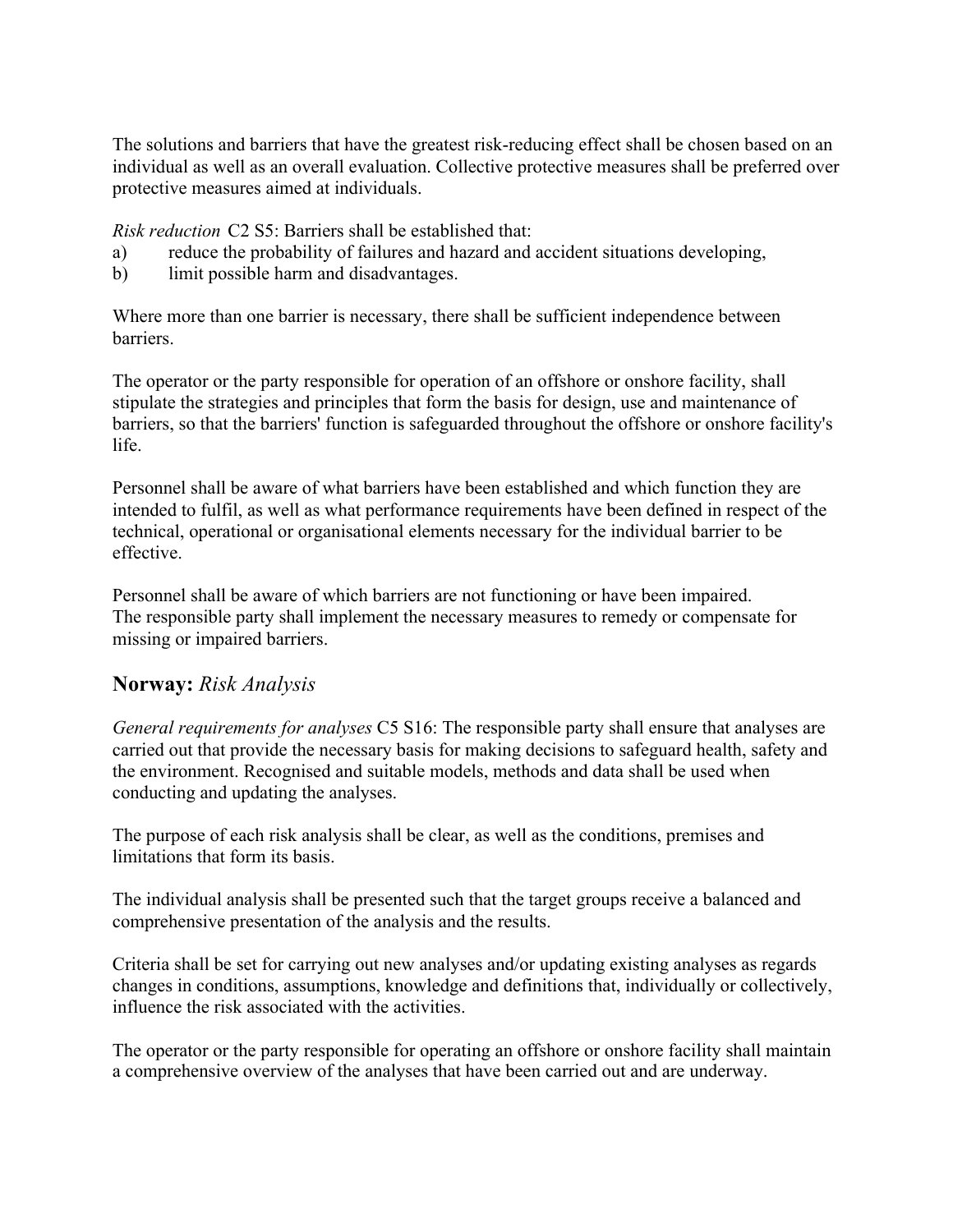Necessary consistency shall be ensured between analyses that complement or expand upon each other.

*Risk analyses and emergency preparedness assessments* C5 S17: The responsible party shall carry out risk analyses that provide a balanced and most comprehensive possible picture of the risk associated with the activities. The analyses shall be appropriate as regards providing support for decisions related to the upcoming operation or phase. Risk analyses shall be carried out to identify and assess contributions to major accident and environmental risk, as well as ascertain the effects various operations and modifications will have on major accident and environmental risk.

Necessary assessments shall be carried out of sensitivity and uncertainty. The risk analyses shall

- - a) identify hazard and accident situations,
	- b) identify initiating incidents and ascertain the causes of such incidents,
	- c) analyse accident sequences and potential consequences, and
	- d) identify and analyse risk-reducing measures.

Risk analyses shall be carried out and form part of the basis for making decisions when e.g.:

- a) classifying areas, systems and equipment,
- b) demonstrating that the main safety functions are safeguarded,
- c) identifying and stipulating design accidental loads,
- d) establishing requirements for barriers,
- e) stipulating operational conditions and restrictions,
- f) selecting defined hazard and accident situations.

Emergency preparedness analyses shall be carried out and be part of the basis for making decisions when e.g.

- a) defining hazard and accident situations,
- b) stipulating performance requirements for the emergency preparedness,
- c) selecting and dimensioning emergency preparedness measures.

**Norway:** *Hazards Analysis:* 

# **Norway:** *Risk Acceptance Criteria:*

*Working environment analysis* C3 S9 Section 18: The responsible party shall carry out necessary analyses to ensure a sound working environment and provide support in the choice of technical, operational and organisational solutions. The analyses shall e.g. contribute to improving the employees' health, welfare and safety and to prevent personal injuries, fatalities and work-related illness as a result of

- a) mistakes that can result in hazard and accident situations,
- b) exposure and physical or psychological effects.

# **Canada**: *Risk Management*

*Management System* 5. (1) (2): The management system shall include (*c*) the processes for identifying hazards and for evaluating and managing the associated risks;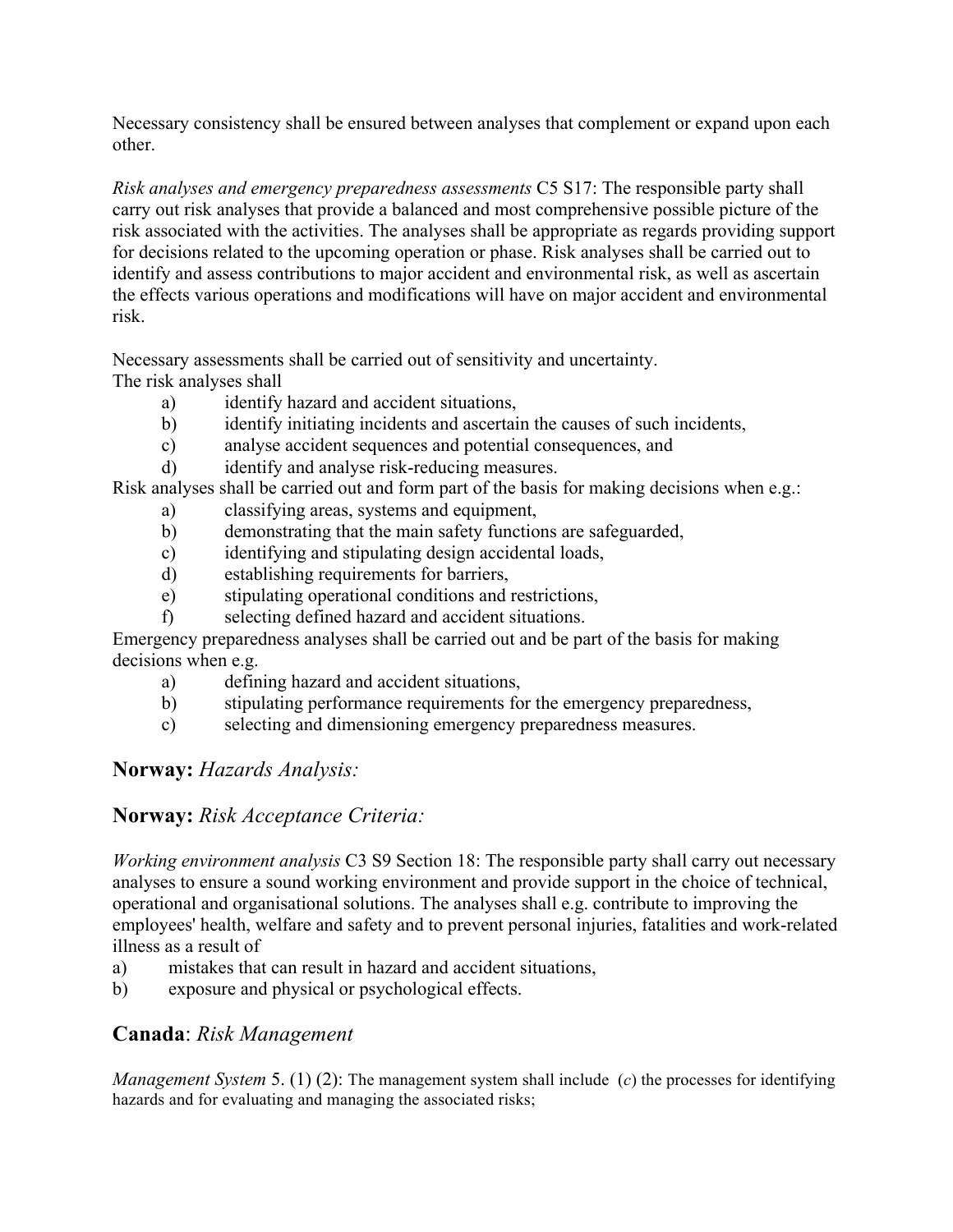# **Canada:** *Risk Analysis/Hazards Analysis*

*Management System* C5 (2): The management system shall include (*c*) the processes for identifying hazards and for evaluating and managing the associated risks

*Management System* C8(b, c): The safety plan shall set out the procedures, practices, resources, sequence of key safety-related activities and monitoring measures necessary to ensure the safety of the proposed work or activity and shall include

(*b*) a summary of the studies undertaken to identify hazards and to evaluate safety risks related to the proposed work or activity;

(*c*) a description of the hazards that were identified and the results of the risk evaluation;

*Management System* C9(b, c): The environmental protection plan shall set out the procedures, practices, resources and monitoring necessary to manage hazards to and protect the environment from the proposed work or activity and shall include

(*b*) a summary of the studies undertaken to identify environmental hazards and to evaluate environmental risks relating to the proposed work or activity;

(*c*) a description of the hazards that were identified and the results of the risk evaluation;

# **Canada:** *Risk Acceptance Criteria*

*Management System* C8(c): The safety plan shall set out the procedures, practices, resources, sequence of key safety-related activities and monitoring measures necessary to ensure the safety of the proposed work or activity and shall include (*c*) a description of the hazards that were identified and the results of the risk evaluation

*Management System* C9(c): The environmental protection plan shall set out the procedures, practices, resources and monitoring necessary to manage hazards to and protect the environment from the proposed work or activity and shall include (*c*) a description of the hazards that were identified and the results of the risk evaluation.

# **Greenland:** *Risk Management*

*Mineral Resources Act, Part 13,* 53 (4): When under this Greenland Parliament Act an enterprise or a person must ensure that environmental risks are identified, assessed and reduced as much as is practically possible, the party concerned must also, as regards the protection of the environment, ensure and promote the use of the best available techniques, including less polluting facilities, machinery, equipment, processes, technologies, raw materials, substances and materials and the best possible measures for the abatement of pollution insofar as this is technically, practically and financially possible for the party concerned; see subsections (1) and (3) and section 52 above.

*Mineral Resources Act, Part 13,* 53 (5) The rule of subsection (4) above applies equally with regard to the following situations:

(i) When an enterprise or a person must ensure that another party plans and performs work or other activities in a manner so that environmental risks are identified, assessed or reduced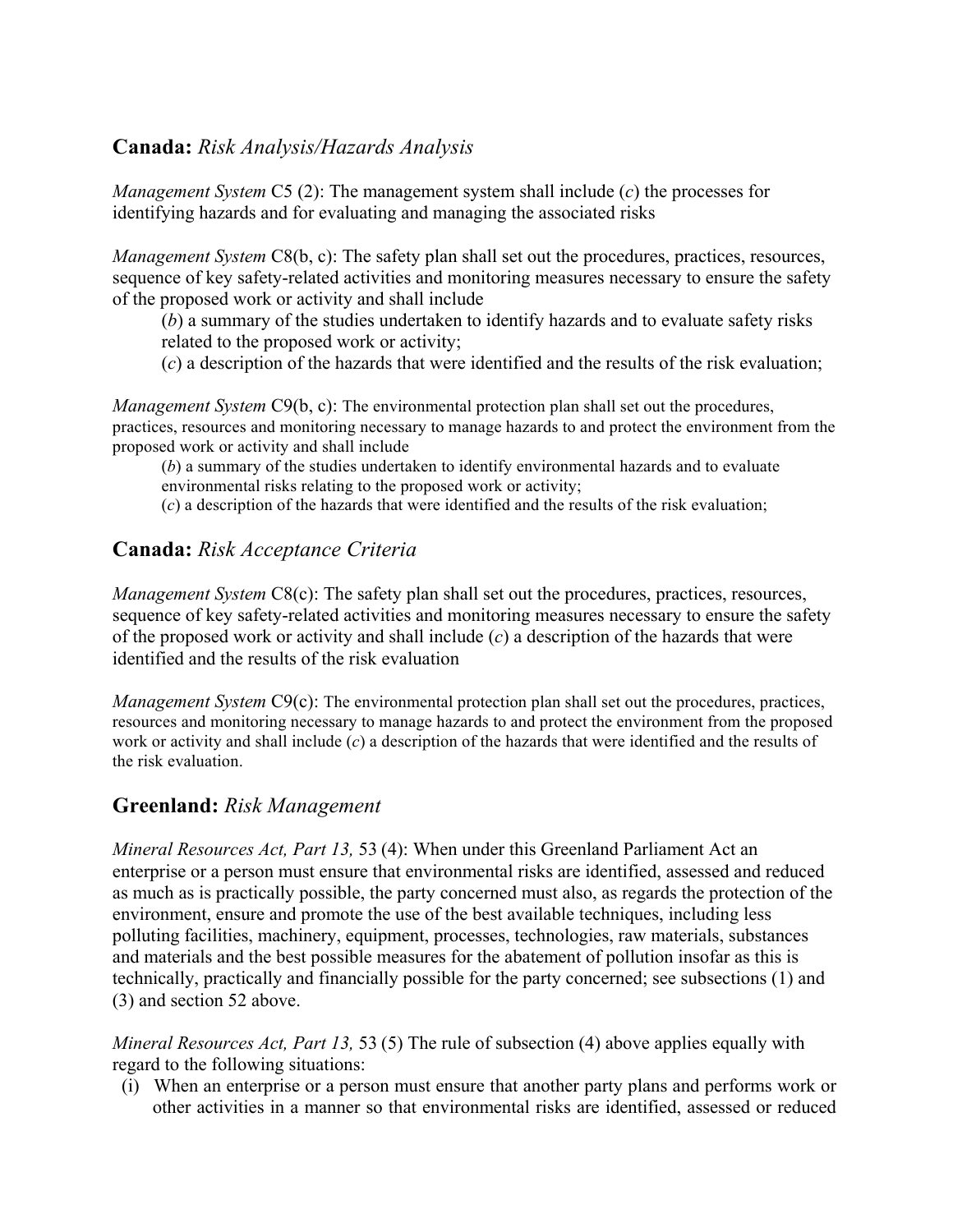as much as practically possible.

- (ii) When an enterprise or a person must ensure supervision of another party planning and performing work or other activities in a manner so that environmental risks are identified, assessed and reduced as much as practically possible.
- (iii)When an enterprise or a person must contribute to identify, assess and reduce environmental risks as much as practically possible.
- (iv) When an employer or other enterprise or person must ensure that an employee receives the necessary training and instructions in performing the work in a manner so that environmental risks are identified, assessed and reduced as much as practically possible.
- (v) When an enterprise or a person must ensure elimination or reduction of environmental risks.
- (vi) When an enterprise or a person must ensure the environmental soundness of a facility, a device, a ship or other vessels and the construction, arrangement and equipment, etc. of the object.

*Mineral Resources Act,* Part 13, 54: The Greenland Government may lay down specific provisions on environmental protection and the matters mentioned in sections 51-53 above, including provisions on the application of national or international rules, agreements or guidelines concerning environmental protection.

*Mineral Resources Act,* Part 17 *Health and safety on offshore facilities,*79.–(1): The licensee must ensure that health and safety risks in relation to offshore facilities used for exploration, exploitation or transport of hydrocarbons have been identified, assessed and reduced as much as is practically possible*.*

*Mineral Resources Act,* 79.–(3): The licensee must ensure that the enterprise that on behalf of the licensee performs or supervises and is in charge of the performance of activities under the licence is given the opportunity to meet the health and safety obligations imposed on the licensee. The licensee must also ensure that the enterprise in question ensures and supervises that the health and safety risks are identified, assessed and reduced as much as is practically possible, and that activities under the licence are performed in accordance with this Greenland Parliament Act, other legislation and provisions laid down in pursuance of the Greenland Parliament Act and other legislation.

*EO health and safety statement* C6 § 22: The operators undertaking must ensure that for a mobile offshore units draw up a health and safety statement that at a minimum contains:

1) identification of the risks associated with offshore installation, including any activity in connection with this, and which could have serious consequences for workers ' safety and health,

2) assessment of the risks referred to in art. 1,

3) demonstrate that in nr. 1 such risks are reduced as much as is reasonably practicable, including to the maximum and minimum manning requirements for operation of the facility are stated, and to an efficient and controlled evacuation of the offshore installation can take place in critical situations and

4) show that the management system, see. § 20, ensure and demonstrate that the requirements of this Ordinance are complied with in both normal and critical situations.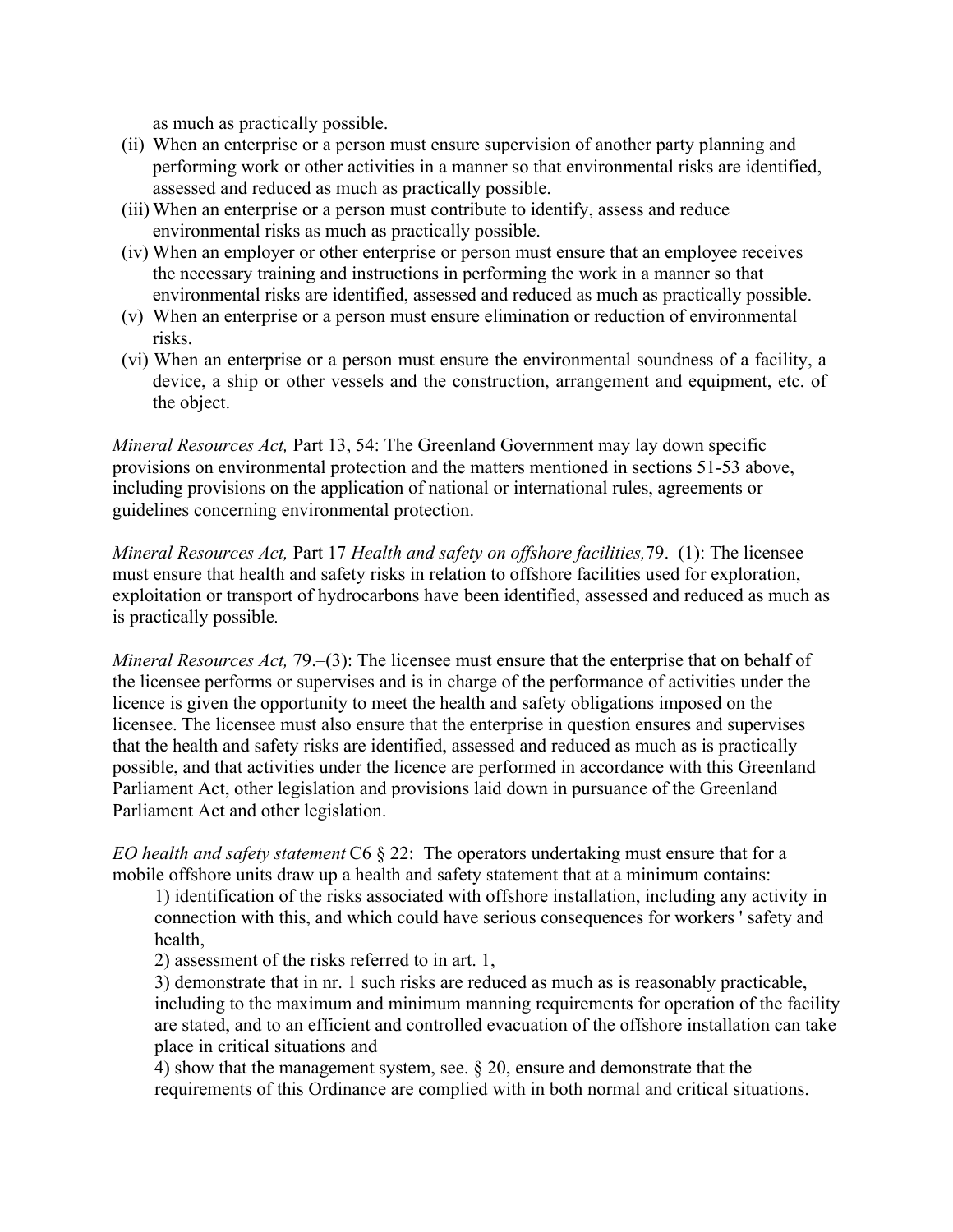## **Greenland:** *Risk Analysis*

*Environmental Protection* MRA 53 (4): See Risk Management

*Environmental Protection* MRA 53(5) See Risk Management

*Health and safety on offshore facilities* MRA Part 17, 79.1: See Risk Management

*Health and safety on offshore facilities* MRA Part 17, 79.3: See Risk Management

*Health and Safety Statement* 6: § 22. See Risk Management

#### *Risk Assessment* EO chapter 8:

§ 28. The operator company needs in connection with the operation of a mobile offshore installations shall ensure that the safety and health risks associated with the activities of the offshore installation is identified, evaluated and reduced as much as is reasonably practicable after the ALARP principle.

Paragraph. 2. The operator company must continuously seek to improve the safety and health protection level through continued reduction referred to in paragraph 1, the security and health risks.

(3). MLSA can guide recommending the use of specific norms and standards such as NORSOK for use for risk assessment of safety and health risks associated with the activities.

(4). Applies the operating officer company a norm or standard as recommended by MLSA in a guide to the operator company usually consider that the notice requirement is opptional

§ 29. Each employer must, before work starts, make sure that the safety and health risks in connection with the work are identified, assessed and reduced as much as is reasonably practicable.

## **Greenland:** *Hazards Analysis*

*Health and safety on offshore facilities* MRA Part 17, 79.1: See Risk Management and Risk Analysis

*Health and safety on offshore facilities* MRA Part 17, 79.3: See Risk Management and Risk Analysis

*Health and Safety Statement* EO chapter 6: § 22. See Risk Management and Risk Analysis

*Risk Assessment* EO chapter 8 § 29 and § 28: See Risk Analysis

*Construction, Layout and Equipment* EO chapter 8: § 31. A mobile offshore installations shall be fitted with the equipment necessary for the fulfilment of the purpose of the current Arctic sea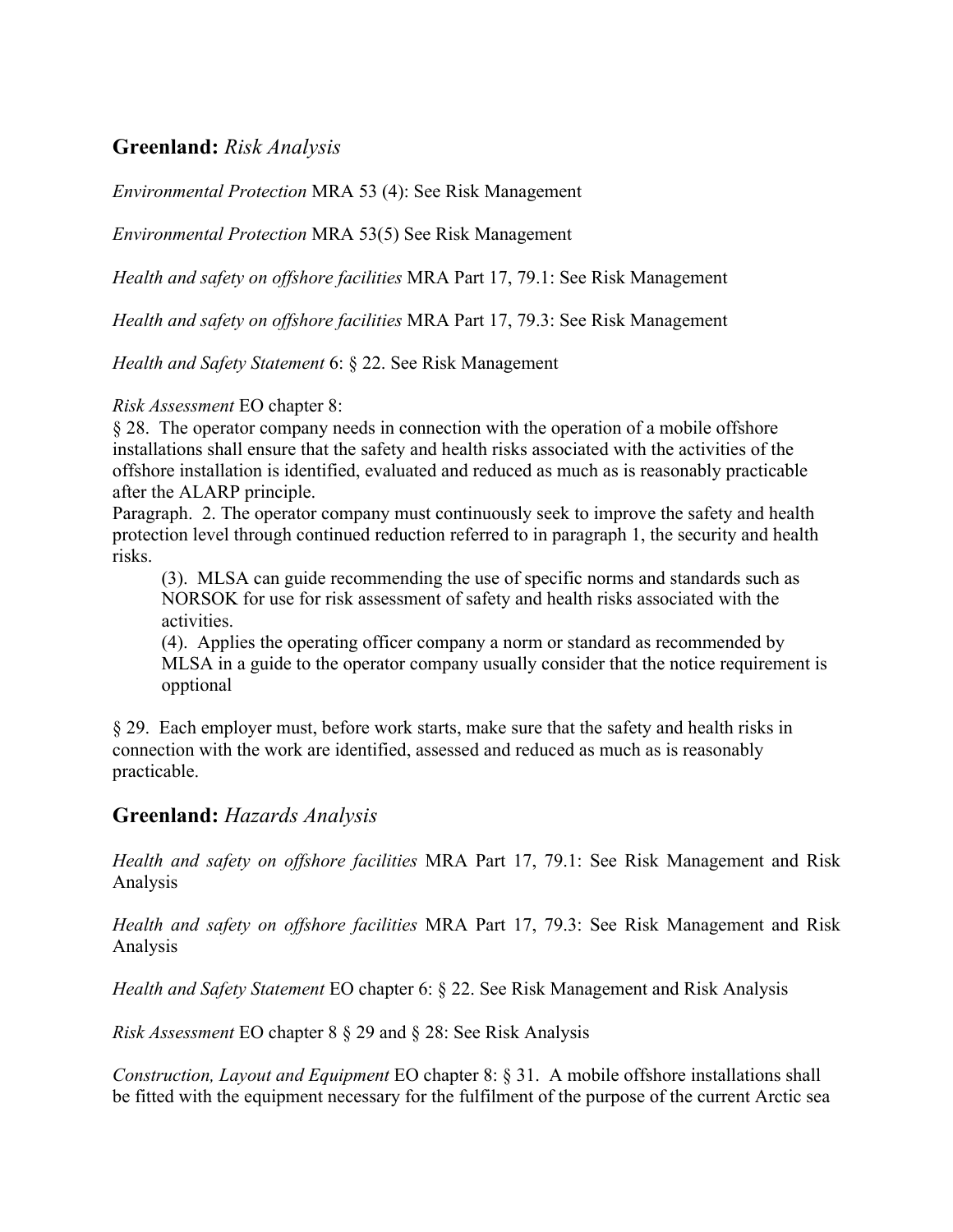area. The equipment must be located, designed, and could be used in such a way that the safety and health risks after identification and assessment are reduced as much as is reasonably practicable after the ALARP principle.

*HSE Assessment* DG 1.2: Operators are expected to demonstrate they have a Safety Management System and to describe how safety management, including the co-ordination of the safety management programs of the major contractors, fits within the overall management of the program. The MLSA expects operators to identify all hazards associated with a drilling programme and to ensure that appropriate measures are in place to manage and control the hazards. To identify hazards and manage them operators shall use systematic methodology and log systems such as HAZID, HAZOP and Risk Assessments, ref. NORSOK Standard Z-013 Risk and Emergency Preparedness Assessment.

The hazards which need to be examined include, but are not limited to, are:

- Blowouts
- Uncontrolled releases to sea/air
- Shallow subsurface drilling hazards
- Major accident
- Fires
- Explosions
- Heavy Weather
- Icebergs and Pack Ice
- Loss of Ballast Control
- Loss of Stability
- Helicopter Transportation
- Ship Collisions
- Structural Failure
- Dropped Objects
- $\bullet$  H<sub>2S</sub>
- Man overboard

The following contingency plans must be submitted and presented as a minimum to MLSA for approval:

- Emergency preparedness plan for major accident
- Oil spill and pollution plan
- Relief well drilling plan and programme
- Ice management plan

## **Greenland:** *Risk Acceptance Criteria*

*Health and safety on offshore facilities* MRA Part 17, 79.1: See Risk Management, Risk Analysis, and Hazard Analysis

*Health and safety on offshore facilities* MRA Part 17, 79.3: See Risk Management, Risk Analysis, and Hazard Analysis

*Risk Assessment* EO chapter 8 § 29 and § 28: See Risk Analysis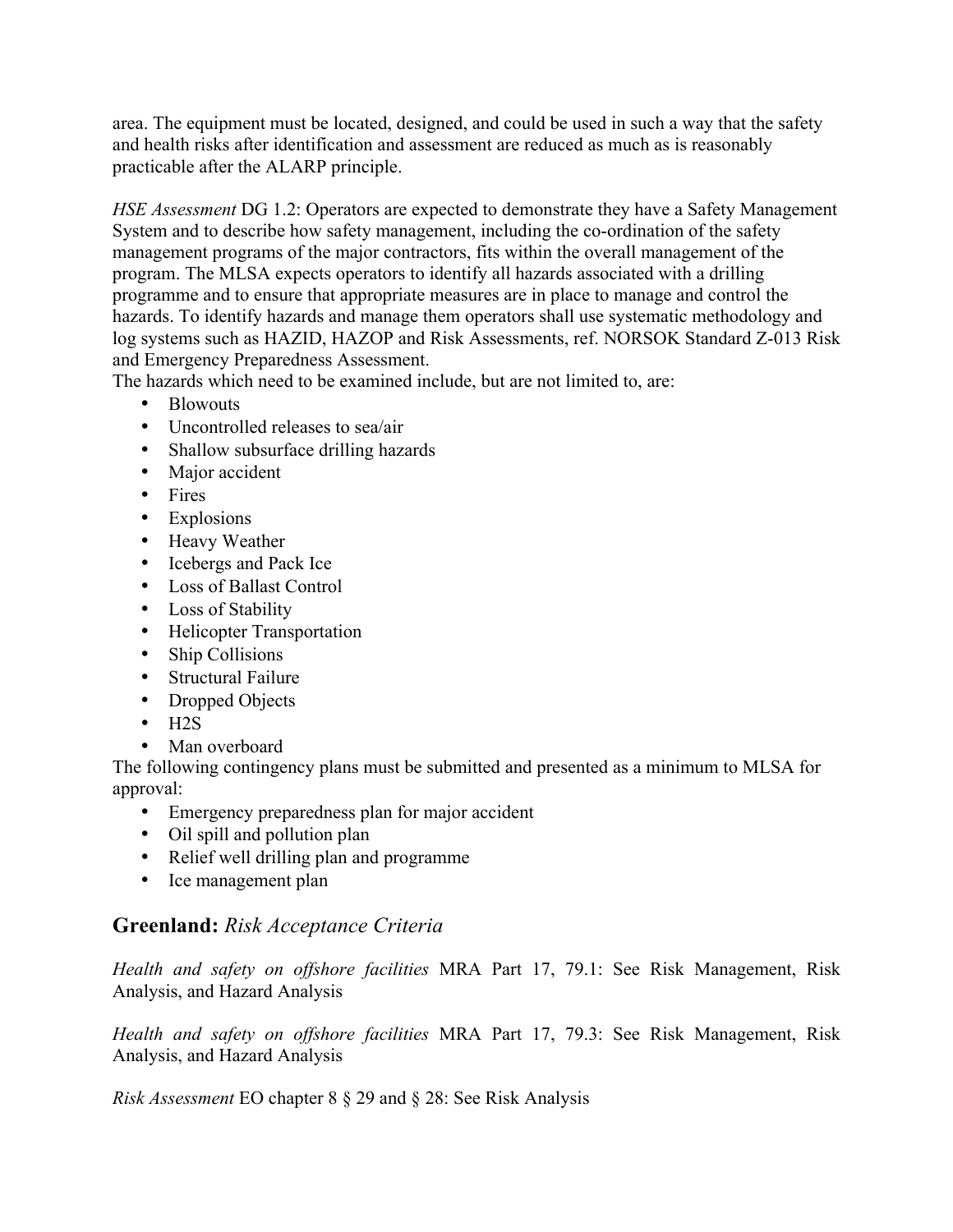*Construction, Layout and Equipment* EO chapter 8: § 31: See Hazards Analysis

*Managing Safety and Health Management System for Safety and Health* EO C5 §19.7-8): 7) setting the requirements specifications for safety and health, as a minimum, implement legislative requirements,

8) implementation of requirements specifications for nr. 7 and control thereof,

## **United States**: *Risk Management*

*SEMS Goals* § 250.1901: The goal of your SEMS program is to promote safety and environmental protection by ensuring all personnel aboard a facility are complying with the policies and procedures identified in your SEMS. (a) To accomplish this goal, you must ensure that your SEMS program identifies, addresses, and manages safety, environmental hazards, and impacts during the design, construction, start-up, operation, inspection, and maintenance of all new and existing facilities, including mobile offshore drilling units (MODU) while under BSEE jurisdiction and Department of Interior (DOI) regulated pipelines.

*Criteria for Hazards Analyses in the SEMS Program* § 250.1911: You must ensure the development and implementation of a hazards analysis (facility level) and a job safety analysis (operations/task level) for all of your facilities. For this subpart, facilities include all types of offshore structures permanently or temporarily attached to the seabed ( *i.e.,* mobile offshore drilling units; floating production systems; floating production, storage and offloading facilities; tension-leg platforms; and spars) used for exploration, development, production, and transportation activities for oil, gas, or sulphur from areas leased in the OCS. Facilities also include DOI regulated pipelines.

You must document and maintain current analyses for each operation covered by this section for the life of the operation at the facility. The analyses must be updated when an internal audit is conducted to ensure that it is consistent with the current operations on your facility. Hazards analysis requirements for simple and nearly identical facilities, such as well jackets and single well caissons, may be fulfilled by performing a single hazards analysis which you can apply to all such facilities after you verify that any site specific deviations are addressed in each of the elements of your SEMS program.

(a) Hazards Analysis (facility level). For a hazards analysis (facility level), you must perform an initial hazards analysis on each facility on or before November 15, 2011. The hazards analysis must be appropriate to the complexity of the operation and must identify, evaluate, and manage the hazards involved in the operation.

(1) The hazards analysis must address the following:

(i) Hazards of the operation;

(ii) Previous incidents related to the operation you are evaluating, including any incident in which you were issued an Incident of Noncompliance or a civil or criminal penalty;

(iii) Control technology applicable to the operation your hazards analysis is evaluating; and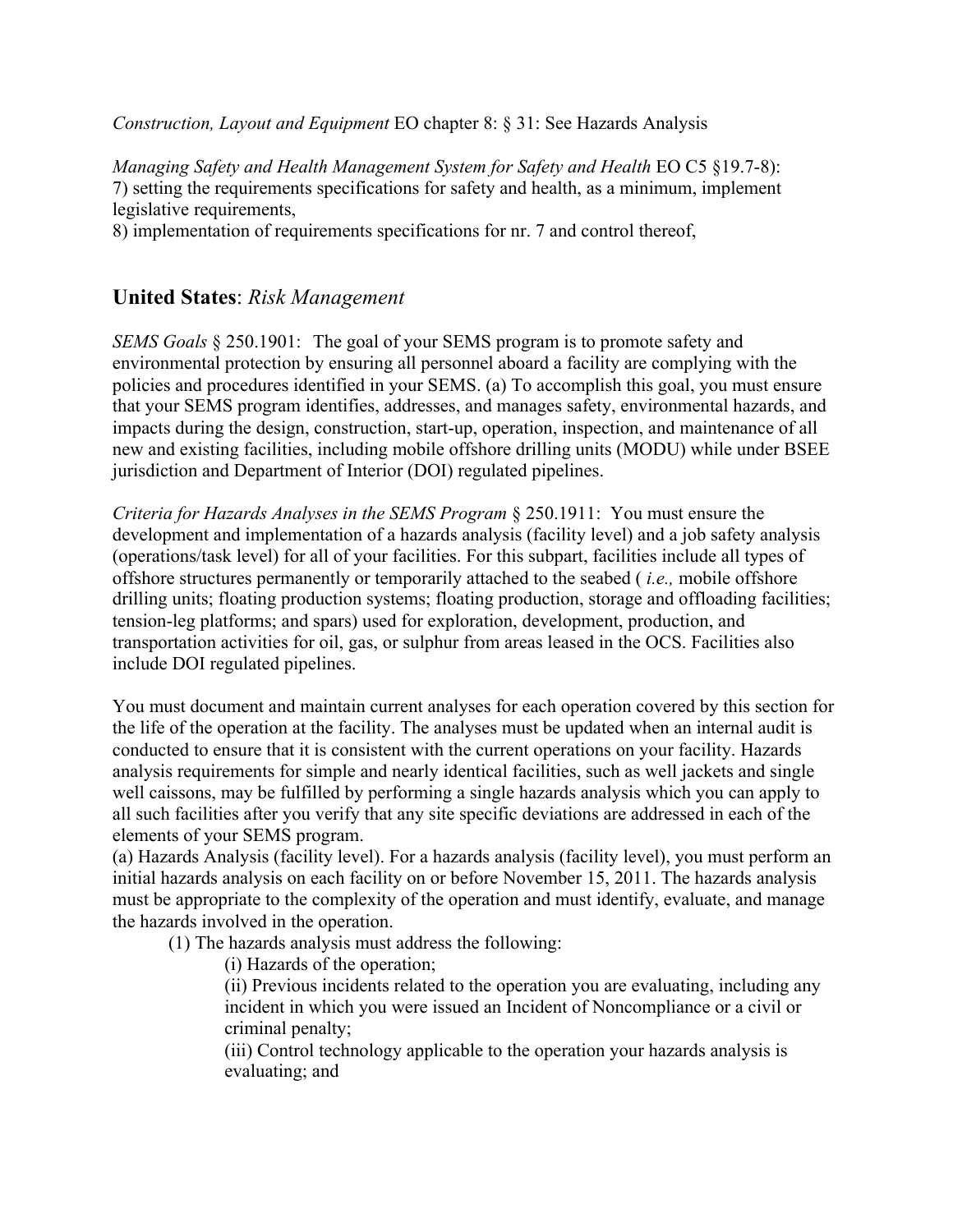(iv) A qualitative evaluation of the possible safety and health effects on employees, and potential impacts to the human and marine environments, which may result if the control technology fails.

(2) The hazards analysis must be performed by a person(s) with experience in the operations being evaluated. These individuals also need to be experienced in the hazards analysis methodologies being employed.

(3) You should assure that the recommendations in the hazards analysis are resolved and that the resolution is documented.

(b) Job Safety Analysis (JSA). You must develop and implement a JSA for OCS activities identified or discussed in your SEMS program.

(1) You must keep a copy of the most recent JSA (operations/task level) at the job site and it must be readily accessible to employees.

(2) Your JSA must identify, analyze, and record:

(i) The steps involved in performing a specific job;

(ii) the existing or potential safety and health hazards associated with each step; and

(iii) the recommended action(s)/procedure(s) that will eliminate or reduce these hazards and the risk of a workplace injury or illness.

(3) The supervisor of the person in charge of the task must approve the JSA prior to the commencement of the work.

*Operating Procedures* § 250.1913: (a) You must develop and implement written operating procedures that provide instructions for conducting safe and environmentally sound activities involved in each operation addressed in your SEMS program. These procedures must include the job title and reporting relationship of the person or persons responsible for each of the facility's operating areas and address the following:

(8) Properties of, and hazards presented by, the chemicals used in the operations;

(9) Precautions you will take to prevent the exposure of chemicals used in your operations to personnel and the environment. The precautions must include control technology, personal protective equipment, and measures to be taken if physical contact or airborne exposure occurs;

(11) Control of hazardous chemical inventory; and

(12) Impacts to the human and marine environment identified through your hazards analysis.

(d) You must develop and implement safe and environmentally sound work practices for identified hazards during operations and the degree of hazard presented.

# **United States:** *Risk Analysis*

## *Management's General Responsibilities for the SEMS Program* CFR §250.1909 (h);

You, through your management, must require that the program elements discussed in API RP 75 (as incorporated by reference in §250.198) and in this subpart are properly documented and are available at field and office locations, as appropriate for each program element. You, through your management, are responsible for the development, support, continued improvement, and overall success of your SEMS program. Specifically you, through your management, must: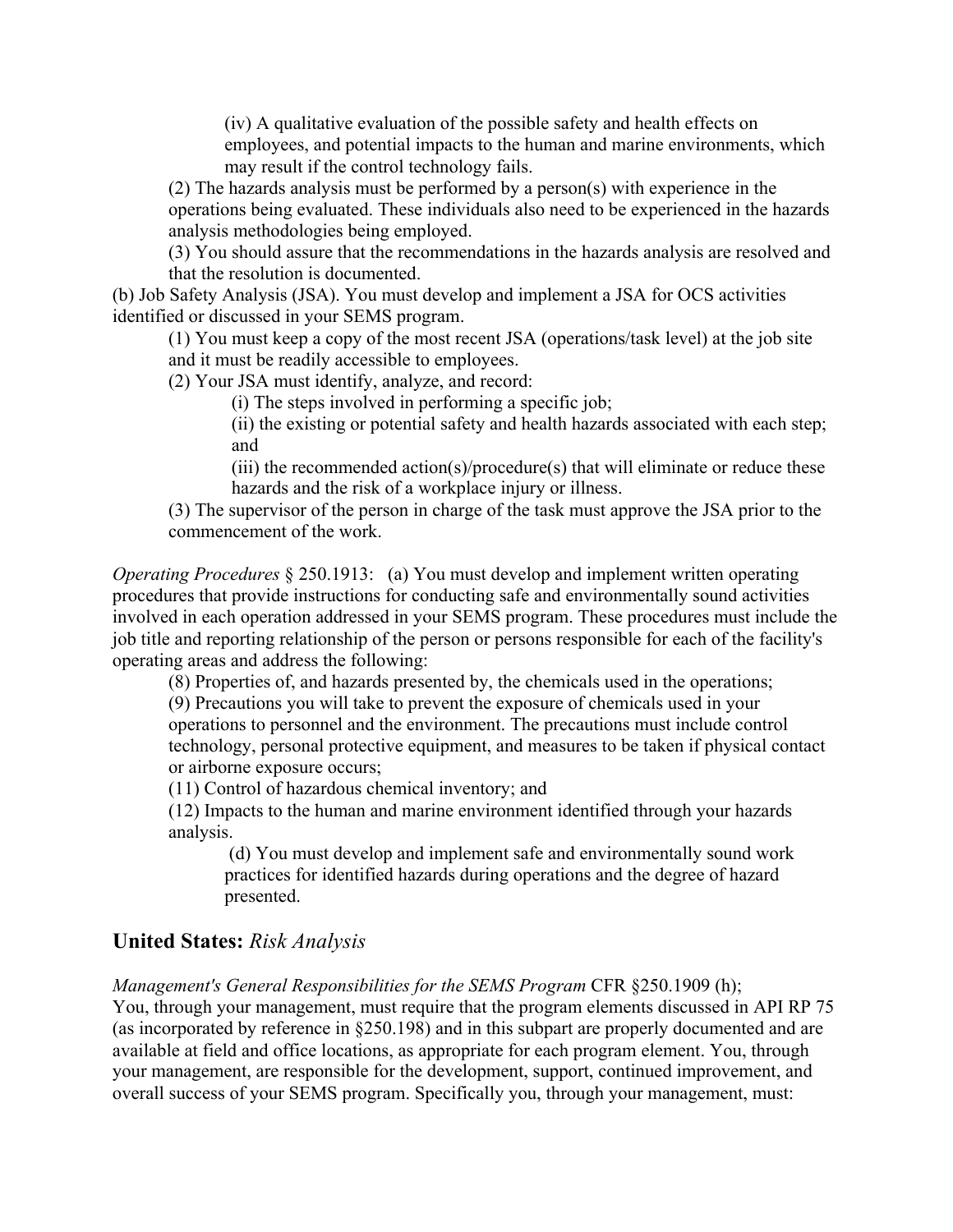(h) Ensure that management of safety hazards and environmental impacts is an integral part of the design, construction, maintenance, operation, and monitoring of each facility.

*Criteria for Hazards Analyses in the SEMS Program* §250.1911; See Risk Management

*Operating Procedures* § 250.1913 (d): You must develop and implement safe and environmentally sound work practices for identified hazards during operations and the degree of hazard presented.

# **United States:** *Hazards Analysis*

*Criteria for Hazards Analyses in the SEMS Program* § 250.1911: See Risk Management *Operating Procedures* § 250.1913 (d) : See Risk Management

# **United States:** *Risk Acceptance Criteria*

*Management's General Responsibilities for the SEMS Program* CFR §250.1909 (g, h) (g) Ensure that facilities are designed, constructed, maintained, monitored, and operated in a manner compatible with applicable industry codes, consensus standards, and generally accepted practice as well as in compliance with all applicable governmental regulations. (h) Ensure that management of safety hazards and environmental impacts is an integral part of the design, construction, maintenance, operation, and monitoring of each facility.

# **Management of Change**

## **Norway:** *Management of Change*

# **Canada:** *Management of Change*

*Changes, COGO Act,* 5.11 (3): Where the equipment, an installation, the operating procedures or any of the personnel specified in the declaration changes and no longer conforms to the declaration, the holder of the authorization shall provide the National Energy Board with a new declaration as soon as possible after the change occurs.

# **Greenland:** *Management of Change*

*Managing Safety and Health Management System for Safety and Health* C5 §19.12: If the operator company has chosen to build its management system after another similar system, management system, as a minimum, include management review of the management system in order to ensure its continuing suitability, adequacy and effectiveness

*Health and Safety Statement* EO C6 § 23: The operating company responsible for a mobile offshore units must ensure that health and safety statement be updated by substantial changes of the plant, its furnishings, equipment or operational conditions.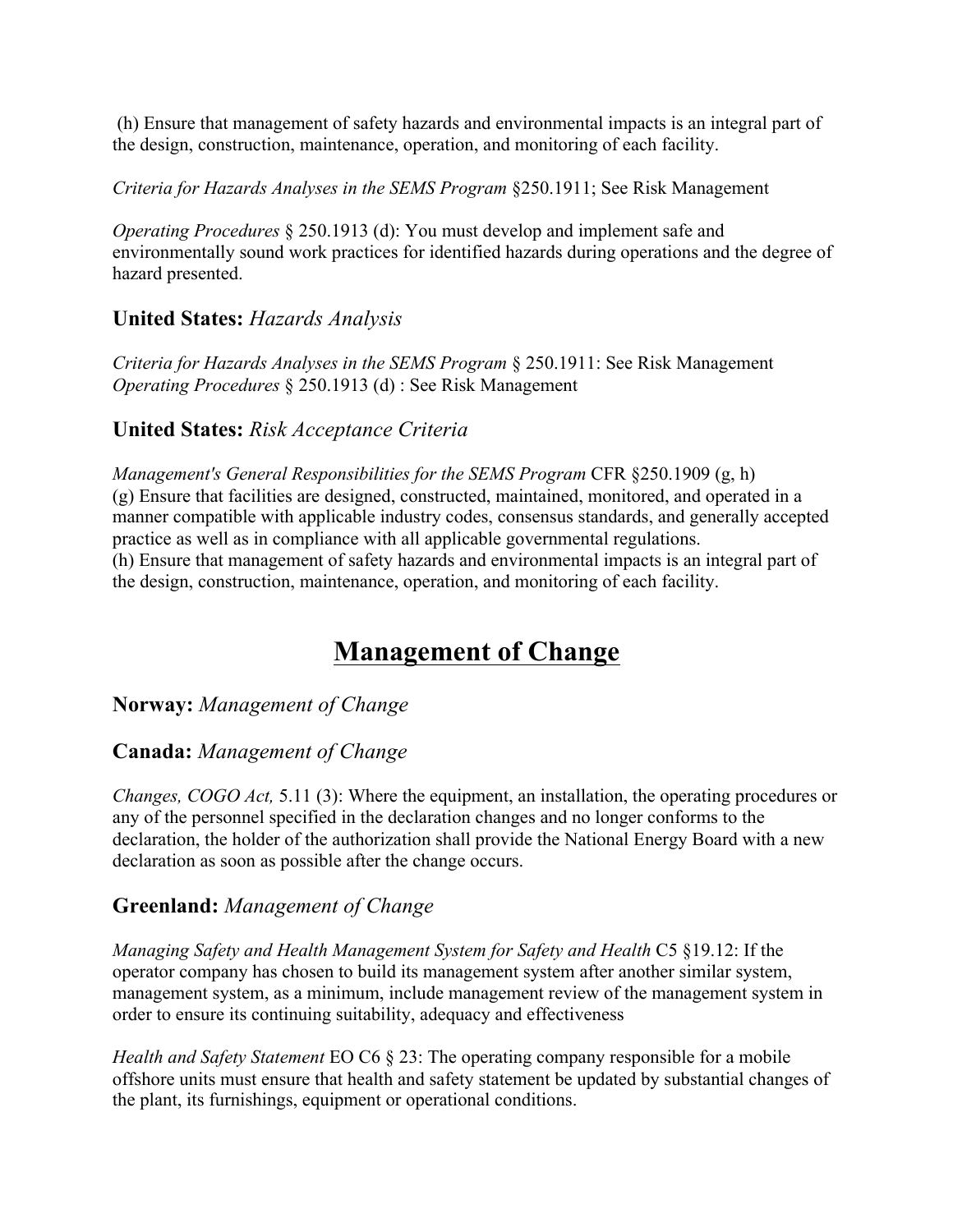*Drilling Programme Management of Change* DG 2.2: Changes concerning safety and other substantial changes such as a major variance in casing setting depth or well TD (greater than +/- 50m), adding or deleting a casing string etc. would need consent from the MLSA, relative to the existing drilling programme, must not take place without prior consent from the MLSA. Alterations to the Drilling Programme shall as a general principle be subject to a risk assessment. In the case of emergencies the drilling programme may be altered without prior consent. In such cases, the MLSA must be notified immediately of the changes and the reason for them.

# **United States:** *Management of Change*

*Criteria for management of change in the SEMS program* § 250.1912

(a) You must develop and implement written management of change procedures for modifications associated with the following:

(1) Equipment,

- (2) Operating procedures,
- (3) Personnel changes (including contractors),
- (4) Materials, and
- (5) Operating conditions.

(b) Management of change procedures do not apply to situations involving replacement in kind (such as, replacement of one component by another component with the same performance capabilities).

(c) You must review all changes prior to their implementation.

(d) The following items must be included in your management of change procedures:

- (1) The technical basis for the change;
- (2) Impact of the change on safety, health, and the coastal and marine environments;
- (3) Necessary time period to implement the change; and
- (4) Management approval procedures for the change.

(e) Employees, including contractors whose job tasks will be affected by a change in the operation, must be informed of, and trained in, the change prior to startup of the process or affected part of the operation; and

(f) If a management of change results in a change in the operating procedures of your SEMS program, such changes must be documented and dated.

# **Training and Competence for Arctic**

# **Norway:** *Manning and Competence*

*Manning and competence* C4 S14: The responsible party shall ensure sufficient manning and competence in all phases of the activities, cf. Section 12 of the Framework Regulations. Minimum requirements will be established for manning and competence to safeguard functions

- a) where mistakes may have serious consequences for health, safety or the environment,
- b) that reduce the probability of mistakes and hazard and accident situations developing, cf. Sections 4 and 13.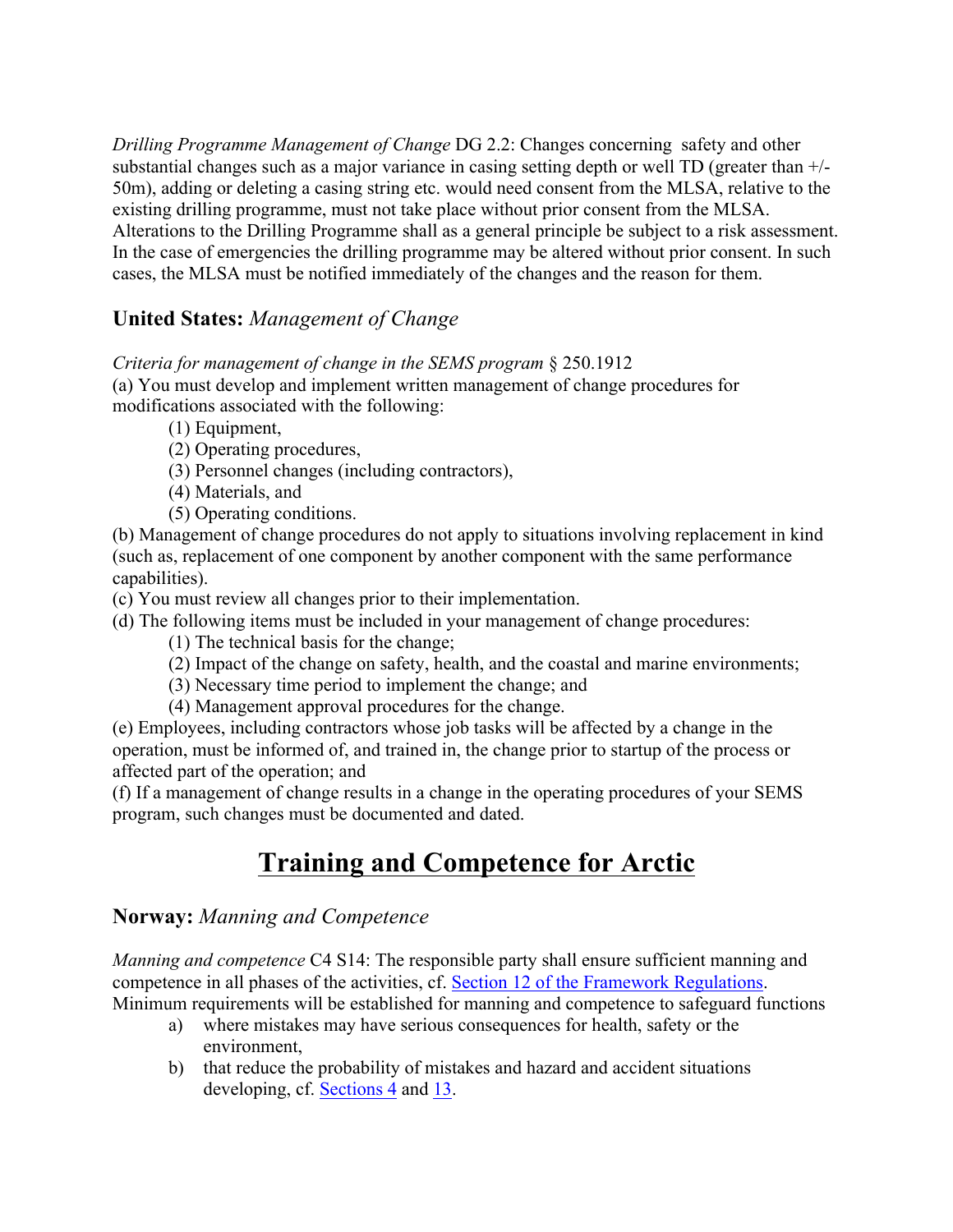The manning of the various work tasks shall ensure that the personnel are not assigned incompatible tasks.

The assumptions that form the basis for manning and competence shall be followed up. In the event of manning changes, potential consequences for health, safety and the environment shall be reviewed.

This section's requirements for manning apply to the onshore facilities insofar as they are covered by the scope of the Petroleum Act.

# **Norway:** *Training*

# **Canada:** *Manning and Competence*

*Management System* Application or Authorization and Well Approvals, COGDPR 5(2)(d): The management system shall include (*d*) the processes for ensuring that personnel are trained and competent to perform their duties

*Operator's Duties* Part 3, Safety and Environmental Protection, COGDPR 19(l): The operator shall take all reasonable precautions to ensure safety and environmental protection, including ensuring that (*l*) a sufficient number of trained and competent individuals are available to complete the authorized work or activities and to carry out any work or activity safely and without pollution;

*Training and Competency* Part 10 COGDPR 72: The operator shall ensure that (*a*) all personnel have, before assuming their duties, the necessary experience, training and qualifications and are able to conduct their duties safely, competently and in compliance with these Regulations; and (*b*) records of the experience, training and qualifications of all personnel are kept and made available to the Board upon request.

# **Canada:** *Training*

*Management System* Application or Authorization and Well Approvals, COGDPR 5(2)(d): See Manning and Competence.

*Operator's Duties* Part 3, Safety and Environmental Protection, COGDPR 19(l): See Manning and Competence.

*Training and Competency* Part 10 COGDPR 72: See Manning and Competence.

# **Greenland:** *Manning and Competence*

*Management System for Safety and Health, EO C5 19.4: If the operator company has chosen to* build its management system after another similar system, management system, as a minimum, include: management of training and competence, including the definition of the company's requirements therefor, having regard to applicable law,

*Health and Safety Statement* EO C6 §22.3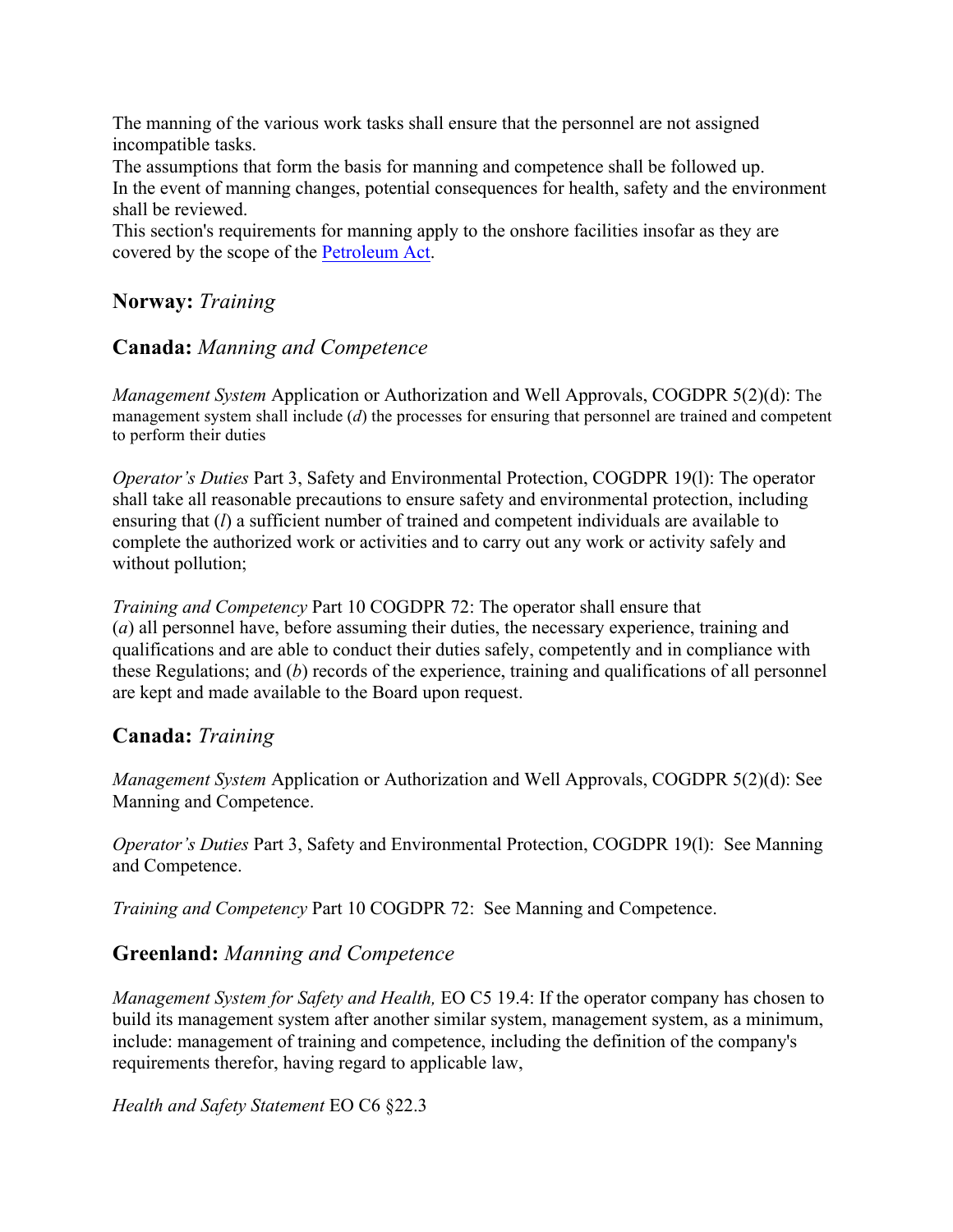The operators undertaking must ensure that for a mobile offshore units draw up a health and safety statement that at a minimum contains: 1) identification of the risks associated with offshore installation, including any activity in connection with this, and which could have serious consequences for workers ' safety and health, (3) demonstrate that in nr. 1 such risks are reduced as much as is reasonably practicable, including to the maximum and minimum manning requirements for operation of the facility are stated, and to an efficient and controlled evacuation of the offshore installation can take place in critical situations

*Training, competence* EO C10  $\S$ 35: The operator company must ensure that the staff members prior to the commencement of work is adequately trained to perform tasks after the installation's emergency plan, see. § 34, paragraph 2, and to undertake their own safety in an emergency.

(2). The employer must ensure that the staff are adequately directed and that they possess the competence to ensure that their working capabilities of the offshore installation can be carried out by the safety and health fully defensible,

(3). Persons under 18 years of age may not engage in work on a mobile offshore units.

*HSE Assessment* DG 1.2: In addition, in line with the Safety Management System the following programmes need to be in place and demonstrable:

- Safety Programmes, such as STOP cards etc
- Permit to Work (PTW) programme
- Evacuation Systems and Programmes
- Maintenance Programmes
- Qualification, Competence and Certification of personnel
- H2S Awareness and Emergency Response Planning

# **Greenland:** *Training*

*Management System for Safety and Health,* EO C5 19.4: See Manning and Competence

# **United States:** *Manning and Competence*

*Management's general responsibilities for the SEMS program*, CFR §250.1909 (f, i);

You, through your management, must require that the program elements discussed in API RP 75 (as incorporated by reference in §250.198) and in this subpart are properly documented and are available at field and office locations, as appropriate for each program element. You, through your management, are responsible for the development, support, continued improvement, and overall success of your SEMS program. Specifically you, through your management, must:

(f) Utilize personnel with expertise in identifying safety hazards, environmental impacts, optimizing operations, developing safe work practices, developing training programs and investigating incidents.

(i) Ensure that suitably trained and qualified personnel are employed to carry out all aspects of the SEMS program.

*Criteria for hazards analyses in the SEMS program* § 250.1911 (2); (a) The hazards analysis must be appropriate to the complexity of the operation and must identify, evaluate, and manage the hazards involved in the operation. (2) The hazards analysis must be performed by a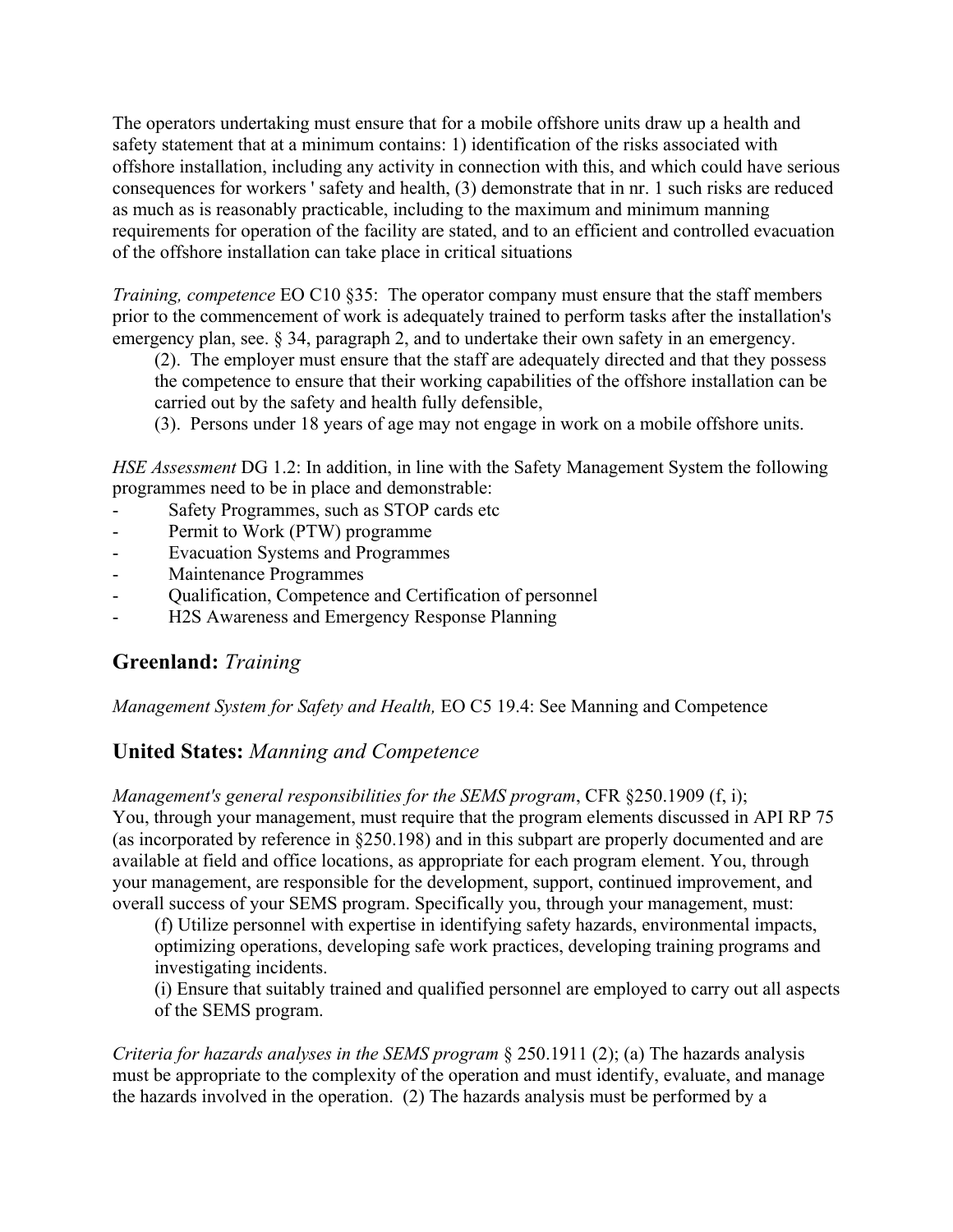person(s) with experience in the operations being evaluated. These individuals also need to be experienced in the hazards analysis methodologies being employed.

*Criteria for training in the SEMS Program* § 250.1915: Your SEMS program must establish and implement a training program so that all personnel are trained to work safely and are aware of environmental considerations offshore, in accordance with their duties and responsibilities. Training must address the operating procedures (§250.1913), the safe work practices (§250.1914), and the emergency response and control measures (§250.1918). You must document the qualifications of your instructors. Your SEMS program must address:

(a) Initial training for the basic well-being of personnel and protection of the environment, and ensure that persons assigned to operate and maintain the facility possess the required knowledge and skills to carry out their duties and responsibilities, including startup and shutdown.

(b) Periodic training to maintain understanding of, and adherence to, the current operating procedures, using periodic drills, to verify adequate retention of the required knowledge and skills.

(c) Communication requirements to ensure that whenever a change is made to operating procedures (§250.1913), the safe work practices (§250.1914), or the emergency response and control measures (§250.1918), personnel will be trained in or otherwise informed of the change before they are expected to operate the facility.

(d) How you will verify that the contractors are trained in the work practices necessary to perform their jobs in a safe and environmentally sound manner, including training on operating procedures ( $\S 250.1913$ ), the safe work practices ( $\S 250.1914$ ), or the emergency response and control measures (§250.1918).

*Criteria for documenting for safe work practices and contractor selection the SEMS program*  § 250.1914 (b, c [2], d); (b): You must document that your contracted employees are knowledgeable and experienced in the work practices necessary to perform their job in a safe and environmentally sound manner. Documentation of each contracted employee's expertise to perform his/her job and a copy of the contractor's safety policies and procedures must be made available to the operator and BSEE upon request.

(c) Your SEMS program must include procedures and verification for selecting a contractor as follows:

(2) You are responsible for making certain that contractors have the skills and knowledge to perform their assigned duties and are conducting these activities in accordance with the requirements in your SEMS program.

(d) Your SEMS program must include procedures and verification that contractor personnel understand and can perform their assigned duties for activities such as, but not limited to:

(1) Installation, maintenance, or repair of equipment;

(2) Construction, startup, and operation of your facilities;

- (3) Turnaround operations;
- (4) Major renovation; or
- (5) Specialty work.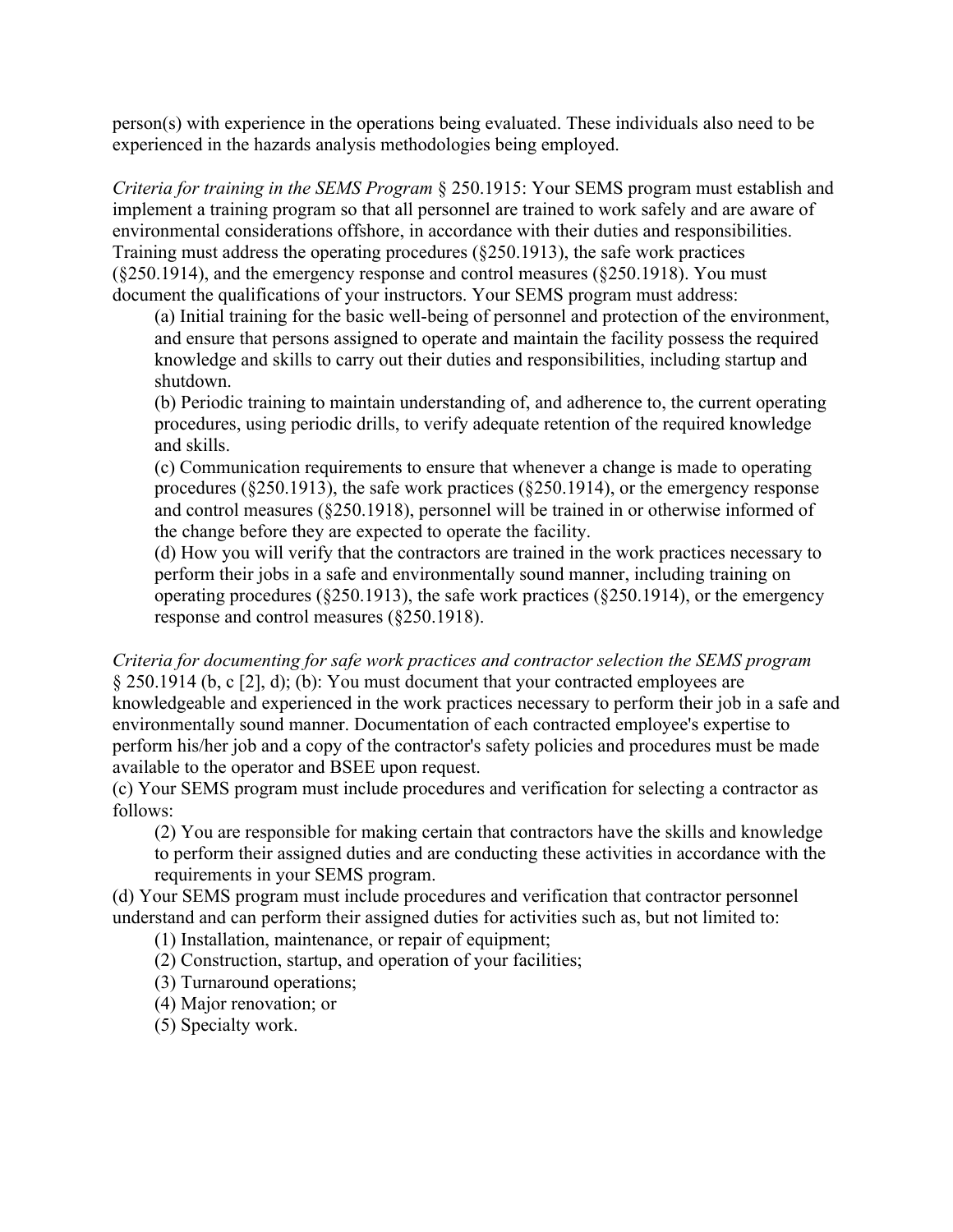*Criteria for training in the SEMS program* § 250.1915 (a, b): Your SEMS program must establish and implement a training program so that all personnel are trained to work safely and are aware of environmental considerations offshore, in accordance with their duties and responsibilities. Training must address the operating procedures (§250.1913), the safe work practices (§250.1914), and the emergency response and control measures (§250.1918). You must document the qualifications of your instructors. Your SEMS program must address:

(a) Initial training for the basic well-being of personnel and protection of the environment, and ensure that persons assigned to operate and maintain the facility possess the required knowledge and skills to carry out their duties and responsibilities, including startup and shutdown.

(b) Periodic training to maintain understanding of, and adherence to, the current operating procedures, using periodic drills, to verify adequate retention of the required knowledge and skills.

*Qualifications of an independent third party or designated and qualified personnel* § 250.1926; (a) You must either choose an independent third-party or your designated and qualified personnel to audit your SEMS program. You must take into account the following qualifications when selecting the third-party or your designated and qualified personnel:

(1) Previous education and experience with SEMS, or similar management related programs.

(2) Technical capabilities of the individual or organization for the specific project.

(3) Ability to perform the independent third-party functions for the specific project considering current commitments.

(4) Previous experience with BSEE regulatory requirements and procedures.

(5) Previous education and experience to comprehend and evaluate how the company's offshore activities, raw materials, production methods and equipment, products,

byproducts, and business management systems may impact health and safety performance in the workplace.

(b) You must have procedures to avoid conflicts of interest related to the development of your SEMS program and the independent third party auditor and your designated and qualified personnel.

(c) BSEE may evaluate the qualifications of the independent third parties or your designated and qualified personnel. This may include an audit of documents and procedures or interviews. BSEE may disallow audits by a specific independent third-party or your designated and qualified personnel if they do not meet the criteria of this section.

# **United States:** *Training*

*Criteria for management of change* § 250.1912 (e): See Manning and Competence

*Criteria for training in the SEMS Program* § 250.1915: See Manning and Competence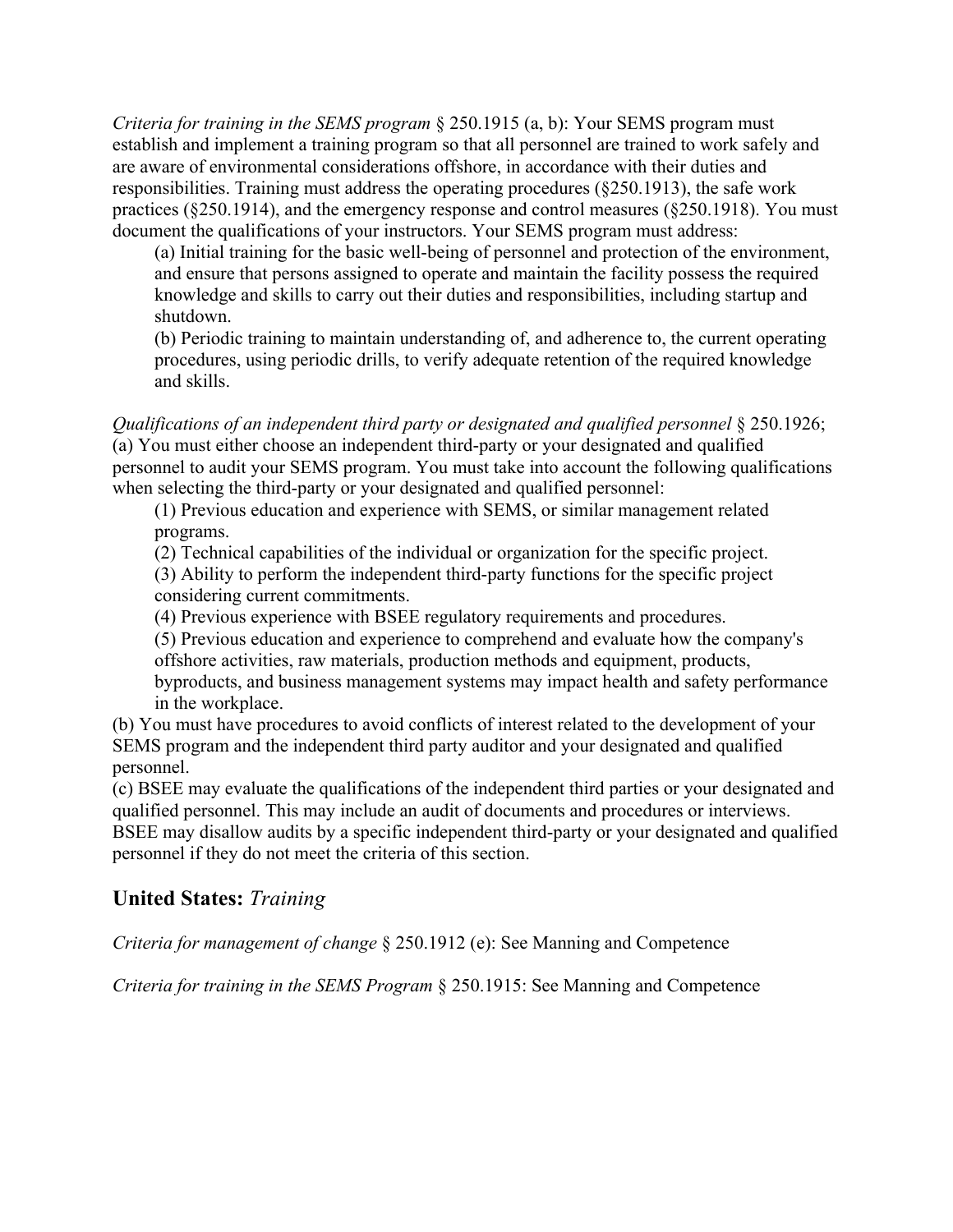*Criteria for mechanical integrity for the SEMS program* § 250.1916 (b): You must develop and implement written procedures that provide instructions to ensure the mechanical integrity and safe operation of equipment through inspection, testing, and quality assurance. The purpose of mechanical integrity is to ensure that equipment is fit for service. Your mechanical integrity program must encompass all equipment and systems used to prevent or mitigate uncontrolled releases of hydrocarbons, toxic substances, or other materials that may cause environmental or safety consequences. These procedures must address the following: (b) The training of each employee involved in maintaining your equipment and systems so that your employees can implement your mechanical integrity program.

# **Accountability and Responsibility**

**Norway:** *Accountability for Contractors and all parties:*

**Norway:** *Identification of the responsible person(s) for system establishment, maintenance and implementation*

**Canada:** *Accountability for Contractors and all parties:*

*Management System* Application or Authorization and Well Approvals, COGDPR, 5(2): The management system shall include

(*j*) the arrangements for coordinating the management and operations of the proposed work or activity among the owner of the installation, the contractors, the operator and others, as applicable; and (*k*) the name and position of the person accountable for the establishment and maintenance of the system and of the person responsible for implementing it.

# **Canada:** *Identification of the responsible person(s) for system establishment, maintenance and implementation*

*Management System* Application or Authorization and Well Approvals, COGDPR, 5(2)(k): See Accountability for Contractors and all parties.

# **Greenland:** *Accountability for Contractors and all parties*:

#### *Ordinary Duties of Responsibilities Between the Various Types of Companies,* EO C2: § 4. The copyright holder must ensure that the safety and health risks on and in connection with mobile offshore units are identified, assessed and reduced as much as is reasonably practicable after the ALARP principle.

(2). The copyright holder must ensure that the operator has the ability to meet the security and health obligations incumbent on this.

§ 5. The copyright holder must ensure that supervised the operation of a mobile offshore units are carried out in accordance with råstofloven and this announcement.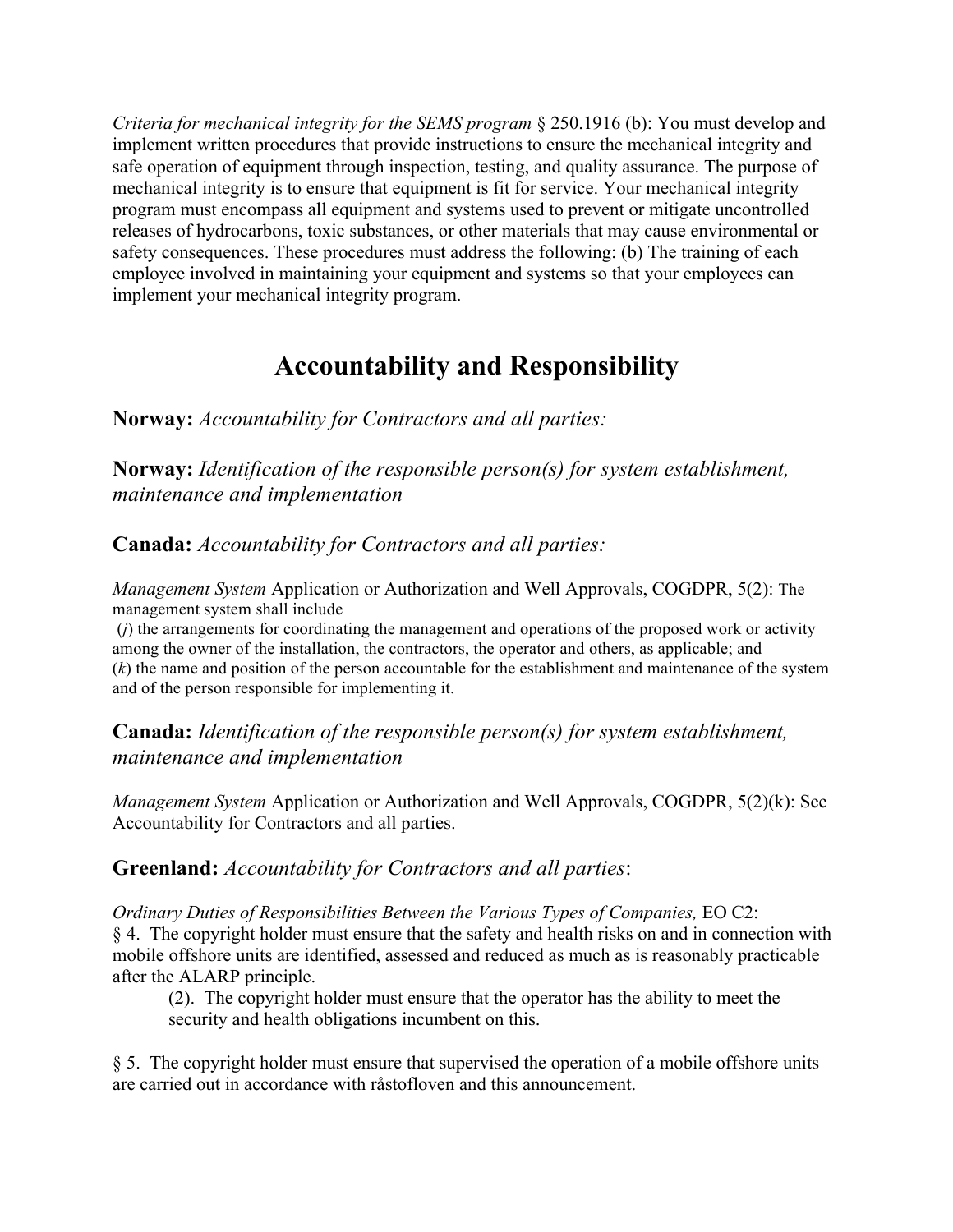§ 6. The operator must make sure that given the necessary instructions of security and health importance to contractors who perform work for this, specifically for the operating company responsible in cases where this is not the operator himself. In addition, the operator must arrange for the supervision of these firms plan and do the work so that the requirements set out in the legislation and this Decree are complied with and that the safety and health risks are identified, assessed and reduced as much as is reasonably practicable after the ALARP principle.

§ 7. The operators undertaking must ensure that given the necessary instructions of security and health importance to contractors who perform work for this. In addition, the operating company responsible for the supervision of these firms plan and do the work so that the safety-and, health risks are identified, assessed and reduced as much as is reasonably practicable after the ALARP principle.

(2). The operator company must ensure that the work to promote safety and health which is being carried out by several different contractors of the offshore installation shall be coordinated and that fixed the head has the opportunity to fulfil the specific obligations on this.

(3). The operator company must ensure that the safety and health risks of the offshore installation is identified, evaluated and reduced as much as is reasonably practicable after the ALARP principle before the installation is put into operation. This applies, mutatis mutandis, after the plant is put into operation.

(4). The operator company must ensure that the equipment before it is put into operation, meeting the requirements of current legislation and this Decree. This applies, mutatis mutandis, after the plant is put into operation.

(5). The operator undertaking must ensure that health and safety risks associated with the use of substances and materials are identified, assessed and reduced as much as is reasonably practicable after the ALARP principle.

§ 8. The contractor shall also ensure that the given instructions after § 7 (1) to contractors who perform work for this. The contractor shall also ensure that the instructions given in accordance with  $\S$  7 paragraph 1 is transmitted to the persons who must perform the work.

## *Responsibilities Within Each Company* EO C3:

§ 9. The employer must ensure that the safety and health risks associated with work are identified, assessed and reduced as much as is reasonably practicable after the ALARP principle.

(2). The employer must ensure that supervised the risks referred to in paragraph 1 are identified, assessed and reduced as much as is reasonably practicable after the ALARP principle.

(3). The employer must make employees aware of the safety and health risks that may be associated with their work. Furthermore, the employer shall ensure that employees receive necessary training and instruction in the execution of the work, so that risks are identified, assessed and reduced as much as is reasonably practicable after the ALARP principle.

(4). If circumstances warrant, the employer shall arrange for examinations, tests and inspections, where appropriate by specific experts, in order to ascertain whether the obligations referred to in paragraph 1 are fulfilled.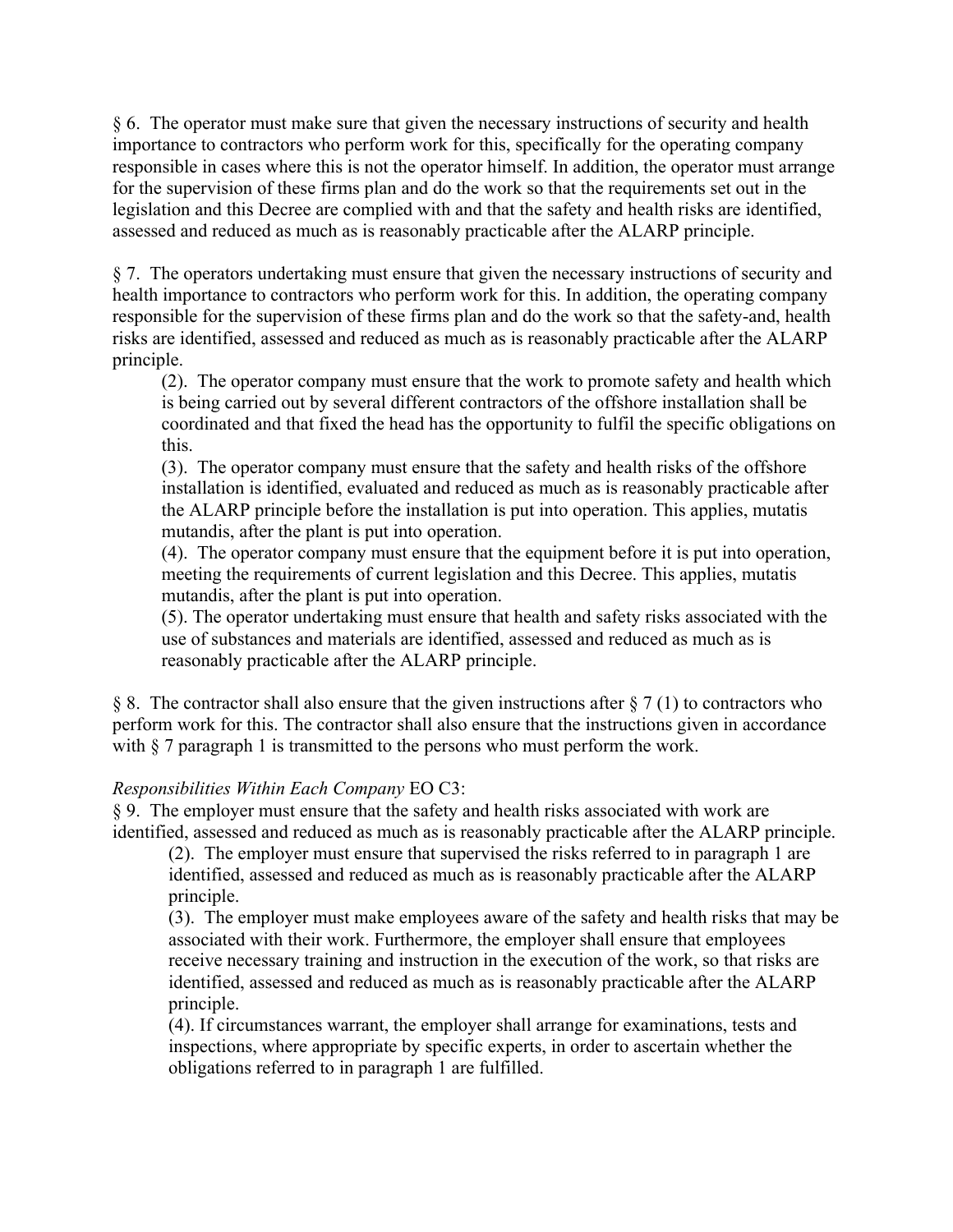(5). If there are several employers in the same offshore units, employers shall cooperate on matters of relevance to safety and health. This cooperation shall be established by the operator company, see. § 7, paragraph 3.

(6). The provisions of paragraphs 1 to 5 of the employer's obligations shall also apply to business leaders.

§ 10. The operating company responsible for the mobile offshore units must designate an FA Chief. FA boss has the top safety and health responsibilities of the offshore installation and must ensure that the installation is operated in accordance with existing legislation and this Decree.

(2). Fixed head must ensure that the safety and health risks related to activities at the plant are identified, assessed and reduced as much as is reasonably practicable after the ALARP principle.

(3). Fixed head must ensure that operation, maintenance and modifications of the installation takes place in accordance with the management system referred to in paragraph 15.

(4). Become FA Chief familiar with conditions, which implies a risk of accident, injury or illness, fixed head ensure that the risk is eliminated or reduced as much as is reasonably practicable after the ALARP principle.

§ 11. Other labour leaders must individually contribute to the safety and health risks in connection with the work are identified, assessed and reduced as much as is reasonably practicable after the ALARP principle.

(2). Arbejdslederen becomes aware of facts which involve a risk of accident, injury or illness, the arbejdslederen ensure that risk will be removed or reduced. Can the risk cannot be eliminated or reduced by intervention on the spot, fixed head immediately be made aware of the relationship.

§ 12. The employees must participate in the cooperation on safety and health. Furthermore, the employees contribute to the health and safety environmental risks are identified, assessed and reduced as much as is reasonably practicable after the ALARP principle within their workspace

(2). Are employees aware of the relationship which entails a risk of accident, injury or illness, and which they themselves can correct, they shall inform their supervisor, fixed head or to the employees, representing them in the safety and health conditions. (3). an employee has the right to leave his place of work or a dangerous area in the event of a serious and immediate safety or health hazard that cannot be avoided.

§ 13. All sailing on a mobile offshore installations shall comply with the procedures which the operator company has set for work and stay at the facility and must respect the measures taken concerning safety and health conditions.

#### *Suppliers etc.*, EO C4:

§ 14. Machines, machine parts, containers, prefabricated structures, apparatus, appliances, equipment or substances and materials for use in a mobile offshore installations shall comply with recognised norms and standards for offshorevirksomhed in Arctic waters.

(2). Suppliers with further transferring or leaving such objects, must ensure that data sheets as well as instructions for use of the equipment or substances and materials as well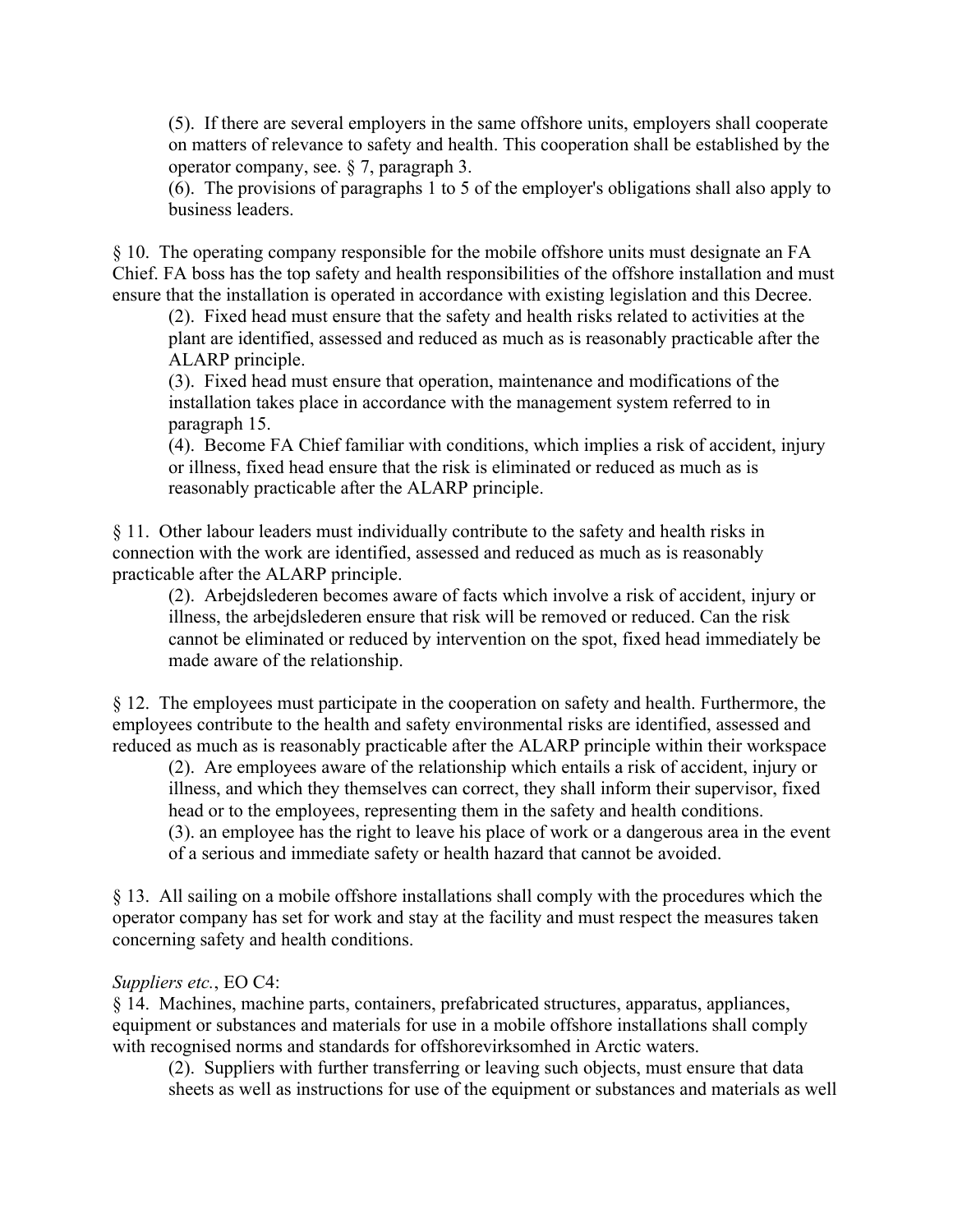as on equipment maintenance, transportation and erection follows with at time of delivery.

*Managing Safety and Health Management System for Safety and Health, C5 § 19(3): If the* operator company has chosen to build its management system after another similar system, management system, as a minimum, include: 3) distribution of responsibilities between the individual functions in the part of the company's organization relating to health and safety on offshore installations.

# **Greenland:** *Identification of the responsible person(s) for system establishment, maintenance and implementation*

EO chapters 2, 3, and 4, §19.3: See Accountability for Contractors and all parties

## **United States:** *Accountability for Contractors and all parties*:

*Documentation of Safe work Practices and Contractor Selection Criteria in the SEMS Program,* § 250.1914; Your SEMS program must establish and implement safe work practices designed to minimize the risks associated with operating, maintenance, and modification activities and the handling of materials and substances that could affect safety or the environment. Your SEMS program must also document contractor selection criteria. When selecting a contractor, you must obtain and evaluate information regarding the contractor's safety and environmental performance. Operators must ensure that contractors have their own written safe work practices. Contractors may adopt appropriate sections of the operator's SEMS program. Operator and contractor must document their agreement on appropriate contractor safety and environmental policies and practices before the contractor begins work at the operator's facilities.

(a) A contractor is anyone performing work for the lessee. However, these requirements do not apply to contractors providing domestic services to the lessee or other contractors. Domestic services include janitorial work, food and beverage service, laundry service, housekeeping, and similar activities.

(b) You must document that your contracted employees are knowledgeable and experienced in the work practices necessary to perform their job in a safe and environmentally sound manner. Documentation of each contracted employee's expertise to perform his/her job and a copy of the contractor's safety policies and procedures must be made available to the operator and BSEE upon request.

(c) Your SEMS program must include procedures and verification for selecting a contractor as follows:

(1) Your SEMS program must have procedures that verify that contractors are conducting their activities in accordance with your SEMS program.

(2) You are responsible for making certain that contractors have the skills and knowledge to perform their assigned duties and are conducting these activities in accordance with the requirements in your SEMS program.

(3) You must make the results of your verification for selecting contractors available to BSEE upon request.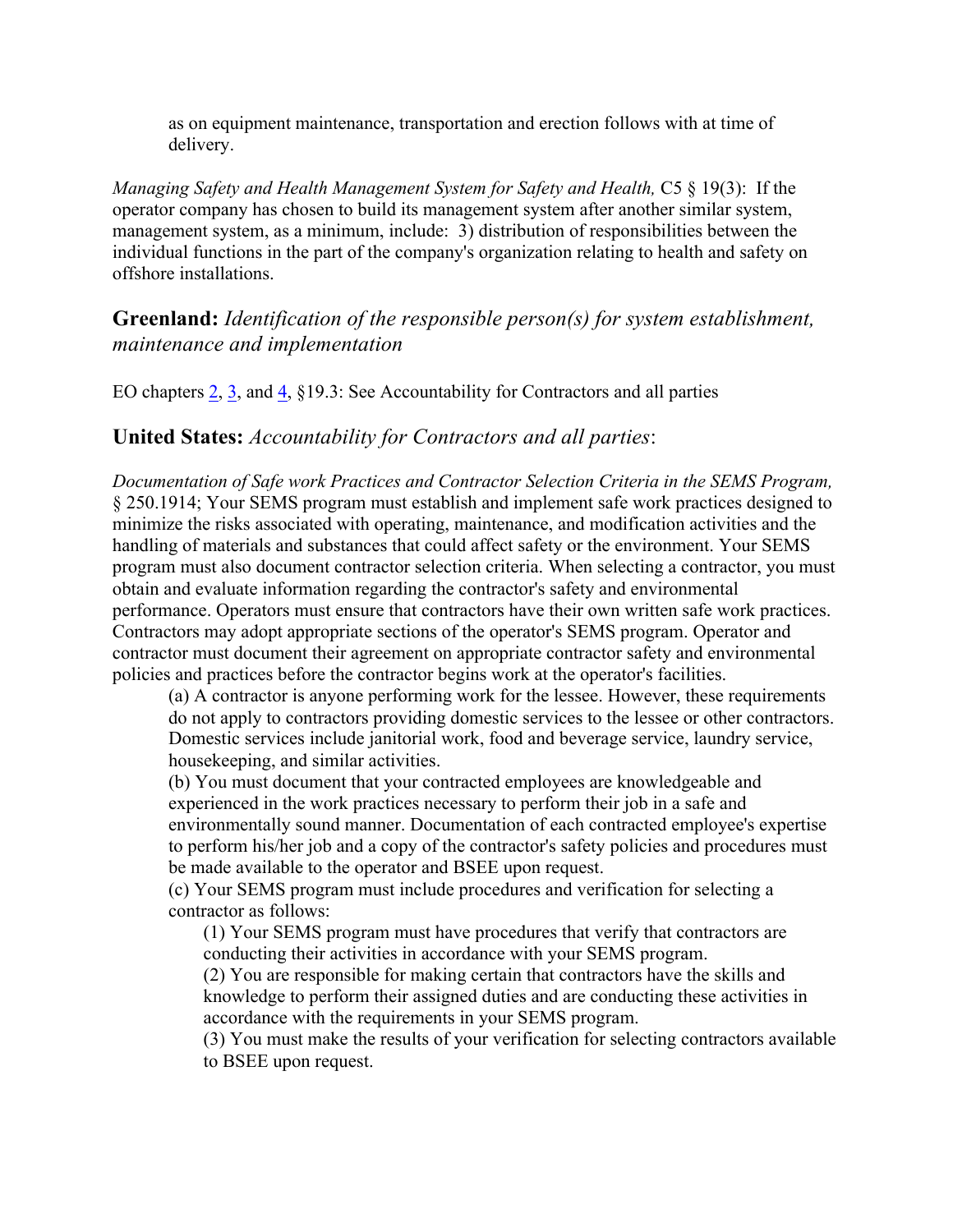(d) Your SEMS program must include procedures and verification that contractor personnel understand and can perform their assigned duties for activities such as, but not limited to:

(1) Installation, maintenance, or repair of equipment;

(2) Construction, startup, and operation of your facilities;

(3) Turnaround operations;

(4) Major renovation; or

(5) Specialty work.

(e) You must:

(1) Perform periodic evaluations of the performance of contract employees that verifies they are fulfilling their obligations, and

(2) Maintain a contractor employee injury and illness log for 2 years related to the contractor's work in the operation area, and include this information on Form BSEE– 0131.

(f) You must inform your contractors of any known hazards at the facility they are working on including, but not limited to fires, explosions, slips, trips, falls, other injuries, and hazards associated with lifting operations.

(g) You must develop and implement safe work practices to control the presence, entrance, and exit of contract employees in operation areas.

#### *Criteria for Mechanical Integrity in the SEMS Program*, § 250.1916 (d);

You must develop and implement written procedures that provide instructions to ensure the mechanical integrity and safe operation of equipment through inspection, testing, and quality assurance. The purpose of mechanical integrity is to ensure that equipment is fit for service. Your mechanical integrity program must encompass all equipment and systems used to prevent or mitigate uncontrolled releases of hydrocarbons, toxic substances, or other materials that may cause environmental or safety consequences. These procedures must address the following: (d) The documentation of each inspection and test that has been performed on your equipment and systems. This documentation must identify the date of the inspection or test; include the name and position, and the signature of the person who performed the inspection or test; include the serial number or other identifier of the equipment on which the inspection or test was performed; include a description of the inspection or test performed; and the results of the inspection test.

#### *Verification of the SEMS program effectiveness,* § 250.1924:

(a) BSEE or its authorized representative may evaluate or visit your facility to determine whether your SEMS program is in place, addresses all required elements, and is effective in protecting the safety and health of workers, the environment, and preventing incidents. BSEE or its authorized representative may evaluate your SEMS program, including documentation of contractors, independent third parties, your designated and qualified personnel, and audit reports, to assess your SEMS program. These evaluations or visits may be random or based upon the OCS lease operator's or contractor's performance.

(b) For the evaluations, you must make the following available to BSEE upon request:

(1) Your SEMS program;

(2) The qualifications of your independent third-party or your designated and qualified personnel;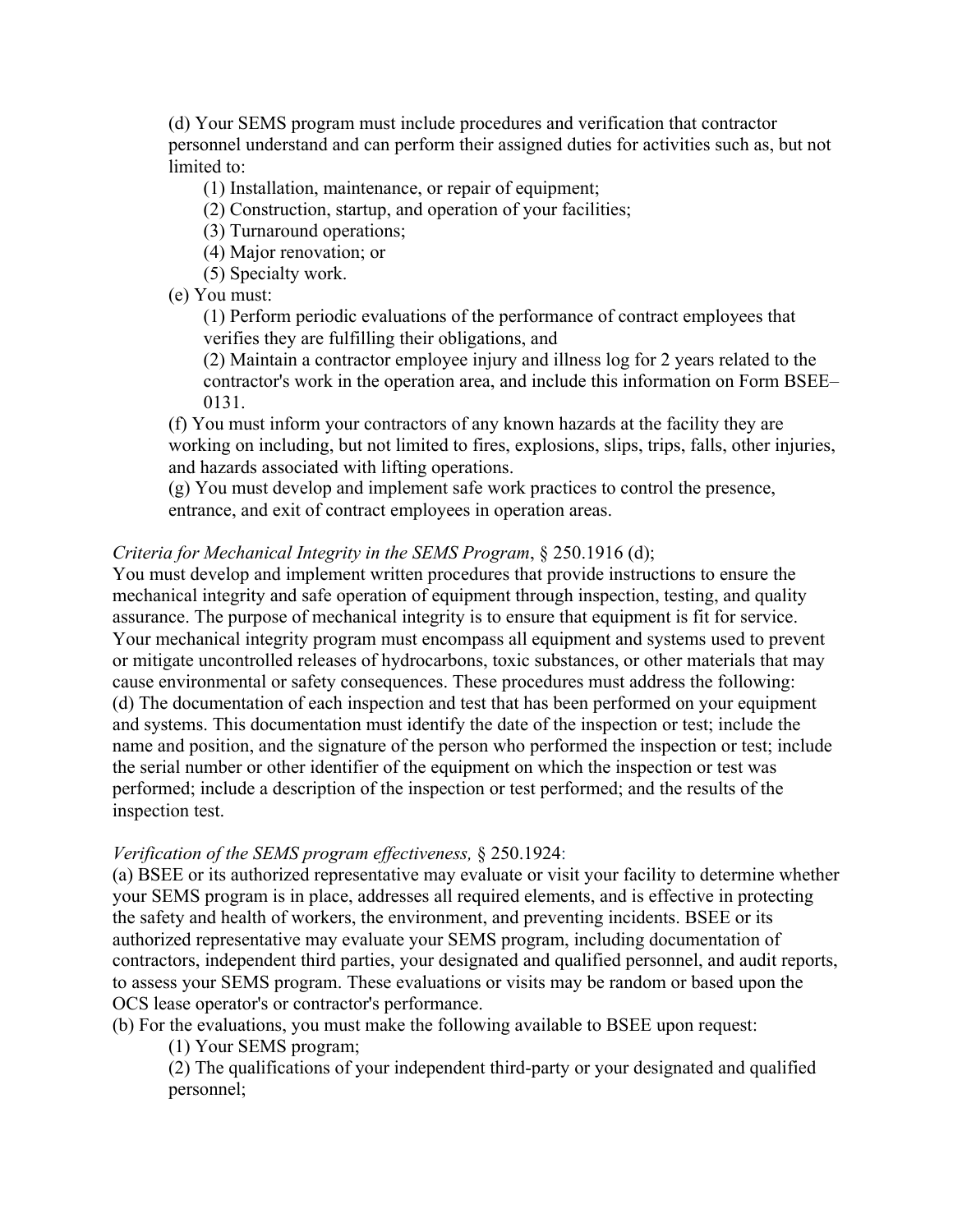(3) The SEMS audits conducted of your program;

(4) Documents or information relevant to whether you have addressed and corrected the deficiencies of your audit; and

(5) Other relevant documents or information.

(c) During the site visit BSEE may verify that:

(1) Personnel are following your SEMS program,

(2) You can explain and demonstrate the procedures and policies included in your SEMS program; and

(3) You can produce evidence to support the implementation of your SEMS program.

(d) Representatives from BSEE may observe or participate in your SEMS audit. You must notify the BSEE at least 30 days prior to conducting your audit as required in §250.1920, so that BSEE may make arrangements to observe or participate in the audit.

#### *Conducting Additional Audits* § 250.1925;

(a) If BSEE identifies safety or non-compliance concerns based on the results of our inspections and evaluations, or as a result of an event, BSEE may direct you to have an independent thirdparty audit of your SEMS program, in addition to the regular audit required by §250.1920, or BSEE may conduct an audit.

(1) If BSEE direct you to have an independent third-party audit,

(i) You are responsible for all of the costs associated with the audit, and

(ii) The independent third-party audit must meet the requirements of §250.1920 of this part and you must ensure that the independent third party submits the findings and conclusions of a BSEE-directed audit according to the requirements in §250.1920 to BSEE within 30 days after the audit is completed.

(2) If BSEE conducts the audit, BSEE will provide a report of the findings and conclusions within 30 days of the audit.

(b) Findings from these audits may result in enforcement actions as identified in §250.1927.

(c) You must provide the BSEE a copy of your plan for addressing the deficiencies identified in the BSEE-directed audit within 30 days of completion of the audit as required in §250.1920.

# **United States:** *Identification of the responsible person(s) for system establishment, maintenance and implementation*

*Management's general responsibilities for the SEMS program*, §250.1909 (b, c): You, through your management, must require that the program elements discussed in API RP 75 (as incorporated by reference in §250.198) and in this subpart are properly documented and are available at field and office locations, as appropriate for each program element. You, through your management, are responsible for the development, support, continued improvement, and overall success of your SEMS program. Specifically you, through your management, must: (b) Appoint management representatives who are responsible for establishing, implementing and maintaining an effective SEMS program.

(c) Designate specific management representatives who are responsible for reporting to management on the performance of the SEMS program.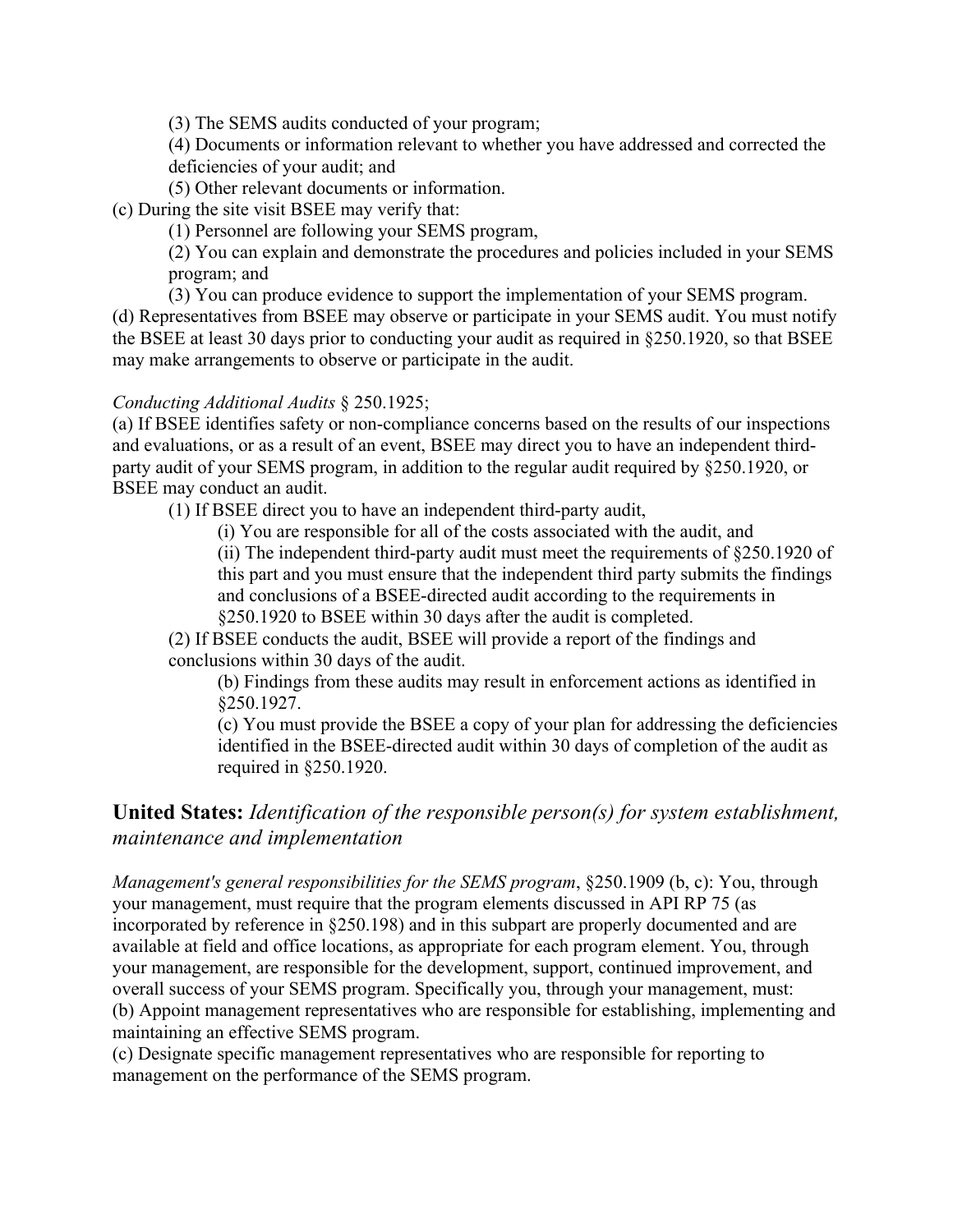*Hazards Analysis*, §250.1911 (2, 3);

(2) The hazards analysis must be performed by a person(s) with experience in the operations being evaluated. These individuals also need to be experienced in the hazards analysis methodologies being employed.

(3) You should assure that the recommendations in the hazards analysis are resolved and that the resolution is documented.

*Auditing Requirements for the SEMS Program*, § 250.1920 (d [2]): You must provide the BSEE a copy of your plan for addressing the deficiencies identified in your audit within 30 days of completion of the audit. Your plan must address the following:

(2) The person responsible for correcting each identified deficiency, including their job title.

# **Operating Procedures/Work Processes**

## **Norway:** *Operating Procedures/Work Processes*

*Work processes* C4 S13: Section 13:

The responsible party shall ensure that the work processes and the resulting products fulfil the requirements related to health, safety and the environment.

The interaction between human, technological and organisational factors shall be safeguarded in the work processes.

Work processes and associated interfaces of significance to health, safety and the environment shall be described. The level of detail in the description shall be adapted to the importance of the process for health, safety and the environment.

# **Canada:** *Operating Procedures/Work Processes*

*Management System, Application for Authorization* Part 2 (6): The application for authorization shall be accompanied by

(*a*) a description of the scope of the proposed activities;

(*b*) an execution plan and schedule for undertaking those activities;

(*c*) a safety plan that meets the requirements of section 8;

(*d*) an environmental protection plan that meets the requirements of section 9;

(*e*) information on any proposed flaring or venting of gas, including the rationale and the estimated rate, quantity and period of the flaring or venting;

(*f*) information on any proposed burning of oil, including the rationale and the estimated quantity of oil proposed to be burned;

(*g*) in the case of a drilling installation, a description of the drilling and well control equipment; (*h*) in the case of a production installation, a description of the processing facilities and control system;

(*i*) in the case of a production project, a field data acquisition program that allows sufficient pool pressure measurements, fluid samples, cased hole logs and formation flow tests for a comprehensive assessment of the performance of development wells, pool depletion schemes and the field;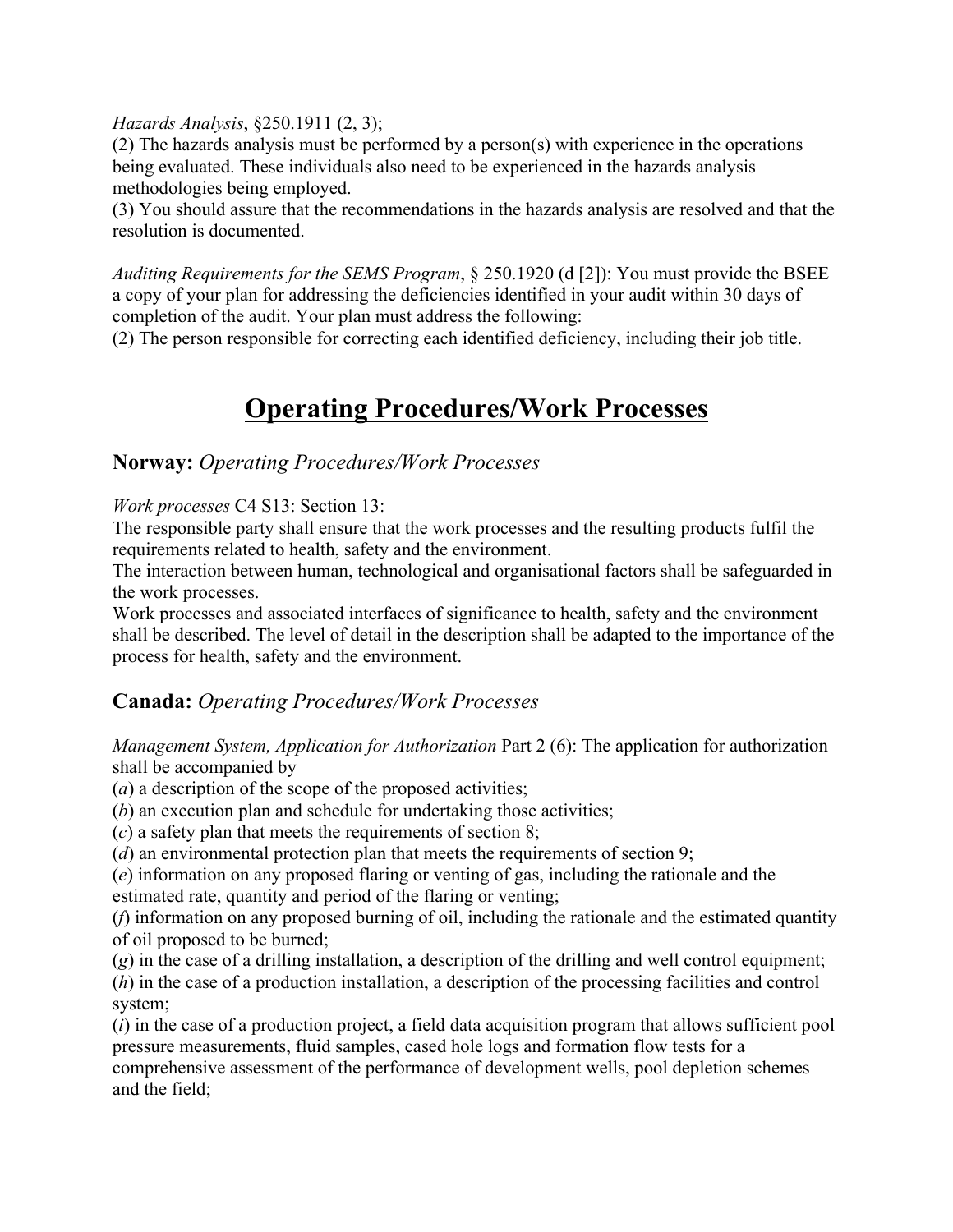(*j*) contingency plans, including emergency response procedures, to mitigate the effects of any reasonably foreseeable event that might compromise safety or environmental protection, which shall

(i) provide for coordination measures with any relevant municipal, provincial, territorial or federal

emergency response plan, and

(ii) in an offshore area where oil is reasonably expected to be encountered, identify the scope and frequency of the field practice exercise of oil spill countermeasures; and (*k*) a description of the decommissioning and abandonment of the site, including methods for

restoration of the site after its abandonment.

*Management System, Application for Authorization* Part 2 (8): The safety plan shall set out the procedures, practices, resources, sequence of key safety-related activities and monitoring measures necessary to ensure the safety of the proposed work or activity and shall include (*a*) a summary of and references to the management system that demonstrate how it will be applied to the proposed work or activity and how the duties set out in these Regulations with regard to safety will be fulfilled;

(*b*) a summary of the studies undertaken to identify hazards and to evaluate safety risks related to the proposed work or activity;

(*c*) a description of the hazards that were identified and the results of the risk evaluation;

(*d*) a summary of the measures to avoid, prevent, reduce and manage safety risks;

(*e*) a list of all structures, facilities, equipment and systems critical to safety and a summary of the system in place for their inspection, testing and maintenance;

(*f*) a description of the organizational structure for the proposed work or activity and the command structure on the installation, which clearly explains

(i) their relationship to each other, and

(ii) the contact information and position of the person accountable for the safety plan and of the person responsible for implementing it;

(*g*) if the possibility of pack sea ice, drifting icebergs or land-fast sea ice exists at the drill or production site, the measures to address the protection of the installation, including systems for ice detection, surveillance, data collection, reporting, forecasting and, if appropriate, ice avoidance or deflection; and

(*h*) a description of the arrangements for monitoring compliance with the plan and for measuring performance in relation to its objectives.

*Management System, Application for Authorization* Part 2 (9): The environmental protection plan shall set out the procedures, practices, resources and monitoring necessary to manage hazards to and protect the environment from the proposed work or activity and shall include

(*a*) a summary of and references to the management system that demonstrate how it will be applied to the proposed work or activity and how the duties set out in these Regulations with regard to environmental protection will be fulfilled;

(*b*) a summary of the studies undertaken to identify environmental hazards and to evaluate environmental risks relating to the proposed work or activity;

(*c*) a description of the hazards that were identified and the results of the risk evaluation;

(*d*) a summary of the measures to avoid, prevent, reduce and manage environmental risks;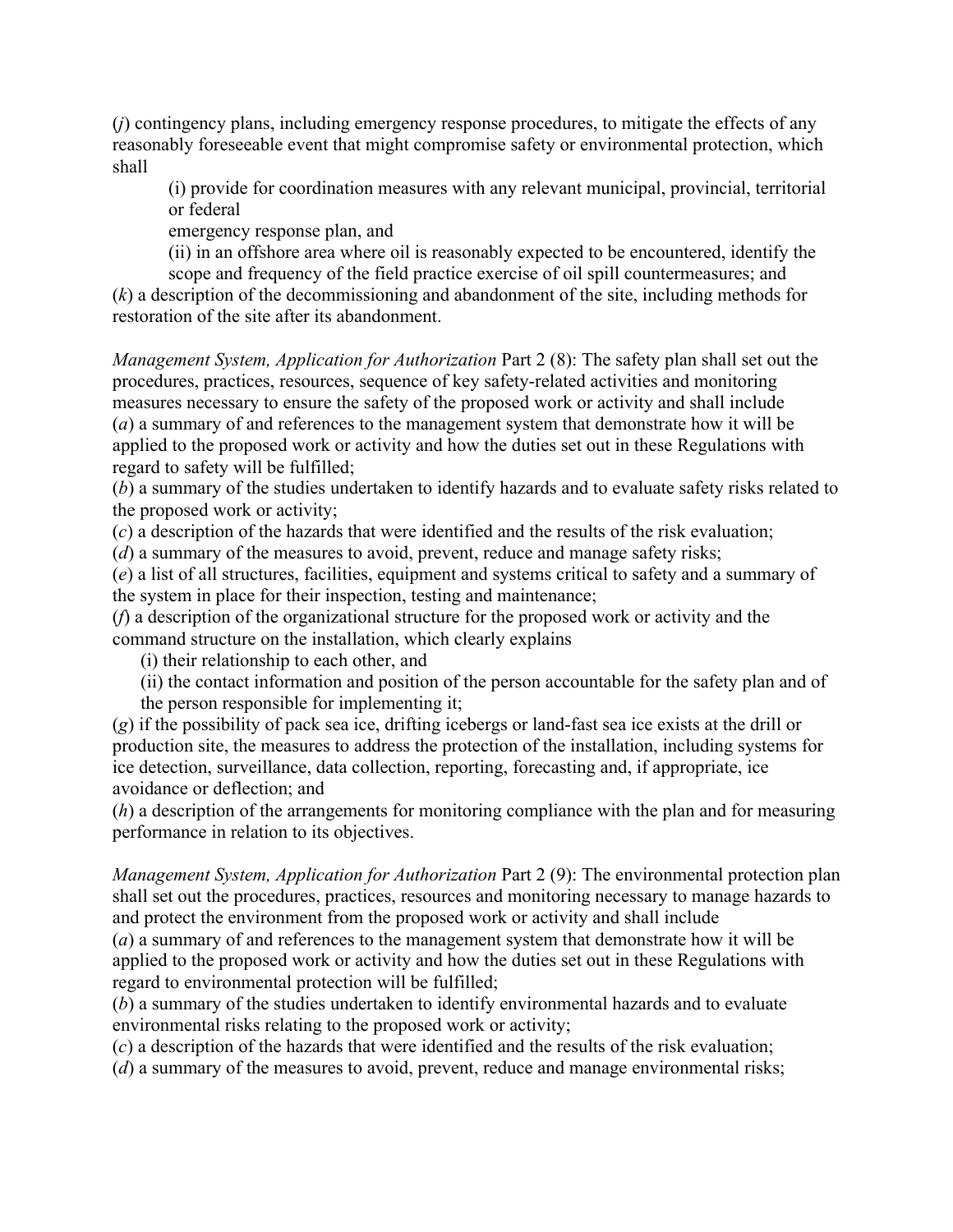(*e*) a list of all structures, facilities, equipment and systems critical to environmental protection and a of the system in place for their inspection, testing and maintenance;

(*f*) a description of the organizational structure for the proposed work or activity and the command structure on the installation, which clearly explains

(i) their relationship to each other, and

(ii) the contact information and position of the person accountable for the environmental

protection plan and the person responsible for implementing it;

(*g*) the procedures for the selection, evaluation and use of chemical substances including process chemicals and drilling fluid ingredients;

(*h*) a description of equipment and procedures for the treatment, handling and disposal of waste material;

(*i*) a description of all discharge streams and limits for any discharge into the natural environment including any waste material;

(*j*) a description of the system for monitoring compliance with the discharge limits identified in paragraph

(*i*), including the sampling and analytical program to determine if those discharges are within the specified limits; and

(*k*) a description of the arrangements for monitoring compliance with the plan and for measuring performance in relation to its objectives.

*Equipment and Operations: Drilling Practices,* Part 4, 30: The operator shall ensure that adequate equipment, procedures and personnel are in place to recognize and control normal and abnormal pressures, to allow for safe, controlled drilling operations and to prevent pollution.

Note: Canada has extensive rules on specific operating procedures in

Part 4 Equipment and Operations Drilling Fluid System Marine Riser 29 Reference for Well Depths 31 Directional and Deviation Surveys 32 Formation Leak-Off Test 33 Formation Flow and Well Testing Equipment 34-38 Casing and Cementing 39-41 (41 (*D*) The Integrity of Gas Hydrate and Permafrost Zones — and, In The Case of an Onshore Well, Potable Water Zones — is Protected.) Waiting on Cement Time 42 Casing Pressure Testing 43 Production Tubing 44 Monitoring and Control Of Process Operations 45 Well Completion 46 Subsurface Safety Valve 47 ((2) If a development well is located in a zone where permafrost is present in unconsolidated sediments, the operator shall ensure that a subsurface safety valve is installed in the tubing below the base of the permafrost.)

PART 5 Evaluation of Wells, Pools and Fields General 49-50 Testing and Sampling of Formations 51 Formation Flow Testing 52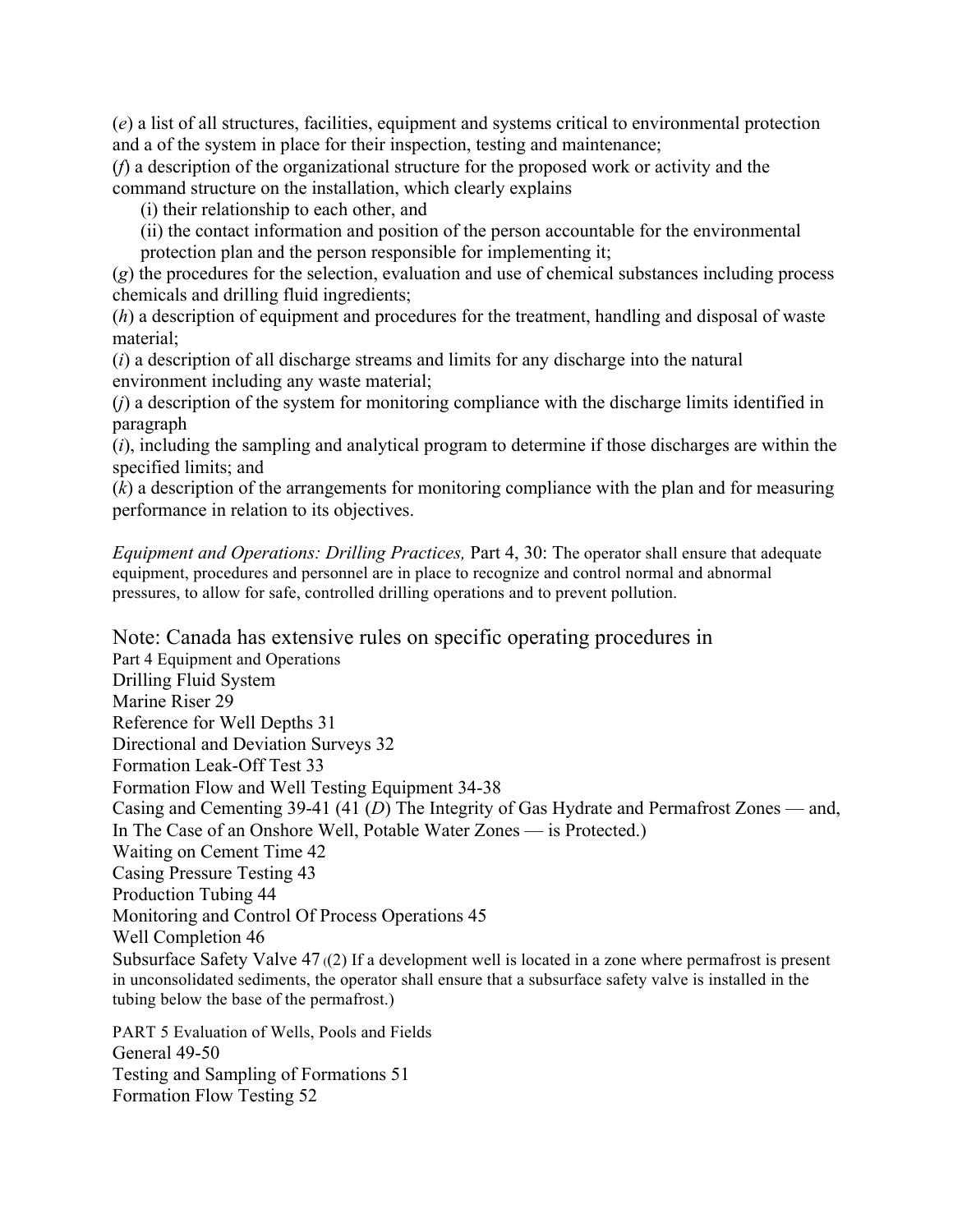# **Greenland:** *Operating Procedures/Work Processes*

*HSE Assessment* DG 1.2: See Hazards Analysis

#### *Drilling Operations* DG 5:

5.1 Drilling operations shall be conducted in accordance with the NORSOK Standard D-010 Well Integrity in Drilling and Well Operations. During drilling operations, all necessary steps shall be taken to prevent explosion, blowouts, pollution, or other damage. Safety related equipment shall be installed as drilling operations progress and shall comply with the following requirements. Apart from possible drilling when setting the conductor pipe and surface casing, drilling must not be carried out before blowout preventers/diverter system and related equipment have been installed and tested.

5.2 The well must be cased. The casing shoes shall - with due consideration of geological conditions - be set at depths sufficient to ensure complete control of the well at all times.

a) Conductor pipe (casing) shall be set at such a depth below seabed that unconsolidated formations are supported and a stable hole ensured for initial drilling operations. Cement must be to seabed and a means of top filling annulus must be provided.

b) Surface casing shall be installed in such a manner to provide a good anchorage for the subsea wellhead and support of the blow-out preventers. Surface casing shall be cemented to seabed. After running and installation of the BOPs and riser, all rams and connections shall be function and pressure tested to pressures approved by the MLSA and following internationally accepted procedures.

c) Intermediate casing shall be installed and cemented in such a way that full control of the well is maintained at all times. The cementing and centralization programmes shall endeavour to secure that all zones containing hydrocarbons as well as all intervals with abnormal pressures are isolated. Prior to drilling out from intermediate and subsequent casings, a complete blow-out preventer function and pressure test will be conducted to pressures approved by the MLSA and following internationally accepted procedures. d) Production casing must be cemented as stipulated as above for the intermediate casing. e) A liner must be cemented over its full length. When placing and cementing the liner,

consideration shall be given to the best possible isolation of hydrocarbon bearing and/or abnormally pressured zones.

5.3 The use of cement bond log or temperature survey must be run when critical tops of cement (TOCs) are required for intermediate and production casing isolation. The cementation of production casing and liners must be checked with cement bond logging in situations where the cement job is suspect.

5.4 Casing strings shall be of such a diameter, weight and grade, as well as designed and installed in such a way that they can withstand any mechanical and chemical influence which may be expected in the well during drilling, testing, and stimulation.

5.5 After the casing strings have been installed and cemented, they shall be pressure tested in accordance with the approved drilling programme. For each casing the pressure test shall be adapted to the internal pressure to which the casing may be exposed.

5.6 The installation of used casings is not permitted unless these have been adequately tested and inspected in advance by an independent inspection company and satisfactory strength of pipes and connections can be documented.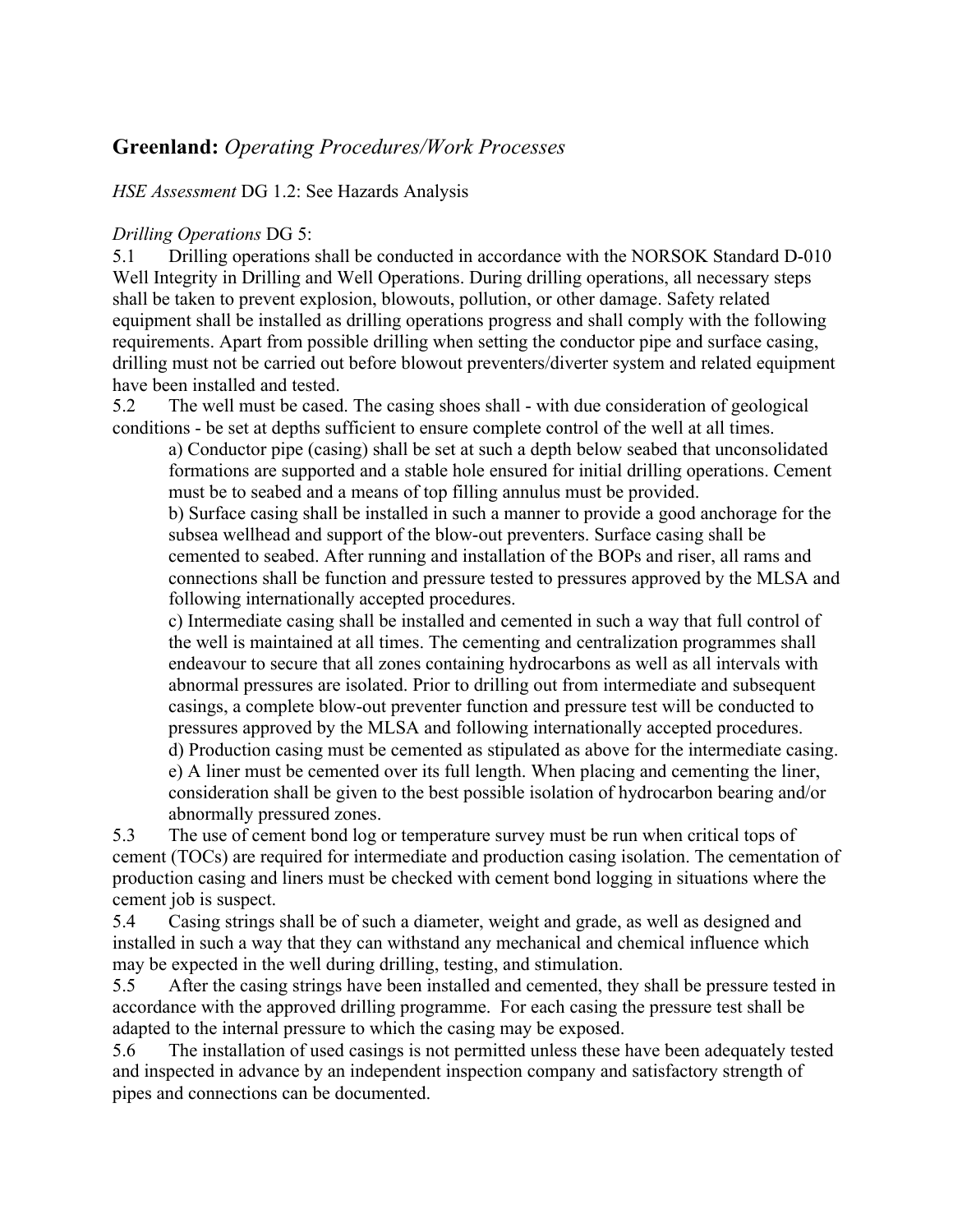5.7 Pressure testing of the formation strength below the casing shoe shall be performed in accordance with the approved drilling programme.

5.8 It must be possible to handle drilling fluid loss or to increase the fluid density without delay. During routine operations sufficient spare amounts of mud mixing materials must therefore be stocked on the platform/well site. Furthermore a sufficient stock of chemicals for handling possible hydrogen sulphide must be available (if hydrogen sulphide is expected).

5.9 Before the drill string is pulled out of the hole the well shall be observed and found to be stable. During tripping the well shall be monitored carefully for fluid loss/gain.

5.10 During drilling, the drilling fluid reconditioning equipment shall be used to the necessary extent to separate gas and cuttings from the fluid.

5.11 The density of the drilling fluid shall be tested regularly and at least every hour.

5.12 Oil based mud or mud containing chemicals which can be particularly detrimental to the health or environment, can only be utilised when approval is given by the MLSA, (approval by other authorities may also be necessary).

5.13 The disassembly or other maintenance of blow-out preventers may take place only when the well is secured against blow-out by a minimum of 2 independent and tested barriers, accepted by the MLSA in general or specifically.

5.14 Every 14 day pressure or operational testing of the blow-out preventers and connected pressure control equipment shall be carried out and after disassembly, as well as when drilling operations or other conditions make it reasonable. Providing the equipment configuration is such designed, the BOP Control System (or parts of it) shall be tested every 7 days.

5.15 The hydrostatic pressure in the well may only in connection with testing be reduced to such a level that the formation fluid can flow to the borehole.

5.16 During drilling operations the Licensee is required at all times and with necessary accuracy to keep track of the well trajectory. Measurements which determine inclination and azimuth shall be taken at intervals securing the necessary knowledge of the well course. For deviated wells the measurements shall be taken at intervals not exceeding 100 m, while bigger intervals and possibly omission of azimuth determination can be accepted in the case of almost vertical wells. Such measurements shall be carried out while drilling below the surface casing or from another specified depth approved or required by the MLSA.

# **United States:** *Operating Procedures/Work Processes*

*Management's General Responsibilities for the SEMS Program,* §250.1909 (g); Specifically you, through your management, must: Ensure that facilities are designed, constructed, maintained, monitored, and operated in a manner compatible with applicable industry codes, consensus standards, and generally accepted practice as well as in compliance with all applicable governmental regulations.

• *Criteria for management of change in the SEMS program*, § 250.1912 (a, 2): You must develop and implement written management of change procedures for modifications associated with the following: (2) Operating procedures,

• *Criteria for Operating Procedures for the SEMS Program*, § 250.1913; (a) You must develop and implement written operating procedures that provide instructions for conducting safe and environmentally sound activities involved in each operation addressed in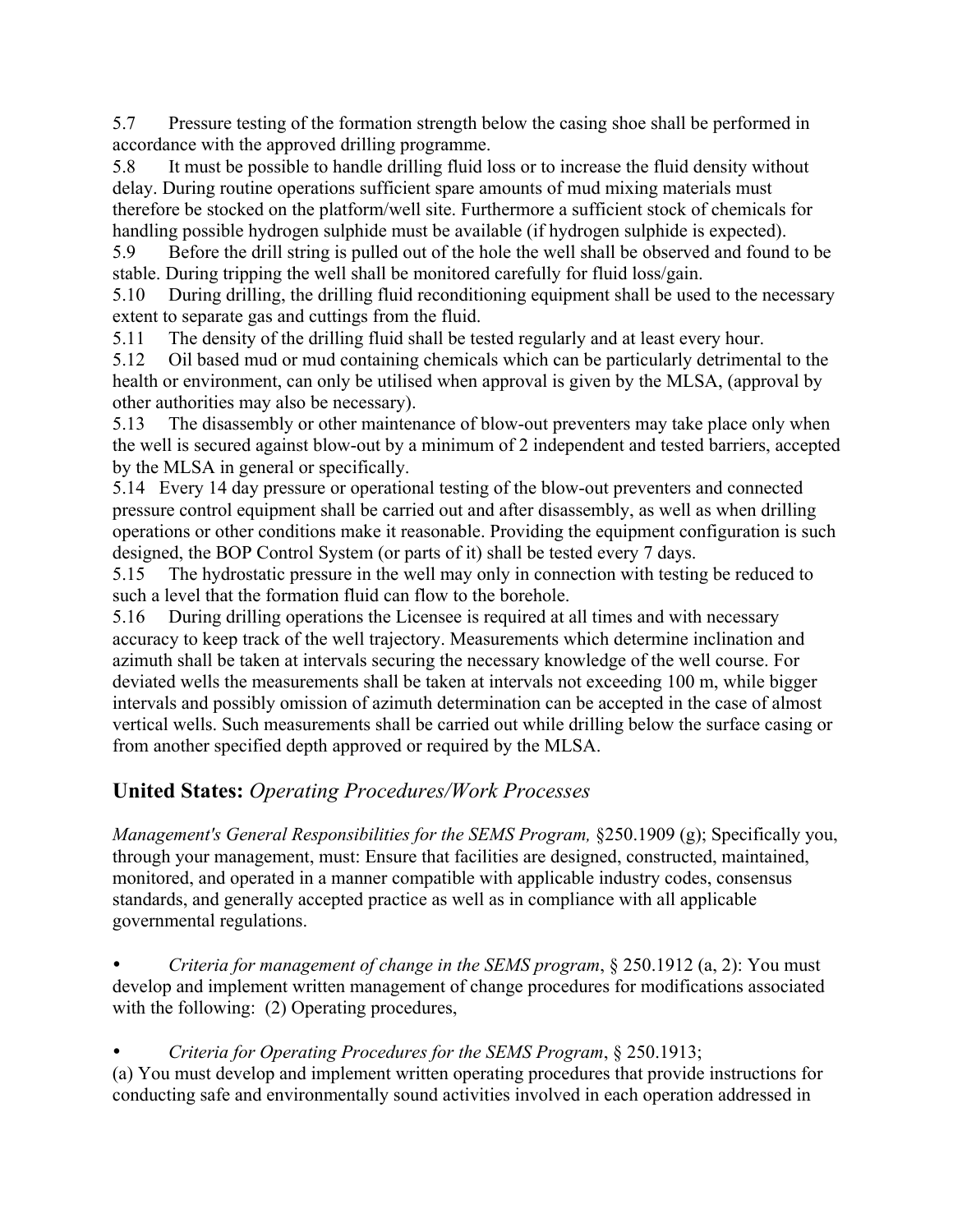your SEMS program. These procedures must include the job title and reporting relationship of the person or persons responsible for each of the facility's operating areas and address the following:

(1) Initial startup;

(2) Normal operations;

(3) All emergency operations (including but not limited to medical evacuations, weatherrelated evacuations and emergency shutdown operations);

(4) Normal shutdown;

(5) Startup following a turnaround, or after an emergency shutdown;

(6) Bypassing and flagging out-of-service equipment;

(7) Safety and environmental consequences of deviating from your equipment operating limits and steps required to correct or avoid this deviation;

(8) Properties of, and hazards presented by, the chemicals used in the operations;

(9) Precautions you will take to prevent the exposure of chemicals used in your operations to personnel and the environment. The precautions must include control technology, personal protective equipment, and measures to be taken if physical contact or airborne exposure occurs;

(10) Raw materials used in your operations and the quality control procedures you used in purchasing these raw materials;

(11) Control of hazardous chemical inventory; and

(12) Impacts to the human and marine environment identified through your hazards analysis.

(b) Operating procedures must be accessible to all employees involved in the operations.

(c) Operating procedures must be reviewed at the conclusion of specified periods and as often as necessary to assure they reflect current and actual operating practices, including any changes made to your operations.

(d) You must develop and implement safe and environmentally sound work practices for identified hazards during operations and the degree of hazard presented.

(e) Review of and changes to the procedures must be documented and communicated to responsible personnel.

## *Criteria for Documentation of Safe Work Practices and Contractor Selection for the SEMS program*, § 250.1914 (f, g);

(f) You must inform your contractors of any known hazards at the facility they are working on including, but not limited to fires, explosions, slips, trips, falls, other injuries, and hazards associated with lifting operations.

(g) You must develop and implement safe work practices to control the presence, entrance, and exit of contract employees in operation areas.

*Criteria for Training in the SEMS Program*, § 250.1915 (a, b, c): Your SEMS program must establish and implement a training program so that all personnel are trained to work safely and are aware of environmental considerations offshore, in accordance with their duties and responsibilities. Training must address the operating procedures (§250.1913), the safe work practices (§250.1914), and the emergency response and control measures (§250.1918). You must document the qualifications of your instructors. Your SEMS program must address: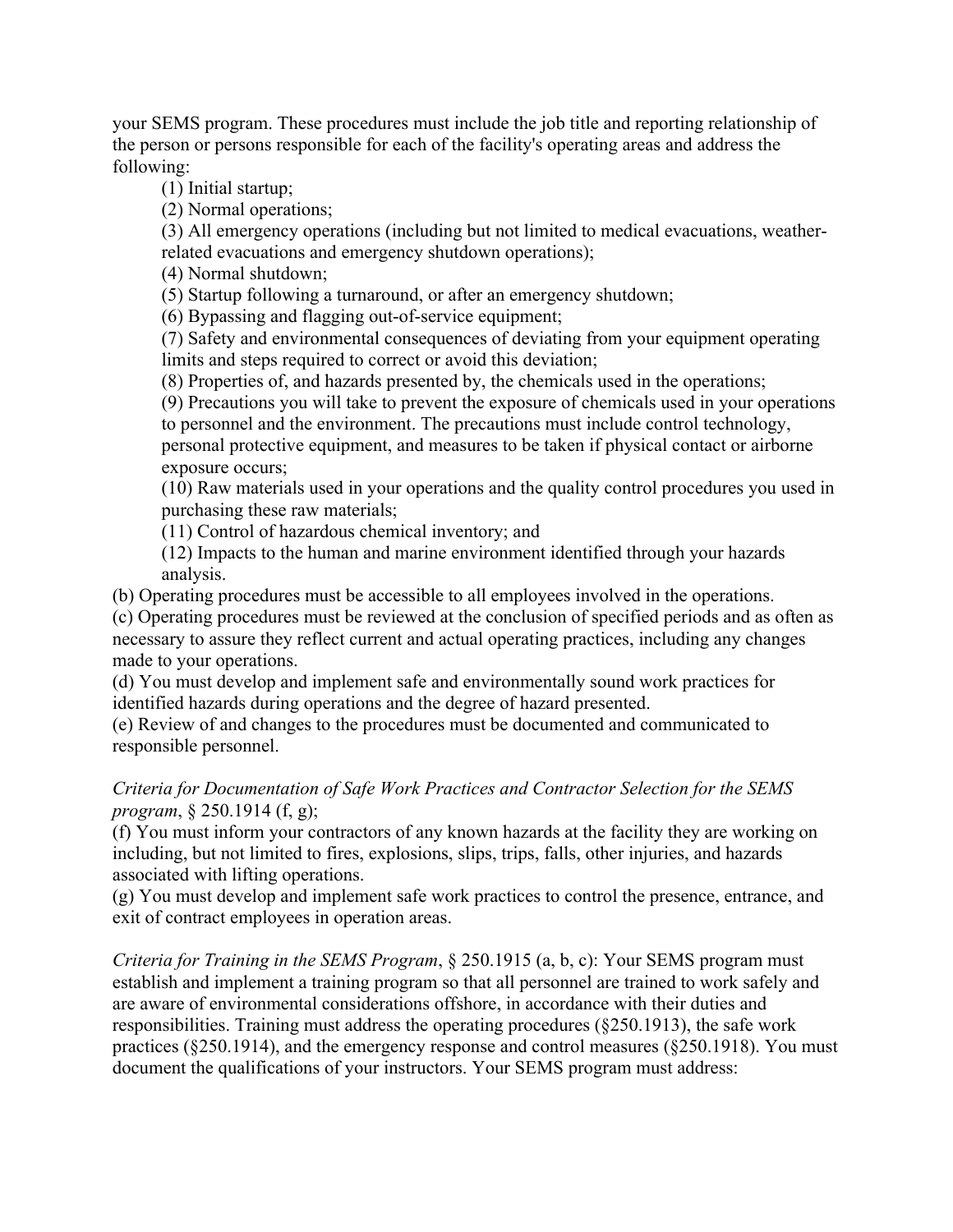(a) Initial training for the basic well-being of personnel and protection of the environment, and ensure that persons assigned to operate and maintain the facility possess the required knowledge and skills to carry out their duties and responsibilities, including startup and shutdown.

(b) Periodic training to maintain understanding of, and adherence to, the current operating procedures, using periodic drills, to verify adequate retention of the required knowledge and skills.

(c) Communication requirements to ensure that whenever a change is made to operating procedures (§250.1913), the safe work practices (§250.1914), or the emergency response and control measures (§250.1918), personnel will be trained in or otherwise informed of the change before they are expected to operate the facility.

# **Quality Assurance/Mechanical Integrity**

**Norway:** *Mechanical integrity:*

**Canada:** *Mechanical integrity:*

*Management System*, Part 2 5(2)(e): ...the processes for ensuring and maintaining the integrity of all facilities, structures, installations, support craft and equipment necessary to ensure safety, environmental protection and waste prevention;

*Management System*, Part 2 (8)(e): ...a list of all structures, facilities, equipment and systems critical to safety and a summary of the system in place for their inspection, testing and maintenance;

*Management System, Part 2 (9)(e): ...a list of all structures, facilities, equipment and systems* critical to environmental protection and a of the system in place for their inspection, testing and maintenance;

## *Equipment and Operations: Wells, Installations, Equipment, Facilities and Support Craft,* Part 4  $(25-27)$ :

25. The operator shall ensure that

(*a*) all wells, installations, equipment and facilities are designed, constructed, tested, maintained and operated to prevent incidents and waste under the maximum load conditions that may be reasonably anticipated during any operation;

(*b*) a comprehensive inspection that includes a nondestructive examination of critical joints and structural members of an installation and any critical drilling or production equipment is made at an interval to ensure continued safe operation of the installation or equipment and in any case, at least once in every five-year period; and

(*c*) records of maintenance, tests and inspections are kept.

26. The operator shall ensure that

(*a*) the components of an installation and well tubulars, Christmas trees and wellheads are operated in accordance with good engineering practices; and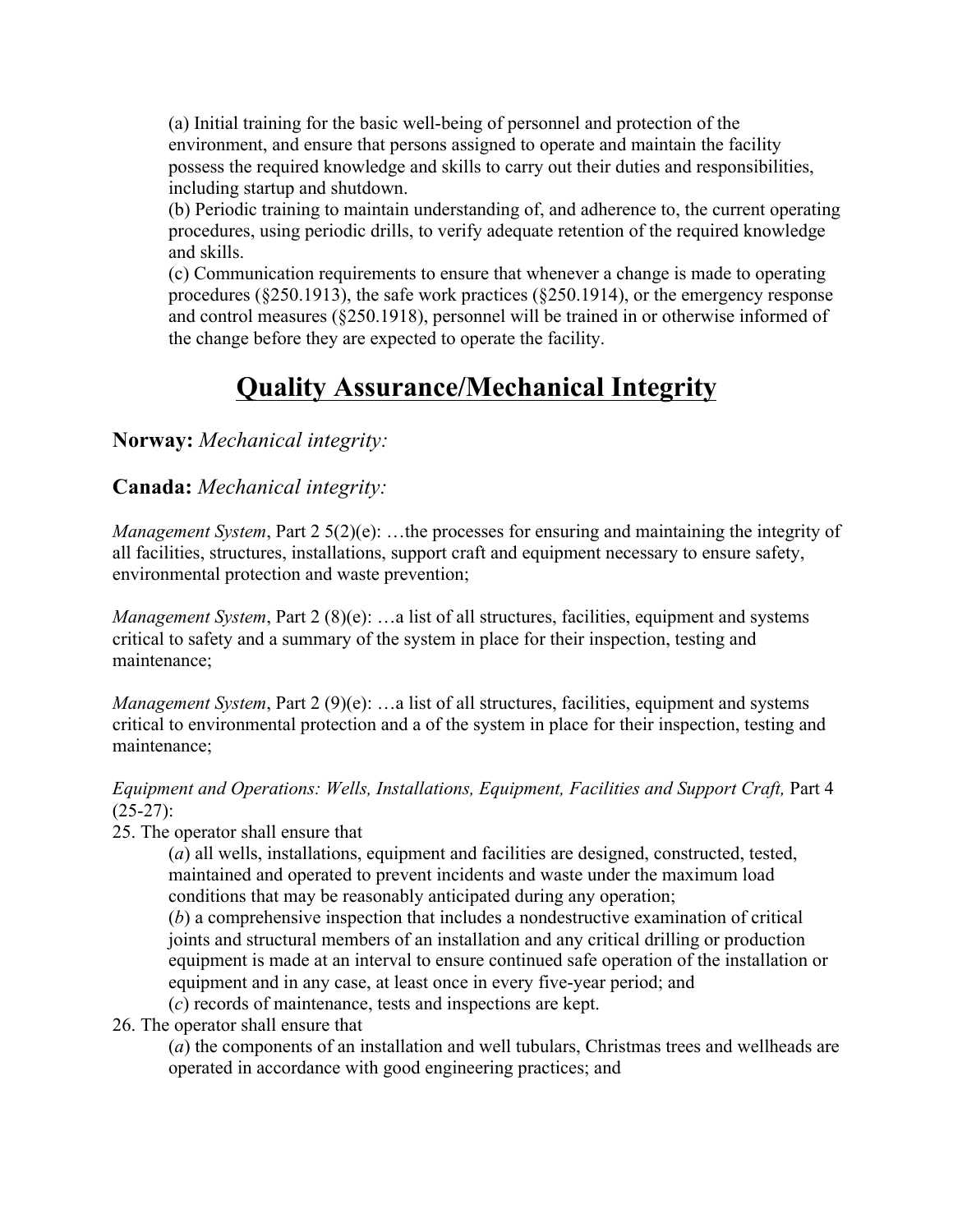(*b*) any part of an installation that may be exposed to a sour environment is designed, constructed and maintained to operate safely in that environment.

27. (1) The operator shall ensure that any defect in the installation, equipment, facilities and support craft that may be a hazard to safety or the environment is rectified without delay (2) If it is not possible to rectify the defect without delay, the operator shall ensure that it is rectified as soon as the circumstances permit and that mitigation measures are put in place to minimize the hazards while the defect is being rectified.

#### *Measurements, Testing: Maintenance and Notification* Part 7, 62:

#### 62. The operator shall ensure

(*a*) that meters and associated equipment are calibrated and maintained to ensure their continued accuracy;

(*b*) that equipment used to calibrate the flow system is calibrated in accordance with good measurement practices;

(*c*) that any component of the flow system that may have an impact on the accuracy or integrity of the flow system and that is not functioning in accordance with the manufacturer's specifications is repaired or replaced without delay, or, if it is not possible to do so without delay, corrective measures are taken to minimize the impact on the accuracy and integrity of the

flow system while the repair or replacement is proceeding; and

(*d*) that a conservation officer is notified, as soon as the circumstances permit, of any malfunction or failure of any flow system component that may have an impact on the accuracy of the flow system and of the corrective measures taken.

## **Greenland:** *Mechanical integrity:*

## *Construction, Layout and Equipment,* EO §§30-33:

§ 30. Construction of mobile offshore units with associated systems and equipment must be based on the best, established international practices, technology and standards after the BAT principle, which is applicable in the current Arctic sea area.

§ 31. A mobile offshore installations shall be fitted with the equipment necessary for the fulfilment of the purpose of the current Arctic sea area. The equipment must be located, designed, and could be used in such a way that the safety and health risks after identification and assessment are reduced as much as is reasonably practicable after the ALARP principle.

§ 32. Ongoing maintenance should be done in such a way as to mobile offshore units and its equipment comply with safety and health requirements laid down in this Ordinance or in other regulations laid down by Naalakkersuisut in the field or recommended by MLSA in a guide

§ 33. Recognised norms and standards, which have safety and health significance, to be followed in connection with in §§ 31-33 of the relationship.

(2). Mobile offshore installations shall meet all the relevant IMO requirements.

(3). Mobile offshore units used for drilling, must at least comply with the requirements specified in IMO, MOBILE OFFSHORE DRILLING UNIT Code.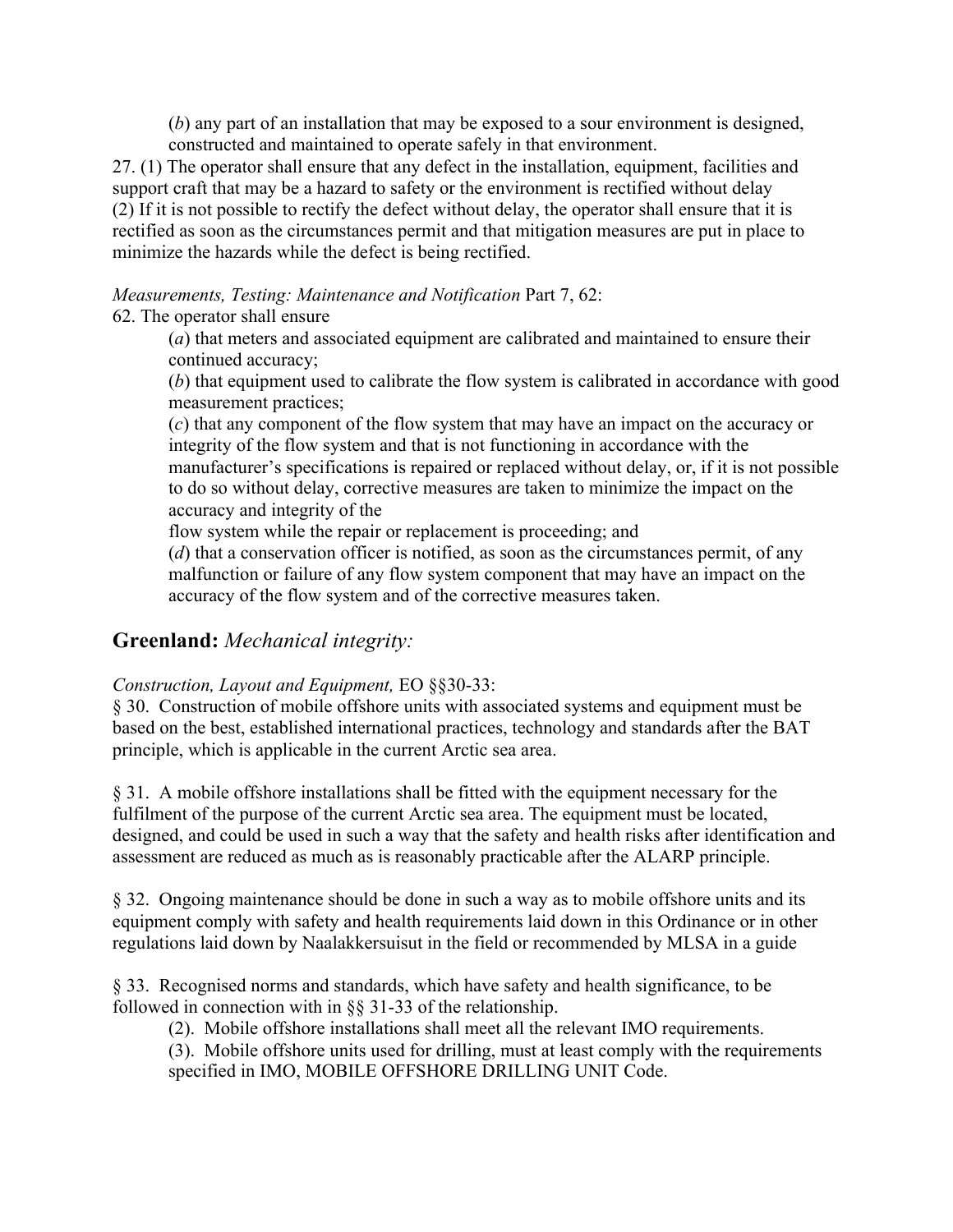(4). International decisions by notice area and regulations laid down by recognised classification societies, etc. must be followed regardless of whether the absence of Danish and Greenlandic.

(5). Derogation of norms and standards, in accordance with paragraph 1, paragraph 2, paragraph 3 and paragraph 4 can be done with the Raw DNA's approval in cases where appropriate in order to achieve a higher safety or health protection, or as a result of technical progress.

(6). MLSA can guide recommending the use of specific norms and standards such as NORSOK to meet the notice requirements for compliance with the BAT principle

*Drilling Operations* DG 5: See Operating Procedures/Work Processes

## **United States:** *Mechanical integrity:*

*Criteria for Mechanical Integrity in the SEMS Program* § 250.1916: You must develop and implement written procedures that provide instructions to ensure the mechanical integrity and safe operation of equipment through inspection, testing, and quality assurance. The purpose of mechanical integrity is to ensure that equipment is fit for service. Your mechanical integrity program must encompass all equipment and systems used to prevent or mitigate uncontrolled releases of hydrocarbons, toxic substances, or other materials that may cause environmental or safety consequences. These procedures must address the following:

(a) The design, procurement, fabrication, installation, calibration, and maintenance of your equipment and systems in accordance with the manufacturer's design and material specifications.

(b) The training of each employee involved in maintaining your equipment and systems so that your employees can implement your mechanical integrity program.

(c) The frequency of inspections and tests of your equipment and systems. The frequency of inspections and tests must be in accordance with BSEE regulations and meet the manufacturer's recommendations. Inspections and tests can be performed more frequently if determined to be necessary by prior operating experience.

(d) The documentation of each inspection and test that has been performed on your equipment and systems. This documentation must identify the date of the inspection or test; include the name and position, and the signature of the person who performed the inspection or test; include the serial number or other identifier of the equipment on which the inspection or test was performed; include a description of the inspection or test performed; and the results of the inspection test.

(e) The correction of deficiencies associated with equipment and systems that are outside the manufacturer's recommended limits. Such corrections must be made before further use of the equipment and system.

(f) The installation of new equipment and constructing systems. The procedures must address the application for which they will be used.

(g) The modification of existing equipment and systems. The procedures must ensure that they are modified for the application for which they will be used.

(h) The verification that inspections and tests are being performed. The procedures must be appropriate to ensure that equipment and systems are installed consistent with design specifications and the manufacturer's instructions.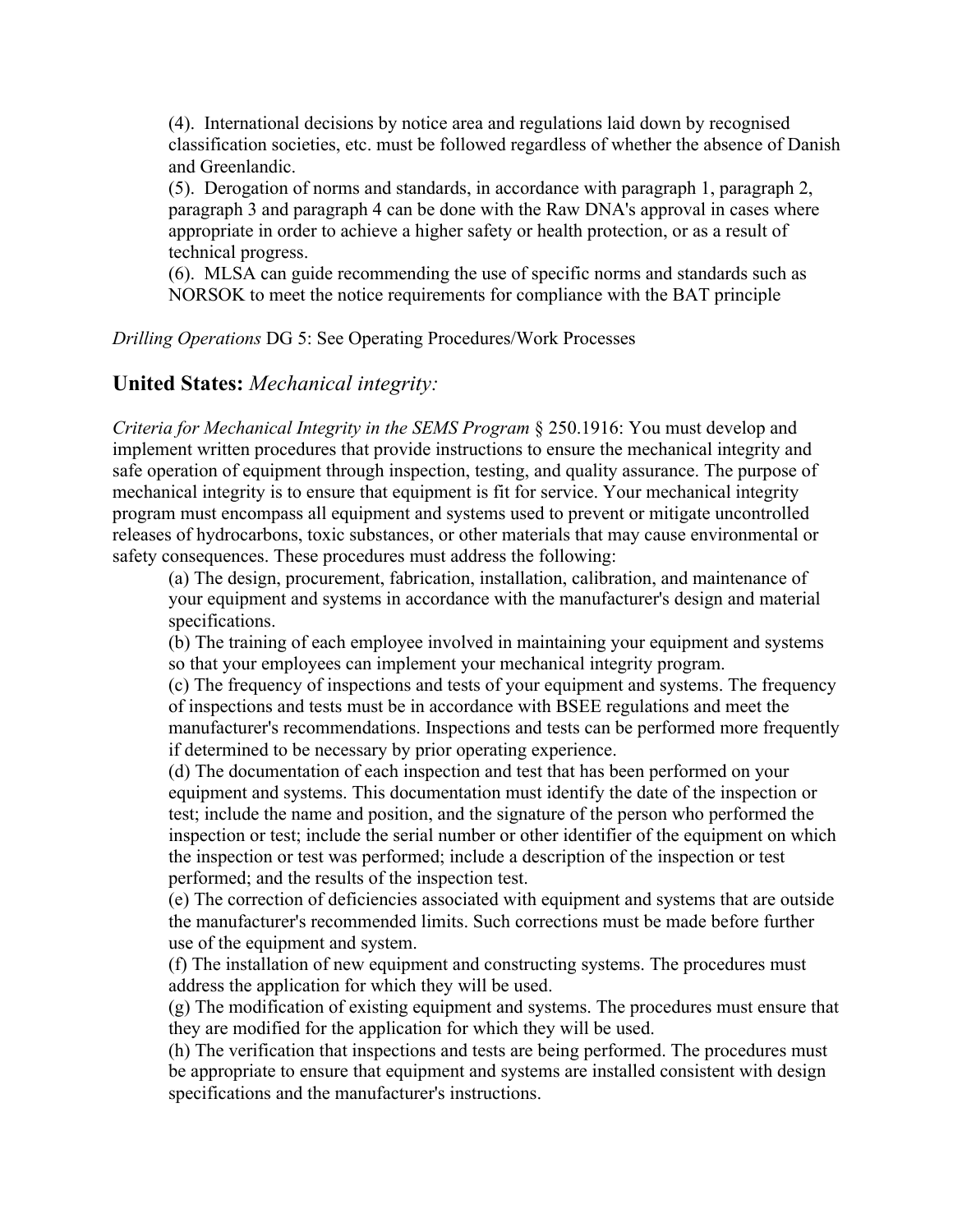(i) The assurance that maintenance materials, spare parts, and equipment are suitable for the applications for which they will be used.

# **Documentation and Reporting**

## **Norway:** *Collection, processing and use of data*

*Collection, processing and use of data,* C6 S19: The responsible party shall ensure that data of significance to health, safety and the environment are collected, processed and used for

a) monitoring and checking technical, operational and organisational factors,

b) preparing measurement parameters, indicators and statistics,

## *Retention of material and information* C9 S42;

Material and information pursuant to Section 24 shall be retained for as long as necessary in consideration of prudent operations. In particular,

a) anyone carrying out underwater contractor activities, shall retain the operation log from manned underwater operations for 40 years from the last entry,

b) the operator or the party responsible for operating a facility shall retain meteorological and oceanographic data until they have been submitted to the Norwegian Meteorological Institute,

c) the operator shall retain material and information on permanent plugback of wells,

d) the operator shall retain material and information on facilities and waste that have been temporarily abandoned on the seabed,

e) the operator shall retain material and information on acute pollution and measures against acute pollution with associated follow-up study,

f) the operator shall retain material and information on environmental monitoring,

g) the operator shall retain material and information on discharges of oil and on consumption and discharges of chemicals,

h) the responsible party shall retain material and information on hazard and accident situations, as well as any serious near misses,

i) the operator and the employer shall retain mapping results that document to what extent employees have been exposed to potential hazardous working environment factors. The period of retention shall be in proportion to the assumed hazardous long-term effects of the exposure. At the time of expiration or surrender of the production license and specific permission to install and operate facilities according to Section 4-3 of the Petroleum Act, the party obligated to carry out the disposal decision according to Section 5-3 of the Petroleum Act, is responsible for retaining material and information as mentioned in first subsection.

In the cessation plan, the licensee shall account for the material and information the operator shall retain after the disposal decision has been carried out.

When the petroleum activities are terminated, the supervisory authorities can order that material and information as mentioned in the first subsection, be handed over.

Material and information that are not to be retained or handed over according to the first through fourth subsections, may be discarded and destroyed.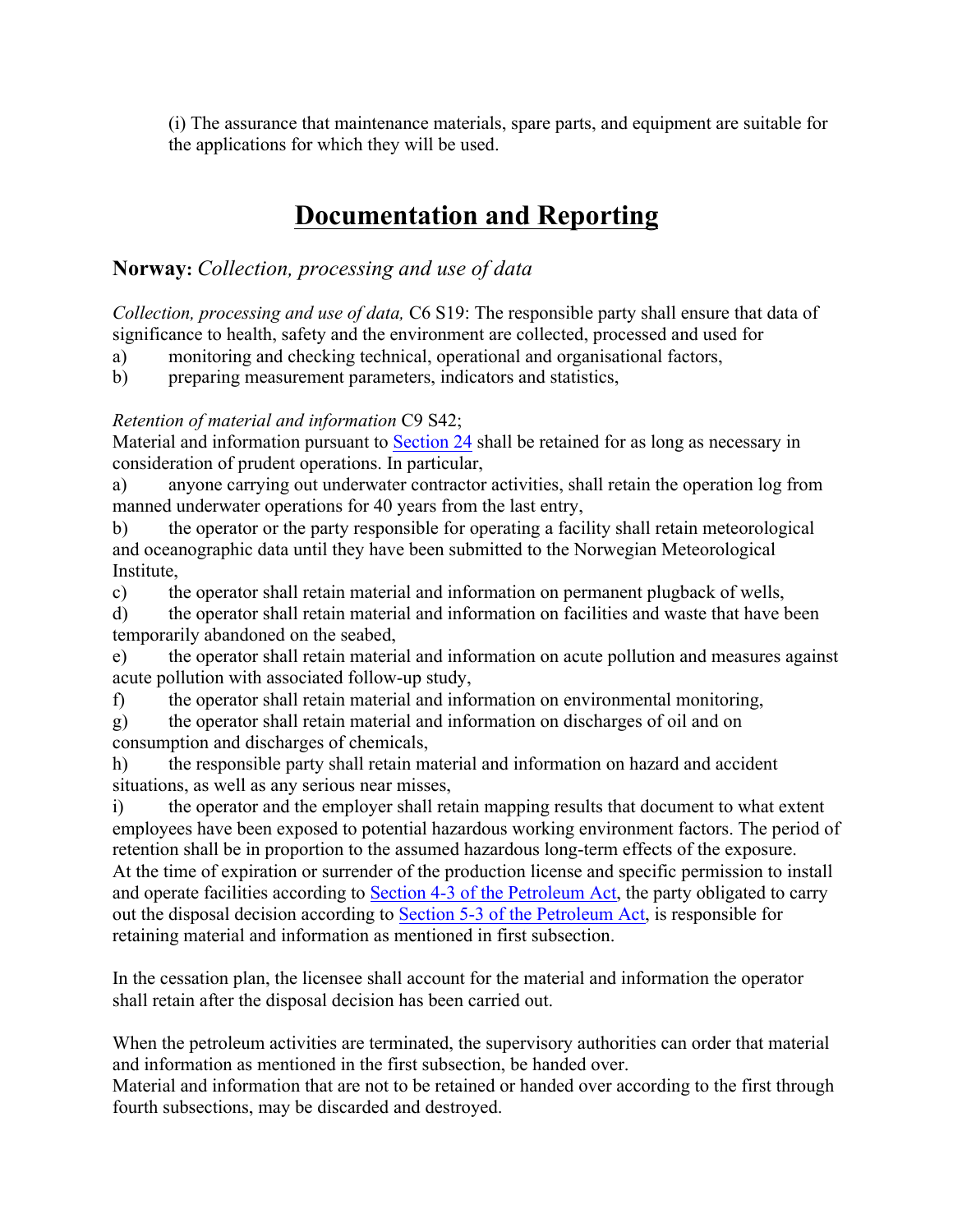## **Norway:** *Information requirements*

#### *Information* C4 S15:

The responsible party shall identify the information necessary to plan and carry out the activities and improve health, safety and the environment.

It shall be ensured that the necessary information is acquired, processed and communicated to relevant users at the right time.

Information and communication systems shall be established that safeguard the need for acquiring, processing and communicating data and information.

## *Information on Monitoring, Emissions, Discharges and Risk of Pollution* C9 S34:

The operator shall submit the following material and information to the Climate and Pollution Agency:

a) results from monitoring of the external environment as mentioned in Chapter X of the Activities Regulations. The results from the monitoring as mentioned in Section 54, second subsection and Sections 55 and 56 of the Activities Regulations, shall be submitted in accordance with the Guidelines for environmental monitoring of the petroleum activities on the Norwegian continental shelf. Other monitoring results shall be submitted as soon as they become available,

b) information on changes in the risk of pollution. The information shall include the reasons for the change and remedial measures implemented,

c) report on annual emissions and discharges in accordance with the Climate and Pollution Agency's Guidelines for reporting from offshore petroleum activities. The reporting shall take place using "EnvironmentWeb" (EW). The report and the underlying data shall be entered in EW by 1 March of the following year,

d) the results from the risk and emergency preparedness analyses as mentioned in Section 73 of the Activities Regulations, as well as a description, based on the conducted environmental risk and emergency preparedness analyses, of how the planned emergency preparedness for acute pollution will be safeguarded.

## *Reporting from manned underwater operations*, C9 S35:

The operator shall submit an activity report regarding manned underwater operations from facilities or vessels to the Petroleum Safety Authority Norway. The report shall be submitted no later than 14 days after the end of every half year.

The operator shall also submit an experience report to the Petroleum Safety Authority Norway at the end of each calendar year or at the completion of a manned underwater operation.

## *Programme for and information on drilling and well activities*, C9 S37:

The responsible party shall ensure that the programme for and information on drilling and well activities are submitted to the Petroleum Safety Authority Norway in accordance with deadlines stipulated by the Petroleum Safety Authority Norway.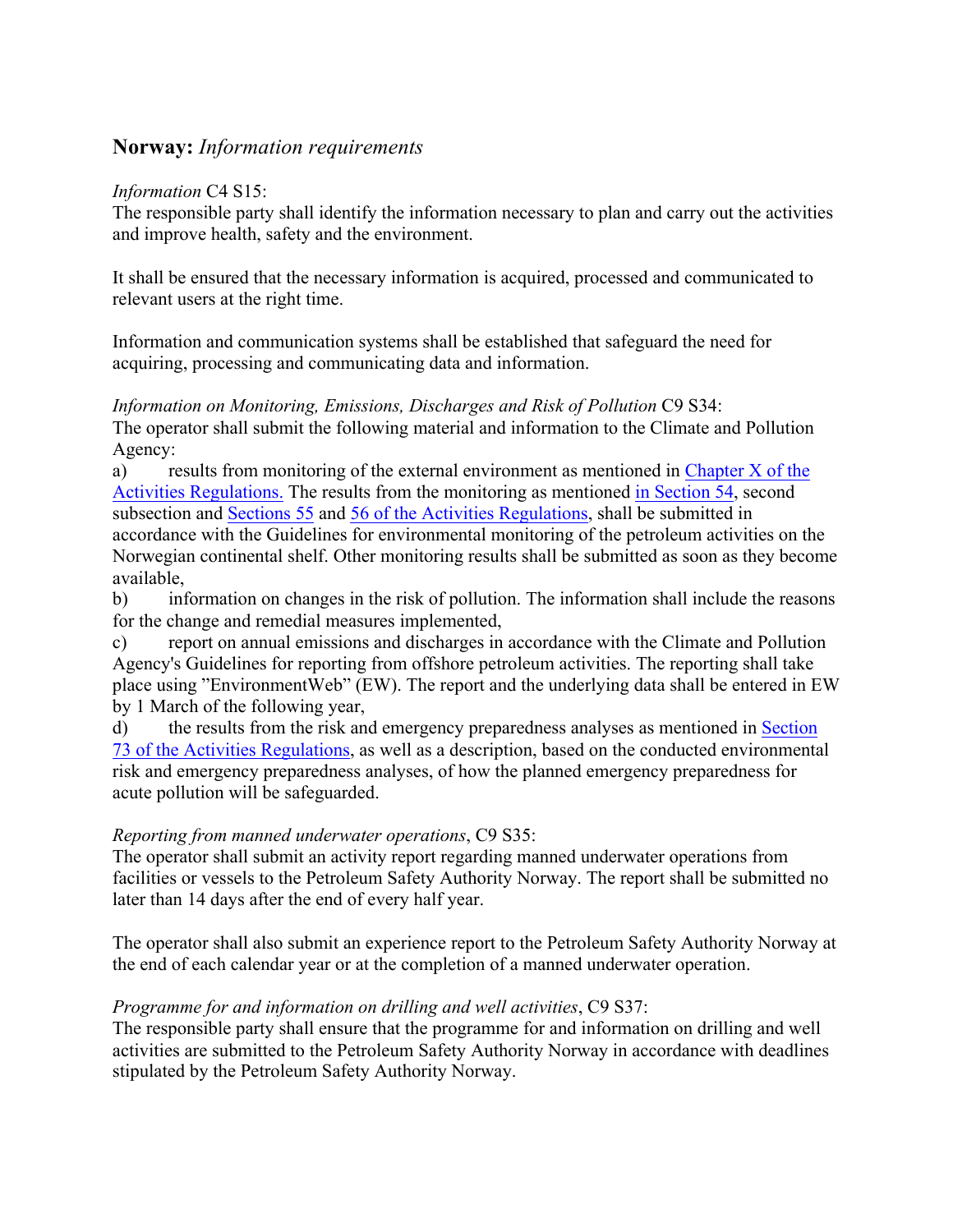## *Reporting drilling and well activities*, C9 S38:

The operator shall report drilling and well activities to the Petroleum Safety Authority Norway's and the Norwegian Petroleum Directorate's database.

The reporting shall use the well and wellbore terminology as well as the classification as mentioned in Section 10 of the Regulations of 18 June 2001 No. 749 relating to resource management in the petroleum activities. (in Norwegian only)

# *Material and information to be sent to other institutions*, C9 S40:

The operator shall ensure that

a) results from preliminary surveys (route surveys) as mentioned in Section 15 of the Activities Regulations are submitted to the Norwegian Hydrographic Service,

b) samples from preliminary surveys as mentioned in Section 15 of the Activities Regulations, that show the condition of the seabed, are offered to the Geological Survey of Norway when the laboratory work on these samples is complete,

c) information on the location of permanently placed and mobile facilities as mentioned in Section 47 of the Framework Regulations, as well as temporarily secured and abandoned wells as mentioned in Section 88 of the Activities Regulations, is submitted 'Notifications to Seafarers' ("Etterretninger for sjøfarende") and the fishery publications, and that a copy is sent to the Petroleum Safety Authority Norway,

d) placing at sea and removal of navigation markers are announced beforehand in 'Notifications to Seafarers',

e) establishment and cancellation of safety zones as mentioned in Chapter VIII of the Framework Regulations, are announced in 'Notifications to Seafarers' and in the fishery publications,

f) meteorological and oceanographic data with reports on the quality of data as mentioned in Section 17 of the Facilities Regulations, as well as annual reports on data collection are submitted to the Norwegian Meteorological Institute, and that such reports on oceanographic data are submitted to the Institute of Marine Research,

g) seismological data as mentioned in Section 17 of the Facilities Regulations, are submitted to the Institute of Solid Earth Physics or NORSAR,

h) information on marking of facilities as mentioned in Section 71 of the Facilities Regulations, is submitted to the Norwegian Coastal Administration,

i) the plan for implementing acute pollution measures are submitted to the Norwegian Coastal Administration.

## *Retention of material and information,* C9 S42:

Material and information pursuant to Section 24 shall be retained for as long as necessary in consideration of prudent operations. In particular,

a) anyone carrying out underwater contractor activities, shall retain the operation log from manned underwater operations for 40 years from the last entry,

b) the operator or the party responsible for operating a facility shall retain meteorological and oceanographic data until they have been submitted to the Norwegian Meteorological Institute,

c) the operator shall retain material and information on permanent plugback of wells,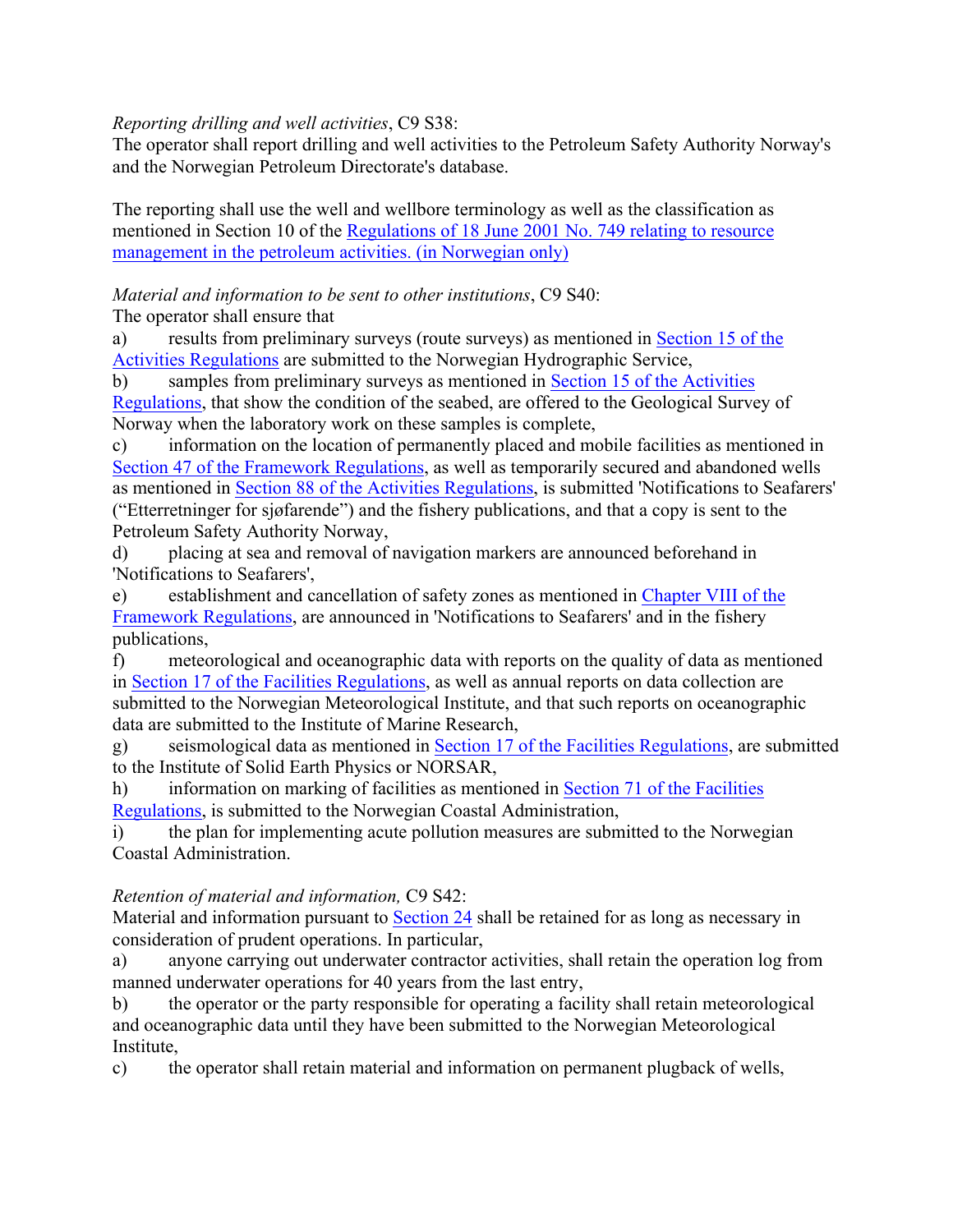d) the operator shall retain material and information on facilities and waste that have been temporarily abandoned on the seabed,

e) the operator shall retain material and information on acute pollution and measures against acute pollution with associated follow-up study,

f) the operator shall retain material and information on environmental monitoring,

g) the operator shall retain material and information on discharges of oil and on consumption and discharges of chemicals,

h) the responsible party shall retain material and information on hazard and accident situations, as well as any serious near misses,

i) the operator and the employer shall retain mapping results that document to what extent employees have been exposed to potential hazardous working environment factors. The period of retention shall be in proportion to the assumed hazardous long-term effects of the exposure.

At the time of expiration or surrender of the production license and specific permission to install and operate facilities according to Section 4-3 of the Petroleum Act, the party obligated to carry out the disposal decision according to Section 5-3 of the Petroleum Act, is responsible for retaining material and information as mentioned in first subsection.

In the cessation plan, the licensee shall account for the material and information the operator shall retain after the disposal decision has been carried out.

When the petroleum activities are terminated, the supervisory authorities can order that material and information as mentioned in the first subsection, be handed over.

Material and information that are not to be retained or handed over according to the first through fourth subsections, may be discarded and destroyed.

# **Norway:** *Reporting, review and investigation of hazards and accidents*

*Registration, review and investigation of hazard and accident situations,* C6 S20: The responsible party shall ensure that hazard and accident situations that have occurred and that may lead to or have led to acute pollution or other harm, are recorded and examined in order to prevent recurrence.

Situations that occur frequently or that have great actual or potential consequences, shall be investigated.

Criteria shall be set for which situations that must be registered, examined and investigated, and requirements shall be set for scope and organisation.

The operator shall have a comprehensive overview of hazard and accident situations that have occurred.

*Notification and reporting of hazard and accident situations to the supervisory authorities,* C8 S29: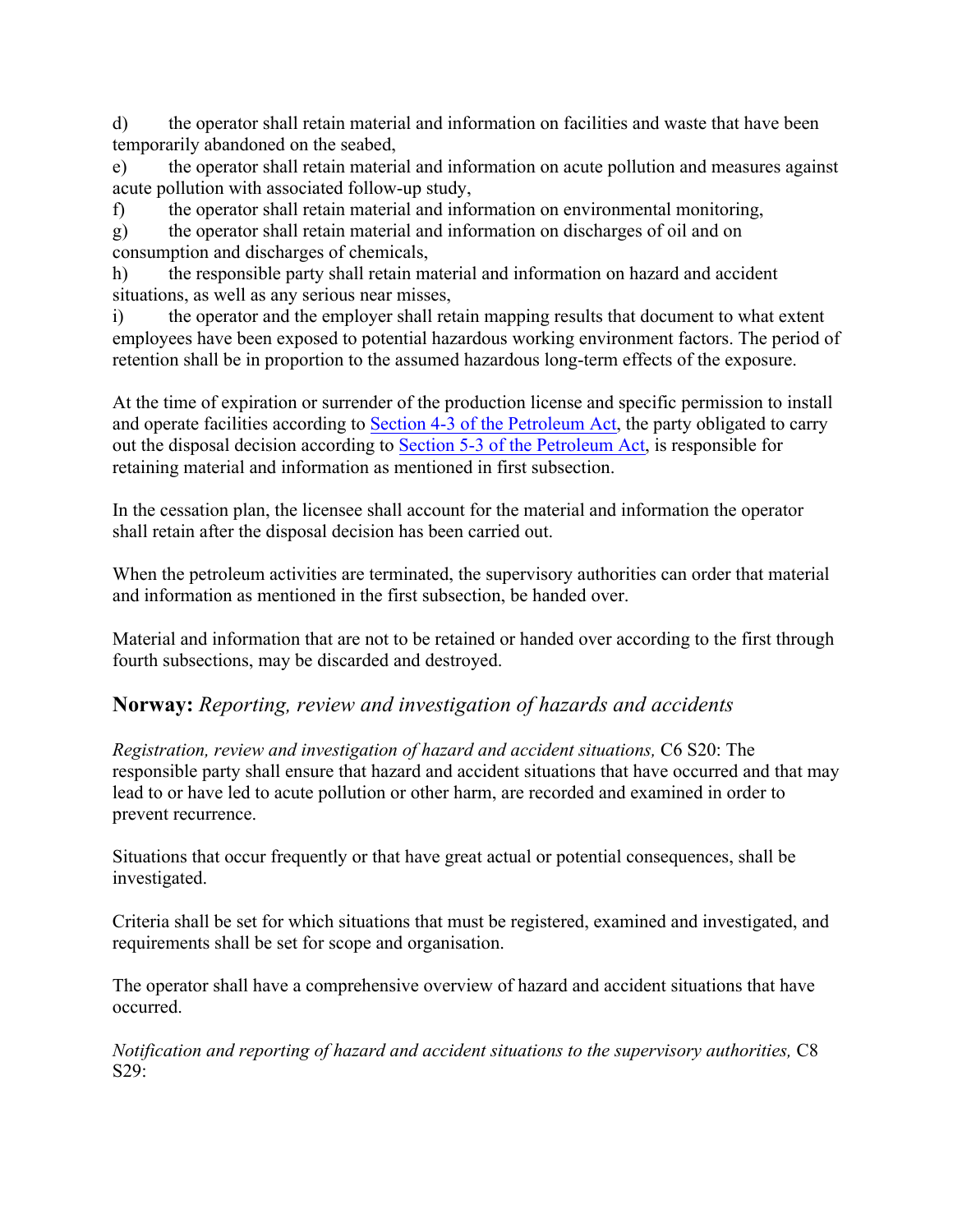The operator shall ensure coordinated and immediate notification via telephone to the Petroleum Safety Authority Norway in the event of hazard and accident situations that have led to, or under slightly altered circumstances could have led to

- a) death,
- b) serious and acute injury,
- c) acute life-threatening illness,

d) serious impairment or discontinuance of safety functions or other barriers, so that the integrity of the offshore or onshore facility is threatened,

e) acute pollution.

The notification shall be confirmed in writing.

Acute pollution or the risk of acute pollution on or from onshore facilities shall also be reported in accordance with the Regulations of 9 July 1992 No. 1269 relating to notification of acute pollution, etc (in Norwegian only).

In the event of hazard and accident situations as mentioned in the first subsection, litera b through e, but of a less serious or less acute nature, the operator shall submit individual written notification to the Petroleum Safety Authority Norway on the first workday after the situation took place or was discovered.

## *Information on follow-up of hazard and accident situations,* C8 S30:

Until situations as mentioned in Section 29, first and third subsections regarding notification of serious or acute hazard and accident situations are normalised, the operator shall keep the supervisory authorities continuously updated on the development, and of the measures it plans to implement.

Before the normalisation is concluded following serious or acute hazard and accident situations, the supervisory authorities shall be notified.

The supervisory authorities shall be notified if, after the normalisation, information comes to light that shows that the hazard and accident situation was more serious than previously reported. In the event of measures against acute pollution from facilities and offshore vessels, the operator shall ensure that the action plan as mentioned in Section 79 of the Activities Regulations, is submitted to the Norwegian Coastal Administration.

## *Reporting accidents involving death or injury,* C8 S31:

In the event of accidents in the enterprise, the employer or the party representing the employer onsite, shall submit written notification to the Petroleum Safety Authority Norway on the specified form for accidents that have resulted in

- a) death,
- b) serious personal injury,
- c) disability resulting in absence,
- d) medical treatment.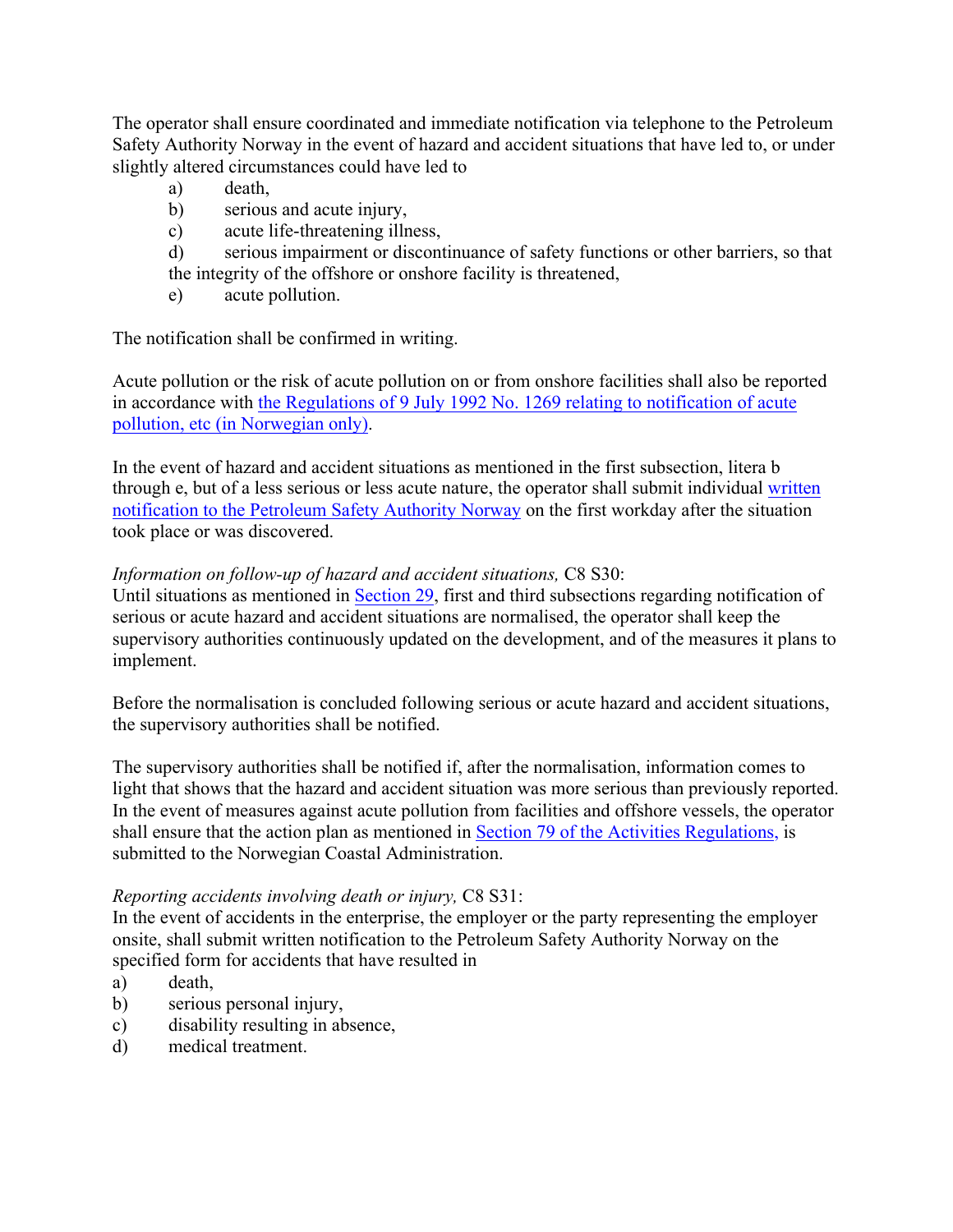For persons under elevated atmospheric ambient pressure, written notification shall also be submitted for personal injuries requiring first aid.

The principal undertaking and the operator shall receive a copy of the notification the individual employer has submitted to the authorities.

## *Notification of possible work-related illness,* C8 S32:

Any physician who, in a professional capacity, acquires knowledge that an employee may be suffering from a work-related illness, shall notify the Petroleum Safety Authority Norway in writing, cf. Section 5-3 of the Working Environment Act.

Employees who are of the opinion that they suffer from a work-related illness, shall notify their employer or the party representing their employer. If the employee consents, the employer shall further report such cases to health personnel in his/her own enterprise. The health personnel shall carry out a professional evaluation and, if relevant, notify the Petroleum Safety Authority Norway. The health personnel shall always report recurrence of the illness if the employee has been without the relevant symptoms for at least twelve months.

Notifications shall be provided of possible work-related illness as mentioned in the first and second subsections, regardless of whether the authorities have previously been notified of the matter, cf. Section 29, first subsection.

## *Reporting and Information Relating to Offshore Petroleum Activities, Information on monitoring, emissions, discharges and risk of pollution,* C9 S36:

The operator shall submit the following material and information to the Climate and Pollution Agency:

a) results from monitoring of the external environment as mentioned in Chapter X of the Activities Regulations. The results from the monitoring as mentioned in Section 54, second subsection and Sections 55 and 56 of the Activities Regulations, shall be submitted in accordance with the Guidelines for environmental monitoring of the petroleum activities on the Norwegian continental shelf. Other monitoring results shall be submitted as soon as they become available,

b) information on changes in the risk of pollution. The information shall include the reasons for the change and remedial measures implemented,

c) report on annual emissions and discharges in accordance with the Climate and Pollution Agency's Guidelines for reporting from offshore petroleum activities. The reporting shall take place using "EnvironmentWeb" (EW). The report and the underlying data shall be entered in EW by 1 March of the following year,

d) the results from the risk and emergency preparedness analyses as mentioned in Section 73 of the Activities Regulations, as well as a description, based on the conducted environmental risk and emergency preparedness analyses, of how the planned emergency preparedness for acute pollution will be safeguarded.

# **Norway:** *Documentation is current, valid and approved*

*Management of health, safety and the environment,* C2 S6: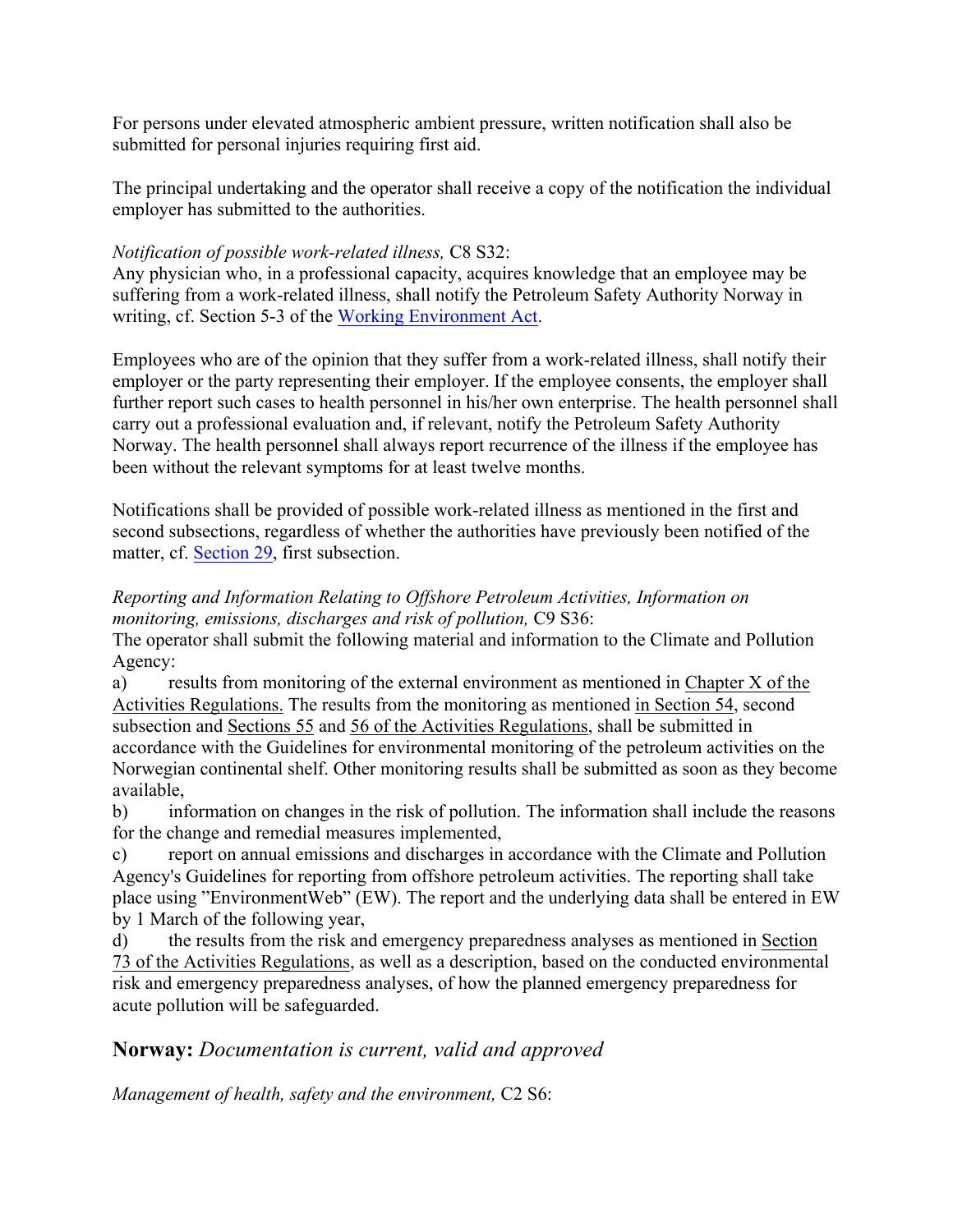The responsible party shall ensure that the management of health, safety and the environment comprises the activities, resources, processes and organisation necessary to ensure prudent activities and continuous improvement, cf. Section 17 of the Framework Regulations. Responsibility and authority shall be unambiguously defined and coordinated at all times. The necessary governing documents shall be prepared, and the necessary reporting lines shall be established.

## *Organisation of material and information*, C7 S24:

Information as mentioned in Section 23, first subsection of the Framework Regulations, shall be provided in the form decided by the supervisory authorities. The scope of directly available information shall be defined in relation to the request. The document shall be

- a) a limited and coherent amount of information,
- b) prepared for a specific purpose,
- c) created in a recognised storage media,

## *Retention of material and information* C9 S42:

Material and information pursuant to Section 24 shall be retained for as long as necessary in consideration of prudent operations. In particular,

a) anyone carrying out underwater contractor activities, shall retain the operation log from manned underwater operations for 40 years from the last entry,

b) the operator or the party responsible for operating a facility shall retain meteorological and oceanographic data until they have been submitted to the Norwegian Meteorological Institute,

c) the operator shall retain material and information on permanent plugback of wells,

d) the operator shall retain material and information on facilities and waste that have been temporarily abandoned on the seabed,

e) the operator shall retain material and information on acute pollution and measures against acute pollution with associated follow-up study,

f) the operator shall retain material and information on environmental monitoring,

- g) the operator shall retain material and information on discharges of oil and on consumption and discharges of chemicals,
- h) the responsible party shall retain material and information on hazard and accident situations, as well as any serious near misses,

i) the operator and the employer shall retain mapping results that document to what extent employees have been exposed to potential hazardous working environment factors. The period of retention shall be in proportion to the assumed hazardous long-term effects of the exposure.

At the time of expiration or surrender of the production license and specific permission to install and operate facilities according to Section 4-3 of the Petroleum Act, the party obligated to carry out the disposal decision according to Section 5-3 of the Petroleum Act, is responsible for retaining material and information as mentioned in first subsection.

In the cessation plan, the licensee shall account for the material and information the operator shall retain after the disposal decision has been carried out.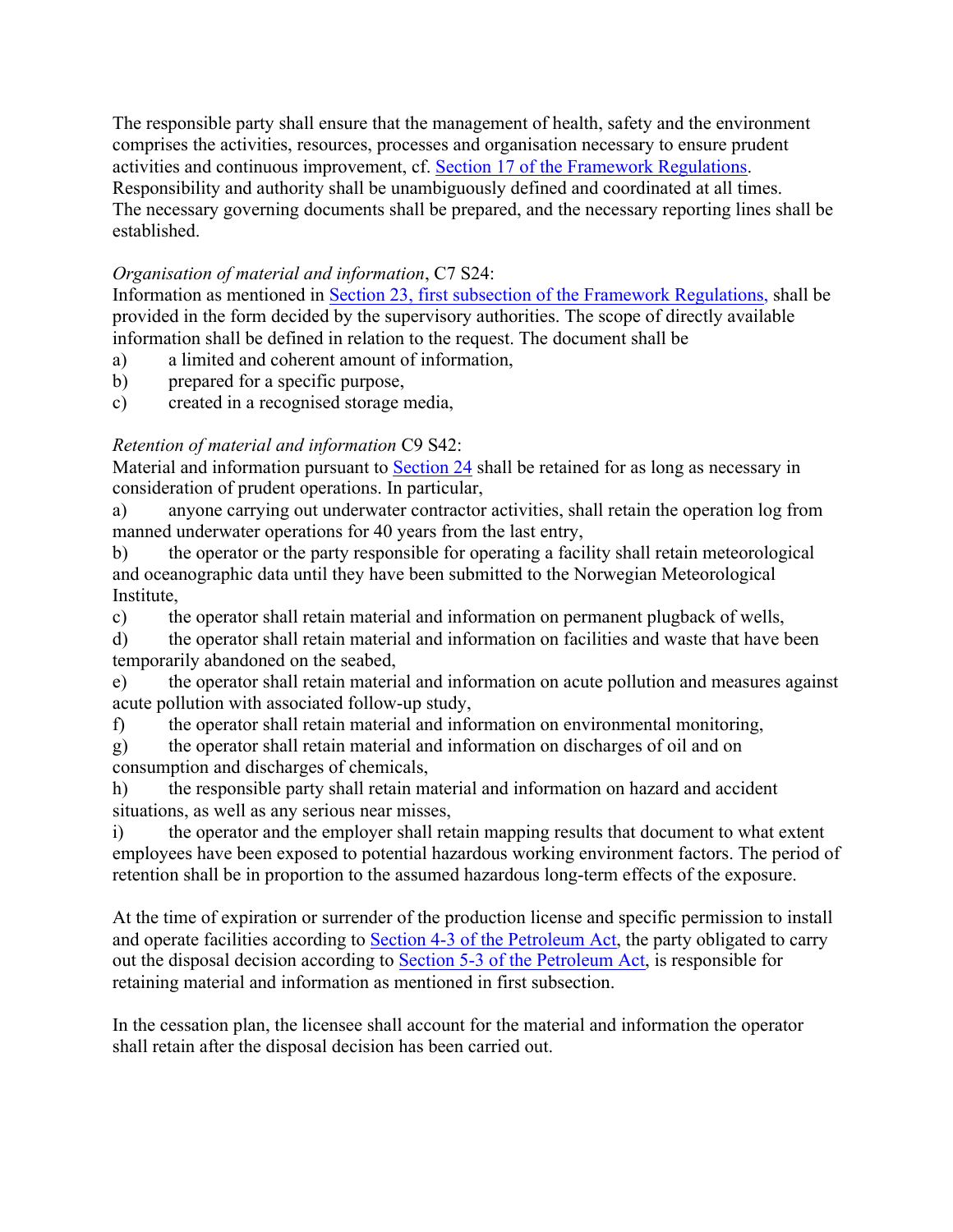When the petroleum activities are terminated, the supervisory authorities can order that material and information as mentioned in the first subsection, be handed over.

Material and information that are not to be retained or handed over according to the first through fourth subsections, may be discarded and destroyed.

# **Canada:** *Collection, processing and use of data*

*Management System*, 5(2)(f): ...the processes for the internal reporting and analysis of hazards, minor injuries, incidents and near-misses and for taking corrective actions to prevent their recurrence;

*Application for Authorization*, 8(g): …if the possibility of pack sea ice, drifting icebergs or landfast sea ice exists at the drill or production site, the measures to address the protection of the installation, including systems for ice detection, surveillance, data collection, reporting, forecasting and, if appropriate, ice avoidance or deflection.

## **Canada:** *Information requirements:*

## *Application for Authorization,* (2)6:

The application for authorization shall be accompanied by

(*a*) a description of the scope of the proposed activities;

(*b*) an execution plan and schedule for undertaking those activities;

(*c*) a safety plan that meets the requirements of section 8;

(*d*) an environmental protection plan that meets the requirements of section 9;

(*e*) information on any proposed flaring or venting of gas, including the rationale and the estimated rate, quantity and period of the flaring or venting;

(*f*) information on any proposed burning of oil, including the rationale and the estimated quantity of oil proposed to be burned;

(*g*) in the case of a drilling installation, a description of the drilling and well control equipment;

(*h*) in the case of a production installation, a description of the processing facilities and control system;

(*i*) in the case of a production project, a field data acquisition program that allows sufficient pool pressure measurements, fluid samples, cased hole logs and formation flow tests for a comprehensive assessment of the performance of development wells, pool depletion schemes and the field;

(*j*) contingency plans, including emergency response procedures, to mitigate the effects of any reasonably foreseeable event that might compromise safety or environmental protection, which shall

(i) provide for coordination measures with any relevant municipal, provincial, territorial or federal

emergency response plan, and

(ii) in an offshore area where oil is reasonably expected to be encountered, identify the scope and frequency of the field practice exercise of oil spill countermeasures; and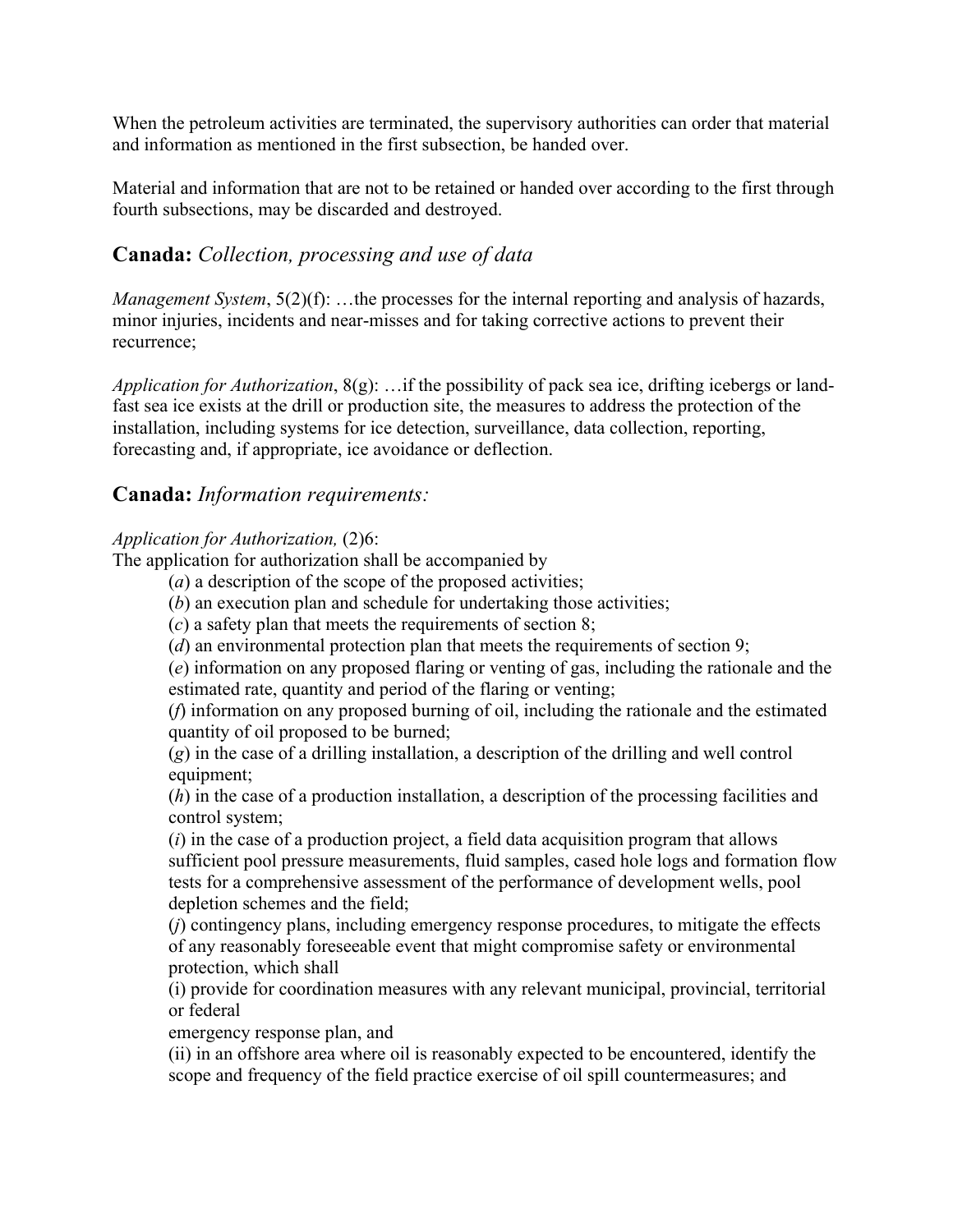(*k*) a description of the decommissioning and abandonment of the site, including methods for restoration of the site after its abandonment.

#### *Application for Authorization,* (2)7:

(1) If the application for authorization covers a production installation, the applicant shall also submit to the Board for its approval the flow system, the flow calculation procedure and the flow allocation procedure that will be used to conduct the measurements referred to in Part 7.

(2) The Board shall approve the flow system, the flow calculation procedure and the flow allocation procedure if the applicant demonstrates that the system and procedures facilitate reasonably accurate measurements and allocate, on a pool or zone basis, the production from and injection into individual wells.

*Application for Authorization,* (2)8: The safety plan shall set out the procedures, practices, resources, sequence of key safety-related activities and monitoring measures necessary to ensure the safety of the proposed work or activity and shall include

(*a*) a summary of and references to the management system that demonstrate how it will be applied to the proposed work or activity and how the duties set out in these Regulations with regard to safety will be fulfilled;

(*b*) a summary of the studies undertaken to identify hazards and to evaluate safety risks related to the proposed work or activity;

(*c*) a description of the hazards that were identified and the results of the risk evaluation;

(*d*) a summary of the measures to avoid, prevent, reduce and manage safety risks; (*e*) a list of all structures, facilities, equipment and systems critical to safety and a summary of the system in place for their inspection, testing and maintenance; (*f*) a description of the organizational structure for the proposed work or activity and the command structure on the installation, which clearly explains

(i) their relationship to each other, and

(ii) the contact information and position of the person accountable for the safety plan and of the person responsible for implementing it;

(*g*) if the possibility of pack sea ice, drifting icebergs or land-fast sea ice exists at the drill or production site, the measures to address the protection of the installation, including systems for ice detection, surveillance, data collection, reporting, forecasting and, if appropriate, ice avoidance or deflection; and

(*h*) a description of the arrangements for monitoring compliance with the plan and for measuring performance in relation to its objectives.

*Application for Authorization,* (2)9: The environmental protection plan shall set out the procedures, practices, resources and monitoring necessary to manage hazards to and protect the environment from the proposed work or activity and shall include

(*a*) a summary of and references to the management system that demonstrate how it will be applied to the proposed work or activity and how the duties set out in these

Regulations with regard to environmental protection will be fulfilled;

(*b*) a summary of the studies undertaken to identify environmental hazards and to evaluate environmental risks relating to the proposed work or activity;

(*c*) a description of the hazards that were identified and the results of the risk evaluation;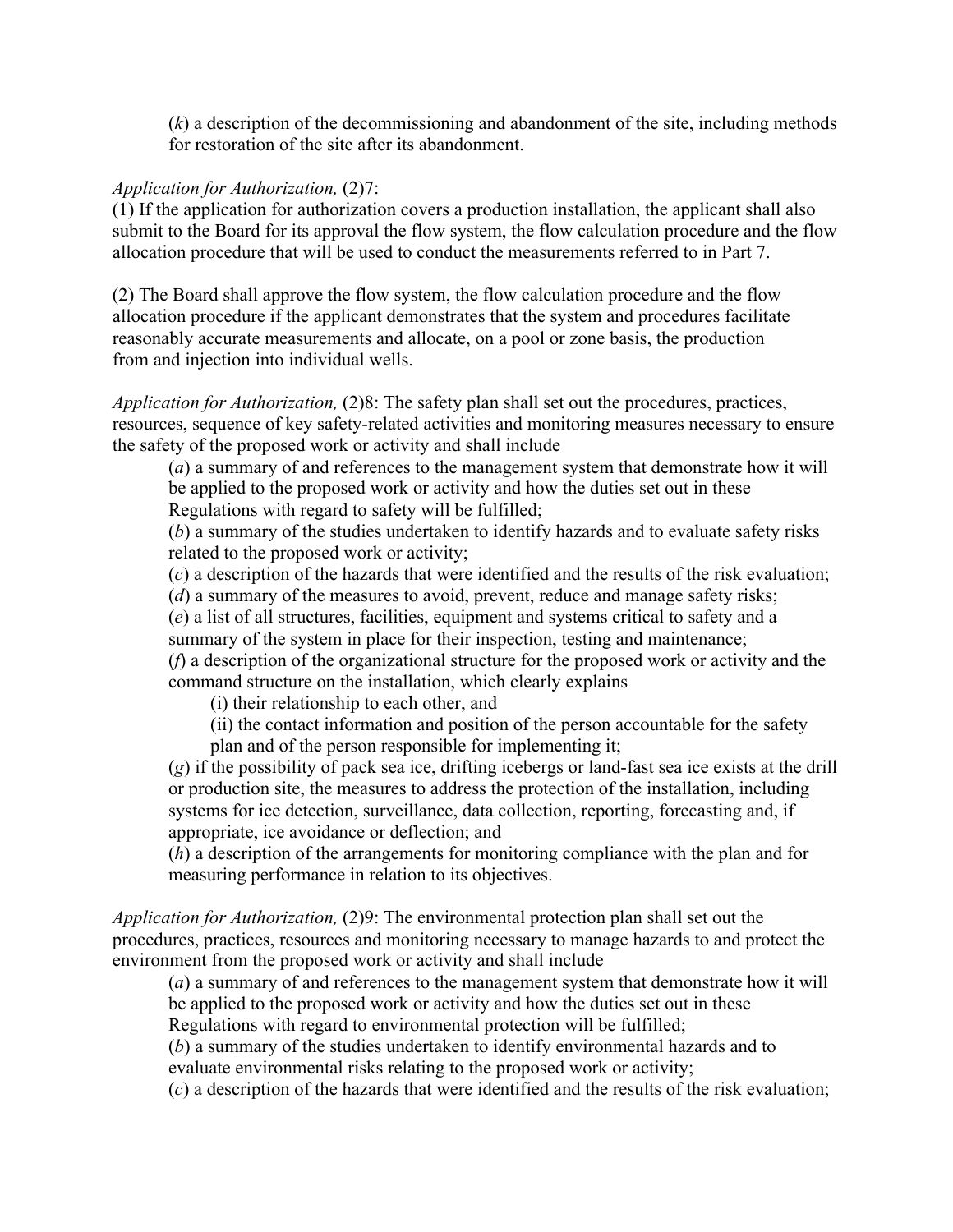(*d*) a summary of the measures to avoid, prevent, reduce and manage environmental risks;

(*e*) a list of all structures, facilities, equipment and systems critical to environmental protection and a of the system in place for their inspection, testing and maintenance; (*f*) a description of the organizational structure for the proposed work or activity and the command structure on the installation, which clearly explains

(i) their relationship to each other, and

(ii) the contact information and position of the person accountable for the

environmental protection plan and the person responsible for implementing it;

(*g*) the procedures for the selection, evaluation and use of chemical substances including process chemicals and drilling fluid ingredients;

(*h*) a description of equipment and procedures for the treatment, handling and disposal of waste material;

(*i*) a description of all discharge streams and limits for any discharge into the natural environment including any waste material;

(*j*) a description of the system for monitoring compliance with the discharge limits identified in paragraph

(*i*), including the sampling and analytical program to determine if those discharges are within the specified limits; and

(*k*) a description of the arrangements for monitoring compliance with the plan and for measuring performance in relation to its objectives.

## *Well Approval,* (2)10:

(1) Subject to subsection (2), an operator who intends to drill, re-enter, work over, complete or recomplete a well or suspend or abandon a well or part of a well shall obtain a well approval. 2) A well approval is not necessary to conduct a wire line, slick line or coiled tubing operation through a Christmas tree located above sea level if

(*a*) the work does not alter the completion interval or is not expected to adversely affect recovery; and

(*b*) the equipment, operating procedures and qualified persons exist to conduct the wire line, slick line or coiled tubing operations as set out in the authorization.

*Well Approval,* (2)11: If the well approval sought is to drill a well, the application shall contain (*a*) a comprehensive description of the drilling program;

and

(*b*) a well data acquisition program that allows for the collection of sufficient cutting and fluid samples, logs, conventional cores, sidewall cores, pressure measurements and formation flow tests, analyses and surveys to enable a comprehensive geological and reservoir evaluation to be made.

*Well Approval,* (2)12: The application shall contain

(*a*) if the well approval sought is to re-enter, work over, complete or recomplete a well or suspend or abandon a well or part of it, a detailed description of that well, the proposed work or activity and the rationale for conducting it;

(*b*) if the well approval sought is to complete a well, in addition to the information required under paragraph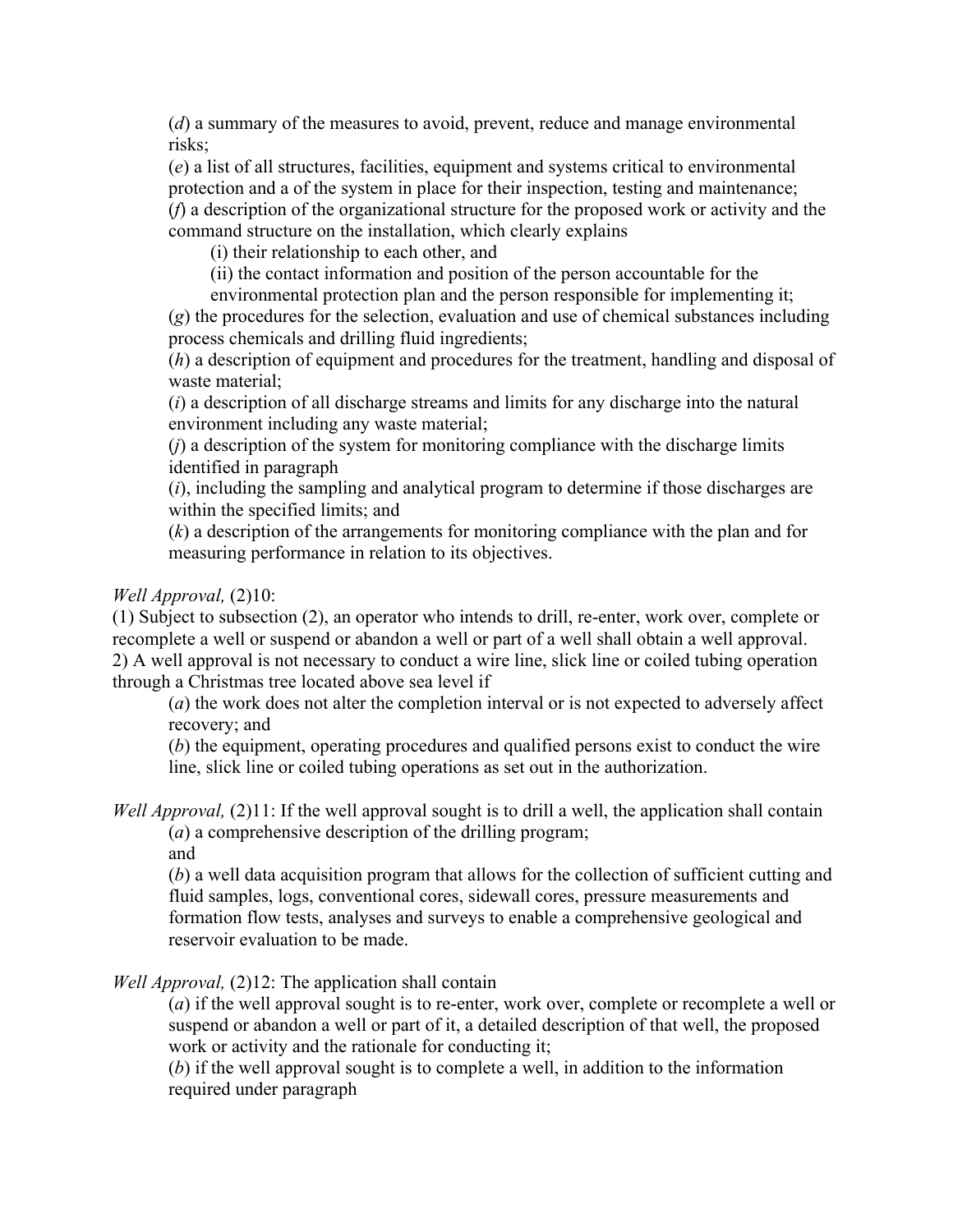(*a*), information that demonstrates that section 46 will be complied with; and (*c*) if the well approval sought is to suspend a well or part of it, in addition to the information required under paragraph (*a*), an indication of the period within which the suspended well or part of it will be abandoned or completed.

## **Canada:** *Reporting, review and investigation of hazards and accidents*

*Management System*, 5(2)(f): ...the processes for the internal reporting and analysis of hazards, minor injuries, incidents and near-misses and for taking corrective actions to prevent their recurrence;

## *Incidents and Near-misses*, 11(75):

(1) The operator shall ensure that

(*a*) the Board is notified of any incident or near-miss as soon as the circumstances permit; and

(*b*) the Board is notified at least 24 hours in advance of any press release or press conference held by the operator concerning any incident or near-miss during any activity to which these Regulations apply, except in an emergency situation, in which case it shall be notified without delay before the press release or press conference.

#### (2) The operator shall ensure that

(*a*) any incident or near-miss is investigated, its root cause and causal factors identified and corrective action taken; and

(*b*) for any of the following incidents or near-misses, a copy of an investigation report identifying the root cause, causal factors and corrective action taken is submitted to the Board no later than 21 days after the day on which the incident or near-miss occurred: (i) a lost or restricted workday injury,

(ii) death,

(iii) fire or explosion,

(iv) a loss of containment of any fluid from a well,

(v) an imminent threat to the safety of a person, installation or support craft, or

vi) a significant pollution event.

## *Submission of Data and Analysis,* 11(76):

(1) The operator shall ensure that a final copy of the results, data, analyses and schematics obtained from the following sources is submitted to the Board:

(*a*) testing, sampling and pressure surveys carried out as part of the well and field data acquisition programs referred to in section 49 and testing and sampling of formations referred to in section 51; and

(*b*) any segregation test or well operation.

(2) Unless otherwise indicated in these Regulations, the operator shall ensure that the results, data, analyses and schematics are submitted within 60 days after the day on which any activity referred to in paragraphs (1)(*a*) and (*b*) is completed.

## *Records,* 11(77):

The operator shall ensure that records are kept of

(*a*) all persons arriving, leaving or present on the installation;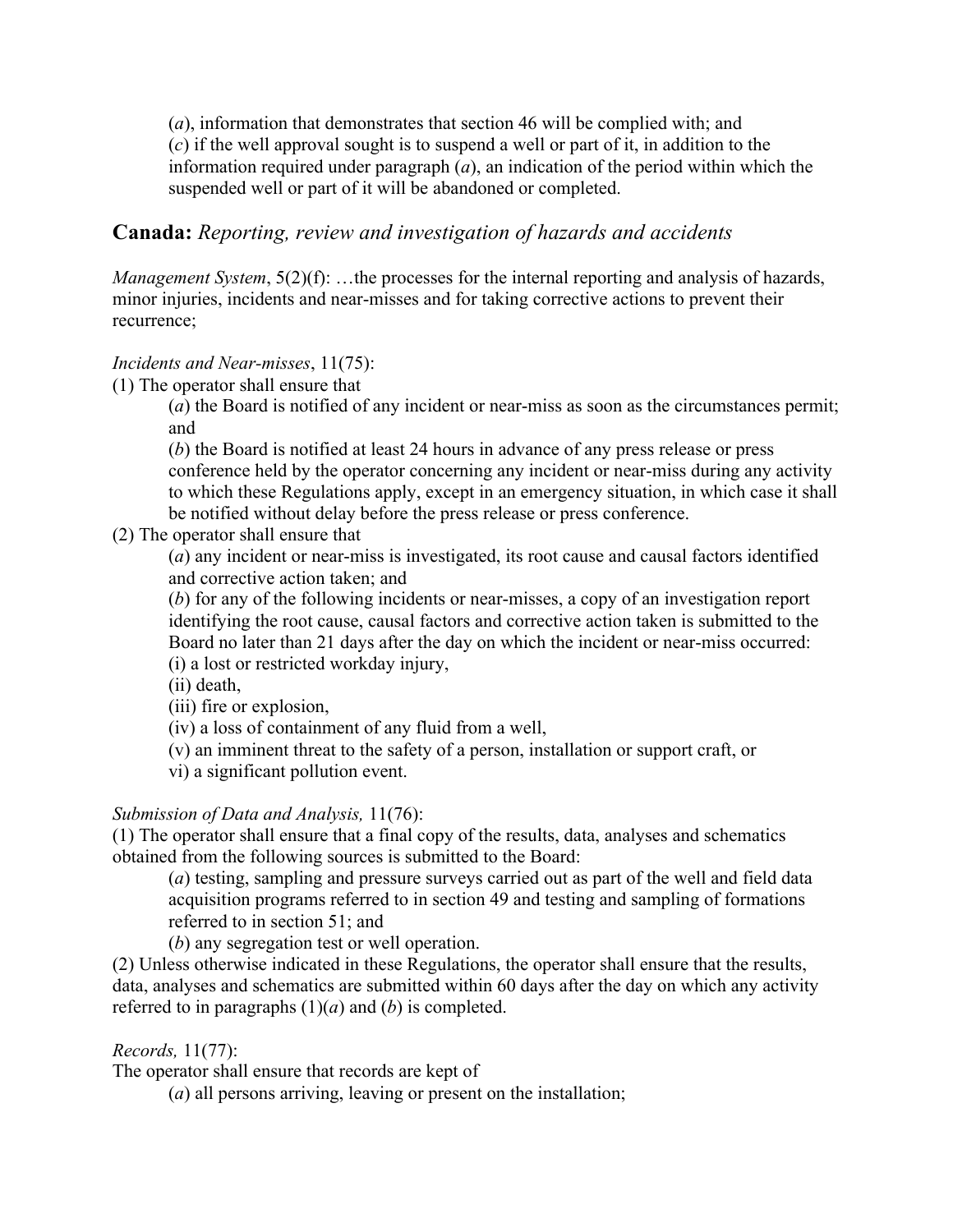(*b*) the location and movement of support craft, the emergency drills and exercises, incidents, near-misses, the quantities of consumable substances that are required to ensure the safety of operations and other observations and information critical to the safety of persons on the installation or the protection of the environment;

(*c*) daily maintenance and operating activities, including any activity that may be critical to the safety of persons on the installation, the protection of the environment or the prevention of waste;

(*d*) in the case of a production installation,

(i) the inspection of the installation and related equipment for corrosion and erosion and any resulting maintenance carried out,

(ii) the pressure, temperature and flow rate data for compressors and treating and processing facilities,

(iii) the calibration of meters and instruments,

(iv) the testing of surface and subsurface safety valves,

(v) the status of each well and the status of well operations, and

(vi) the status of the equipment and systems critical to safety and protection of the environment including any unsuccessful test result or equipment failure leading to an impairment of the systems; and

(*e*) in the case of a floating installation, all installation movements, data, observations, measurements and calculations related to the stability and station-keeping capability of the installation.

#### *Environmental Reports*, 11(86):

(1) For each production project, the operator shall ensure that, not later than March 31 of each year, an annual environmental report relating to the preceding year is submitted to the Board and includes

(*a*) for an offshore installation, a summary of the general environmental conditions during the year and a description of ice management activities; and

(*b*) a summary of environmental protection matters during the year, including a summary of any incidents that may have an environmental impact, discharges that occurred and waste material that was produced, a discussion of efforts undertaken to reduce pollution and waste material and a description of environmental contingency plan exercises.

(2) For each drilling installation for an exploration or delineation well, the operator shall ensure that an environmental report relating to each well is submitted to the Board within 90 days after the rig release date and includes

(*a*) a description of the general environmental conditions during the drilling program and a description of ice management activities and downtime caused by weather or ice; and (*b*) a summary of environmental protection matters during the drilling program, including a summary of spills, discharges occurred and waste material produced, a discussion of efforts undertaken to reduce them, and a description of environmental contingency plan exercises.

#### **Canada:** *Documentation is current, valid and approved*

*Management System*, 5(2):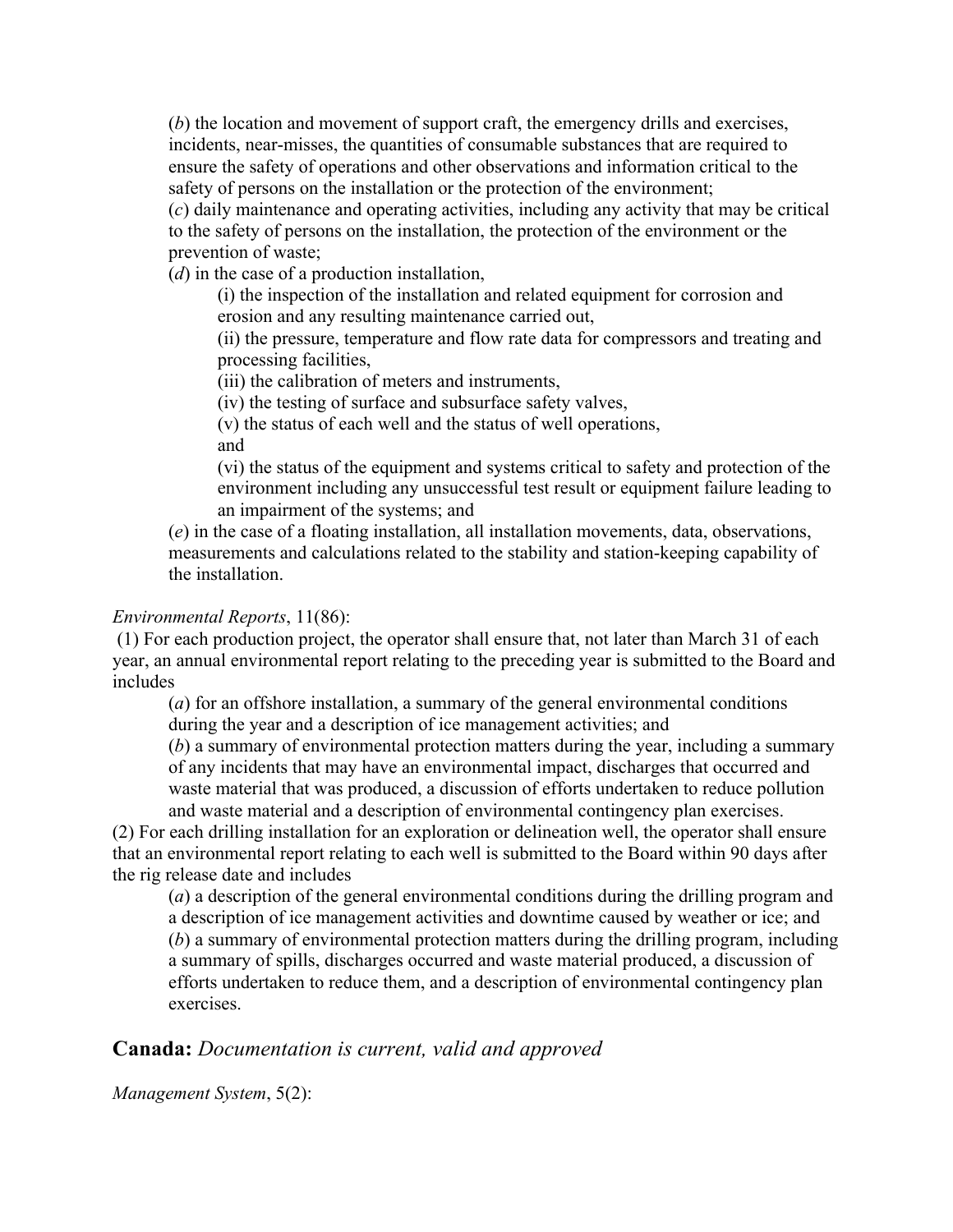(f) the processes for the internal reporting and analysis of hazards, minor injuries, incidents and near-misses and for taking corrective actions to prevent their recurrence;

(*g*) the documents describing all management system processes and the processes for making personnel aware of their roles and responsibilities with respect to them;

(*h*) the processes for ensuring that all documents associated with the system are current, valid and have been approved by the appropriate level of authority;

*Management System,* 5(3): The management system documentation shall be controlled and set out in a logical and systematic fashion to allow for ease of understanding and efficient implementation.

## *Operator's Duties, Availability of Documents,* (3)17(1, 2):

(1) The operator shall keep a copy of the authorization, the well approval and all other approvals and plans required under these Regulations, the Act and the regulations made under the Act at each installation and shall make them available for examination at the request of any person at each installation.

(2) The operator shall ensure that a copy of all operating manuals and other procedures and documents necessary to execute the work or activity and to operate the installation safely without pollution are readily accessible at each installation.

# **Greenland:** *Collection, processing and use of data*

## *Seabed Site Survey* DG 2.1:

As part of the EIA and site survey requirements, the Drilling Application submission is preceded or accompanied by documentation showing that the operator has investigated the nature of the seafloor and underlying sediments to identify any potential surface or subsurface hazards such as shallow gas. These surveys are usually conducted using geophysical methods. An application to undertake such surveys should be made to the MLSA at least 6 weeks in advance of any Well Site Survey.

As a general principle, due to limited offset data from other wells and limited exploration wells having been drilled in Greenlandic territory, a small diameter Pilot hole shall be drilled in accordance with section 5.7.2.3 in NORSOK Standard D-010 and on each new well location prior to commencing the actual Drilling Programme. The depth of the Pilot hole may vary from location to location, but shall determine non presence/hazards of shallow gas, and establish safe foundation and setting depths for the surface casings.

The seismic/geophysical survey data shall as a general principle cover a radius of minimum 500 meters from the proposed well location centre.

Plans for relief well shall be in accordance with section 4.8.2 in NORSOK Standard D-010. The relief well locations must be surveyed and evaluated to same extend as the primary well location.

The site surveys shall include collection of specific Environmental Data as determined by MLSA. The requirements for Environmental Site Survey Data may vary for different license blocks and well locations.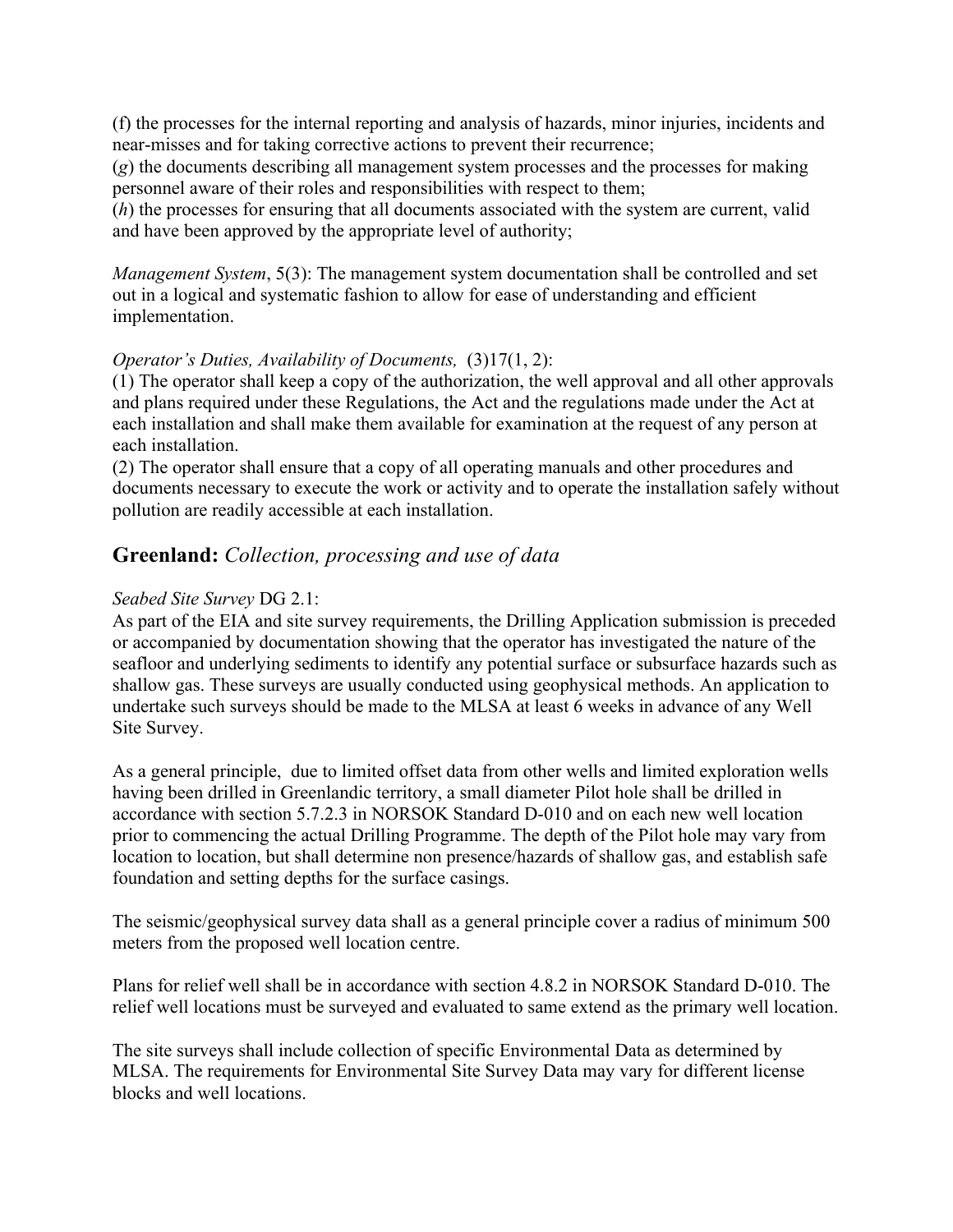The site survey with respect to drilling operations safety shall as a minimum determine:

- Foundation stability and anchor suitability

Any limitations on well positioning with respect to avoid or reduce unnecessary impact to the environment

- Any limitations on positioning and anchoring of drilling MODUs and auxiliary crafts to avoid damage to pipelines, cables, etc. as well as unnecessary drilling risks.

The possible presence of objects which might affect the drilling operation (boulders, wrecks, other wells, etc.).

- Possibility of penetrating gas bearing zones.
- Possibility of penetrating particularly weak zones.
- Possibility of penetrating zones with abnormal pressures.

## *Drilling Records and Reports*, DG 3.0:

A 24 hour activity report summarizing as a minimum the drilling and related operations, lithology and weather & sea conditions must be provided daily to the MLSA covering activities up to 06.00 Greenlandic time of the reporting day. This report is required from the time of the MODU's arrival into the licence block for the planned drilling until operations are terminated at the wellsite.

The format used by operators for their internal daily morning reporting purposes is normally acceptable for the MLSA's monitoring requirements. A copy of the daily reporting format is to be presented to the MLSA for confirmation of acceptance. MLSA reserves the right to request alterations to the format and the content of the daily reports at any time during the reporting period.

3.1 Weather Forecasts and Ice Reports: The MLSA requests that a copy of the sitespecific meteorological forecast and a report of ice conditions are to be provided daily to ensure the MLSA is fully informed of the status of conditions in the event of an alert or an emergency situation.

3. 2 Tour Sheets: One copy of the IADC Drilling Report Tour Sheets should be submitted weekly to the MLSA.

3.3 MODU Movement: Before a MODU or any support vessel can either enter into or move between locations within Greenland territorial waters the MLSA has to be notified and the MODU operator must report directly to the Greenland Command at the naval base in Kangilinnguit (under the Danish Ministry of Defence) when entering Greenland waters.

3.4 Significant Events and Hazardous Occurrences: Any serious injury, loss of life, significant event or hazardous occurrence must be reported to the MLSA immediately. The reporting procedures for such events should be in accordance with the procedures established in the MLSA contingency committee.

## **Greenland:** *Information requirements*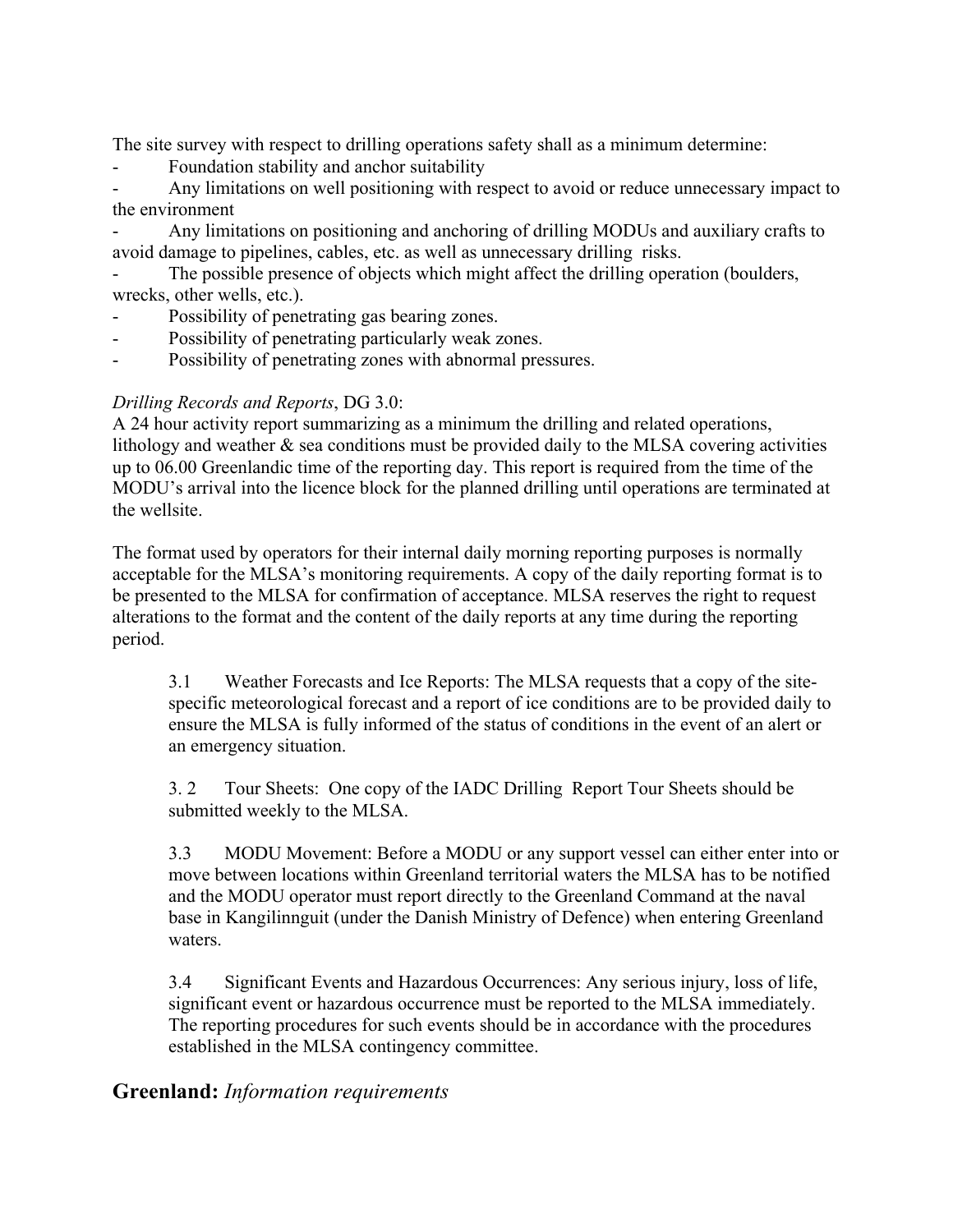*Environmental liability and responsibility,* MRA Part 14 §65: (1) The Greenland Government may issue an enforcement notice to the responsible party to provide information of importance for an assessment as to whether environmental damage or an imminent danger of environmental damage has occurred. For example, an enforcement notice may be issued to the effect that the responsible party must for its own account conduct studies, make analyses and take measurements of substances or materials or similar with a view to clarifying the cause and effect of pollution that has occurred.

#### *Emergency committee and accident investigation board,* MRA §82:

(1) Those to whom duties have been assigned under this Greenland Parliament Act must upon request provide the Greenland Government, the emergency committee and the accident investigation board with all information they consider necessary for performing their activities under this Part. This provision also applies to persons who are acting on behalf of those to whom duties under the Greenland Parliament Act have been assigned.

(2) Those to whom duties have been assigned under this Greenland Parliament Act must render the Greenland Government, the emergency committee and the accident investigation board all necessary assistance during their investigations under this Part.

*Authority consideration, etc*, MRA, Part 18, 86.3: Licensees and others under this Greenland Parliament Act must submit any information required for the authorities' consideration of their operations or activities under the Act. The Greenland Government may for the purpose of the regulatory process under this Greenland Parliament Act order licensees and others to submit the information in the way and in the form deemed necessary by the Greenland Government.

## **Greenland:** *Reporting, review and investigation of hazards and accidents*

## *Environmental liability and responsibility,* MRA Part 14 §65 (1): See Information Requirements

*Health and safety on offshore facilities,* 79–(1): The licensee must ensure that health and safety risks in relation to offshore facilities used for exploration, exploitation or transport of hydrocarbons have been identified, assessed and reduced as much as is practically possible*.*

#### *Recording and reporting, etc.,* EO §§ 37:

§ 37. The operator company and each employer shall make the notification of accidents and other aspects of safety and health importance to MLSA and record conditions of security and health significance.

(2). Doctors who finds or suspects that a person has been exposed to harmful influences at work, after the consent of the person concerned, inform the MLSA.

(3). MLSA must inform the police about the reviews under paragraph 1 and paragraph 2, for the investigation of any violation of applicable law.

*Managing Safety and Health Management System for Safety And Health,* EO Chapter 5, 19.10- 12: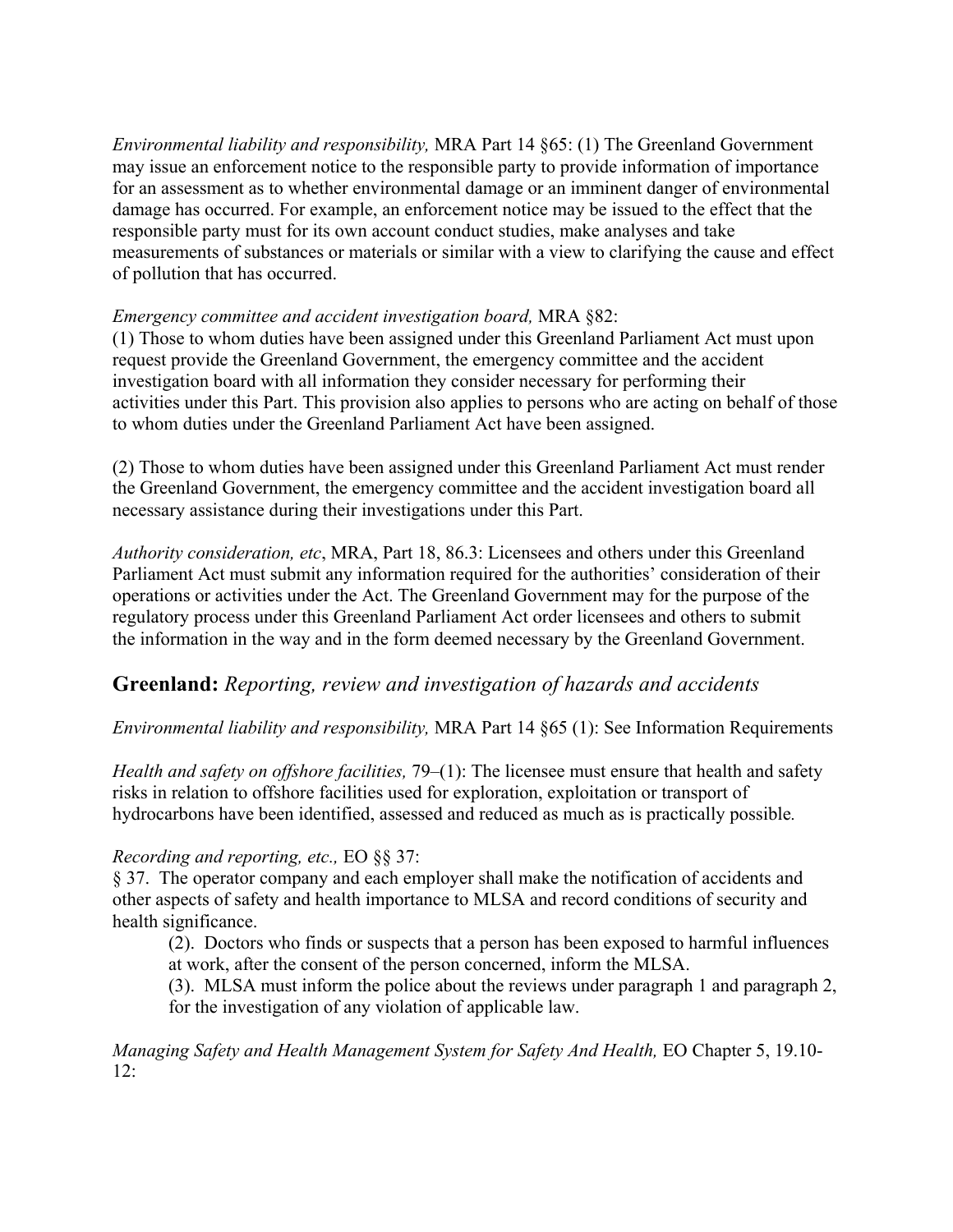If the operator company has chosen to build its management system after another similar system, management system, as a minimum, include:

10) management of documentation, including reporting routines,

11) audit and

12) management review of the management system in order to ensure its continuing suitability, adequacy and effectiveness

#### *Health and safety statement* C 6:

§ 22. The operators undertaking must ensure that for a mobile offshore units draw up a health and safety statement that at a minimum contains:

1) identification of the risks associated with offshore installation, including any activity in connection with this, and which could have serious consequences for workers ' safety and health,

2) assessment of the risks referred to in art. 1,

3) demonstrate that in nr. 1 such risks are reduced as much as is reasonably practicable, including to the maximum and minimum manning requirements for operation of the facility are stated, and to an efficient and controlled evacuation of the offshore installation can take place in critical situations and

4) show that the management system, see. § 20, ensure and demonstrate that the requirements of this Ordinance are complied with in both normal and critical situations.

(2). Health and safety statement shall be drawn up before the offshore installation put into operation on the territorial sea or continental shelf area of Greenland.

(3). MLSA may recommend the use of specific methods, norms and standards to be used in preparing safety and health statement, such as NORSOK.

§ 23. The operating company responsible for a mobile offshore units must ensure that health and safety statement be updated by substantial changes of the plant, its furnishings, equipment or operational conditions.

(2). Health and safety statement shall be provided at the site and be accessible to the plant operators and employees as well as for the supervisory authority.

*HSE Assessment*, DG 1.2: See Collection, Processing and Use of Data and Hazards Analysis

## **Greenland:** *Documentation is current, valid and approved*

*Health and safety statement,* EO C 6, § 19:

§ 19. If the operator company has chosen to build its management system after another similar system, management system, as a minimum, include:

1) A policy set by your organization for health and safety, which among other things includes a commitment to continual search of improvement of safety and health level,

2) goals of safety and health in the short and long term,

3) distribution of responsibilities between the individual functions in the part of the company's organizationrelating to health and safety on offshore installations,

4) management of training and competence, including the definition of the company's requirements therefor, having regard to applicable law,

5) management of contractors,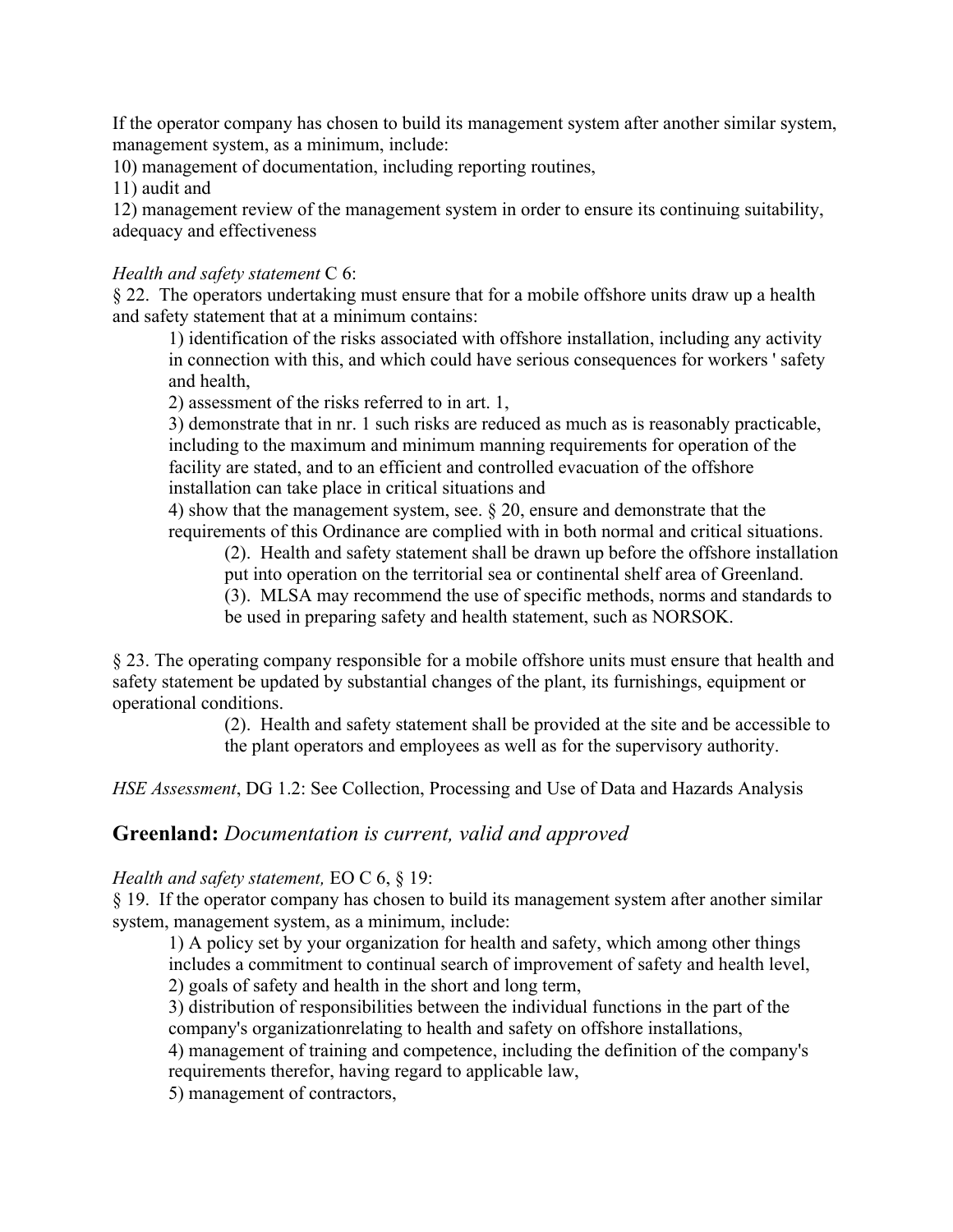6) management of the cooperation with the staff through a security organization,

7) setting the requirements specifications for safety and health, as a minimum, implement legislative requirements,

8) implementation of requirements specifications for nr. 7 and control thereof,

9) control of non-conformities,

10) management of documentation, including reporting routines,

11) audit and

12) management review of the management system in order to ensure its continuing suitability, adequacy and effectiveness

*Health and safety statement,* C 6, (22 and 23): See Reporting, review and investigation of hazards and accidents

# **United States**: *Collection, processing and use of data*

## *Safety and Environmental Information,* 30CFR § 250.1910 (a, b [1,2,3]);

(a) You must require that SEMS program safety and environmental information be developed and maintained for any facility that is subject to the SEMS program.

(b) SEMS program safety and environmental information must include:

(1) Information that provides the basis for implementing all SEMS program elements, including the requirements of hazard analysis (§250.1911);

(2) process design information including, as appropriate, a simplified process flow diagram and acceptable upper and lower limits, where applicable, for items such as temperature, pressure, flow and composition; and

(3) mechanical design information including, as appropriate, piping and instrument diagrams; electrical area classifications; equipment arrangement drawings; design basis of the relief system; description of alarm, shutdown, and interlock systems; description of well control systems; and design basis for passive and active fire protection features and systems and emergency evacuation procedures.

*Criteria for hazards analyses in the SEMS program,* §250.1911:

(a) Hazards Analysis (facility level).

(3) You should assure that the recommendations in the hazards analysis are resolved and that the resolution is documented.

(b) Job Safety Analysis (JSA). You must develop and implement a JSA for OCS activities identified or discussed in your SEMS program.

(1) You must keep a copy of the most recent JSA (operations/task level) at the job site and it must be readily accessible to employees.

(2) Your JSA must identify, analyze, and record:

(i) The steps involved in performing a specific job;

(ii) the existing or potential safety and health hazards associated with each step; and

(iii) the recommended action(s)/procedure(s) that will eliminate or reduce these hazards and the risk of a workplace injury or illness.

(3) The supervisor of the person in charge of the task must approve the JSA prior to the commencement of the work.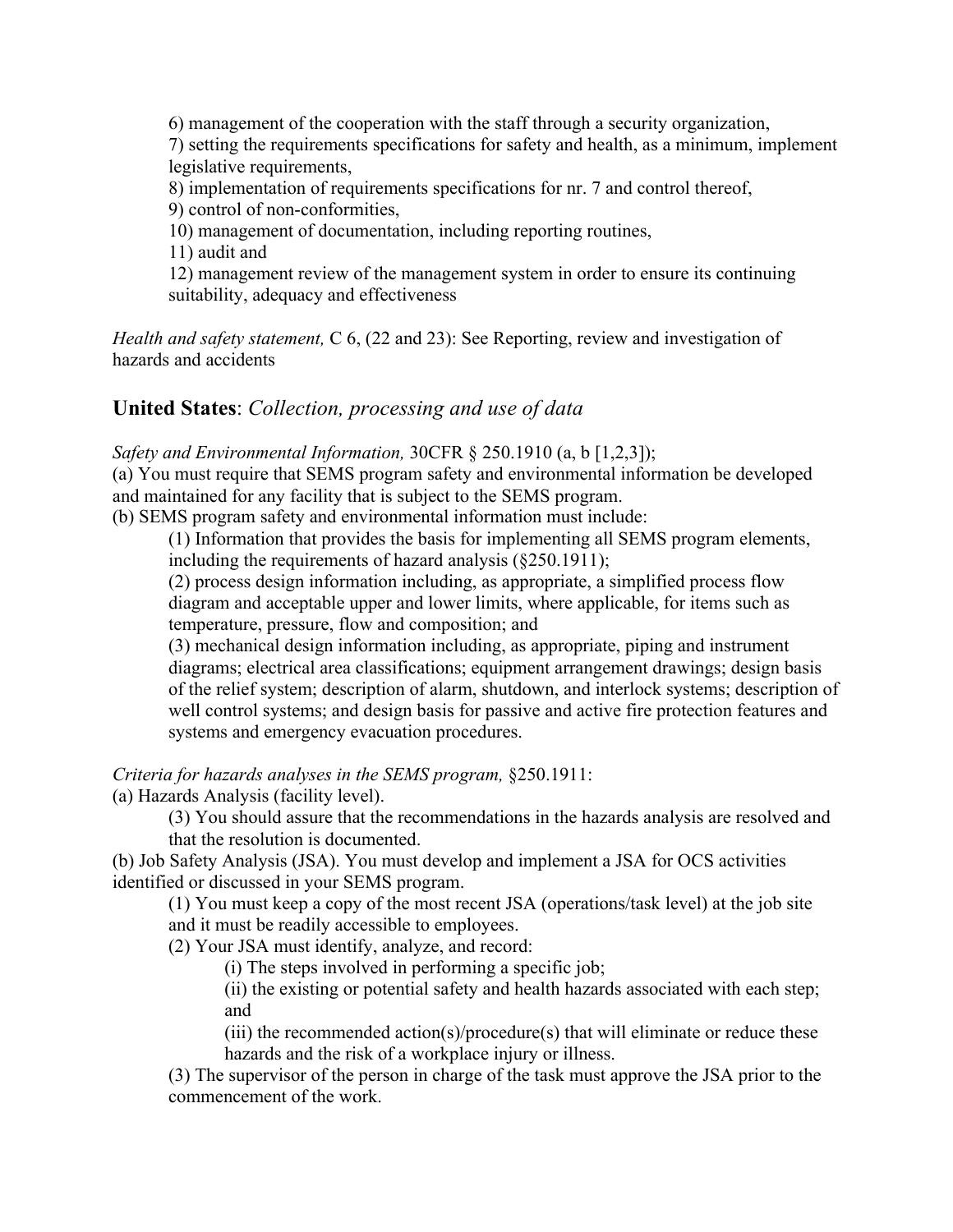*Criteria for Safe Work Practices and Contractor Selection Documentation in the SEMS Program, §* 250.1914 (b and e [2]):

Your SEMS program must establish and implement safe work practices designed to minimize the risks associated with operating, maintenance, and modification activities and the handling of materials and substances that could affect safety or the environment. Your SEMS program must also document contractor selection criteria. When selecting a contractor, you must obtain and evaluate information regarding the contractor's safety and environmental performance. Operators must ensure that contractors have their own written safe work practices. Contractors may adopt appropriate sections of the operator's SEMS program. Operator and contractor must document their agreement on appropriate contractor safety and environmental policies and practices before the contractor begins work at the operator's facilities.

(b) You must document that your contracted employees are knowledgeable and experienced in the work practices necessary to perform their job in a safe and environmentally sound manner. Documentation of each contracted employee's expertise to perform his/her job and a copy of the contractor's safety policies and procedures must be made available to the operator and BSEE upon request.

(e) (2) You must (2) Maintain a contractor employee injury and illness log for 2 years related to the contractor's work in the operation area, and include this information on Form BSEE–0131.

#### *Recordkeeping and Documentation Requirements,* § 250.1928:

(a) Your SEMS program procedures must ensure that records and documents are maintained for a period of 6 years, except as provided below. You must document and keep all SEMS audits for 6 years and make them available to BSEE upon request. You must maintain a copy of all SEMS program documents at an onshore location.

(b) For JSAs, the person in charge of the activity must document the results of the JSA in writing and must ensure that records are kept onsite for 30 days. You must retain these records for 2 years and make them available to BSEE upon request.

(c) You must document and date all management of change provisions as specified in §250.1912. You must retain these records for 2 years and make them available to BSEE upon request.

(d) You must keep your injury/illness log for 2 years and make them available to BSEE upon request.

(e) You must keep all evaluations completed on contractor's safety policies and procedures for 2 years and make them available to BSEE upon request.

(f) You must keep all records in an orderly manner, readily identifiable, retrievable and legible, and include the date of any and all revisions.

## **United States**: *Information requirements*

*Safety and Environmental Information,* 30CFR § 250.1910 (a, b [1,2,3]); See Collection, processing and use of data

*Criteria for hazards analyses in the SEMS program,* §250.1911 (a, b); See Collection, processing and use of data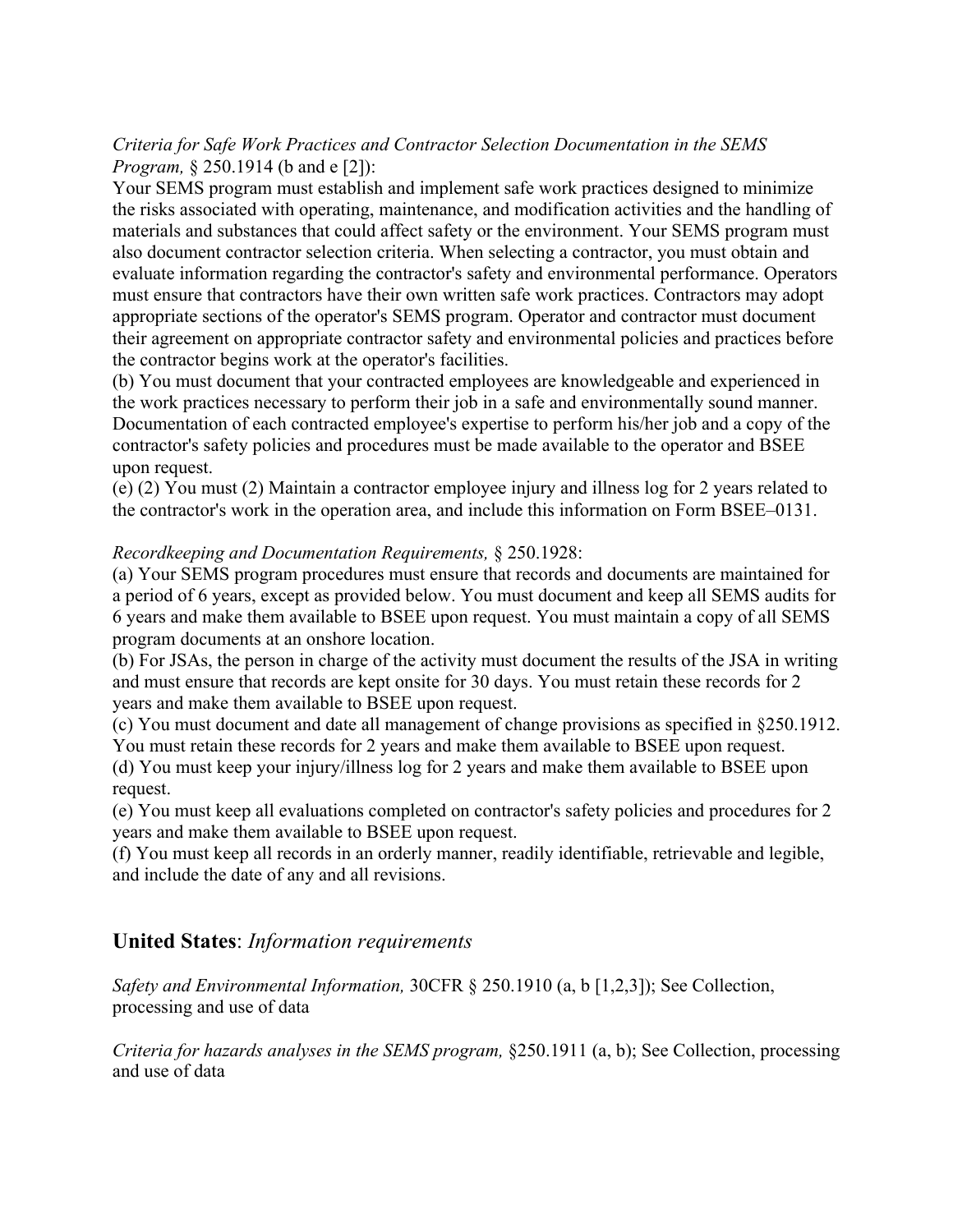*Criteria for Operating Procedures in the SEMS Program* § 250.1913 (a, 8 and 10): (a) You must develop and implement written operating procedures that provide instructions for conducting safe and environmentally sound activities involved in each operation addressed in your SEMS program. These procedures must include the job title and reporting relationship of the person or persons responsible for each of the facility's operating areas and address the following:

(8) Properties of, and hazards presented by, the chemicals used in the operations;

(10) Raw materials used in your operations and the quality control procedures you used in purchasing these raw materials;

#### *Criteria for Investigation of Incidents in the SEMS Program,* § 250.1919 (a);

To learn from incidents and help prevent similar incidents, your SEMS program must establish procedures for investigation of all incidents with serious safety or environmental consequences and require investigation of incidents that are determined by facility management or BSEE to have possessed the potential for serious safety or environmental consequences. Incident investigations must be initiated as promptly as possible, with due regard for the necessity of securing the incident scene and protecting people and the environment. Incident investigations must be conducted by personnel knowledgeable in the process involved, investigation techniques, and other specialties that are relevant or necessary.

(a) The investigation of an incident must address the following:

(1) The nature of the incident;

(2) The factors (human or other) that contributed to the initiation of the incident and its escalation/control; and

(3) Recommended changes identified as a result of the investigation.

*Recordkeeping and Documentation Requirements,* § 250.1928: See Collection, processing and use of data

## **United States**: *Reporting, review and investigation of hazards and accidents*

*Management's General Responsibilities for the SEMS Program,* §250.1909 (d):

You, through your management, must require that the program elements discussed in API RP 75 (as incorporated by reference in §250.198) and in this subpart are properly documented and are available at field and office locations, as appropriate for each program element. You, through your management, are responsible for the development, support, continued improvement, and overall success of your SEMS program. Specifically you, through your management, must: (d) At intervals specified in the SEMS program and at least annually, review the SEMS program to determine if it continues to be suitable, adequate and effective (by addressing the possible need for changes to policy, objectives, and other elements of the program in light of program audit results, changing circumstances and the commitment to continual improvement) and document the observations, conclusions and recommendations of that review.

*Criteria for hazards analyses in the SEMS program,* § 250.1911 (1 [iv], 2); See Collection, processing and use of data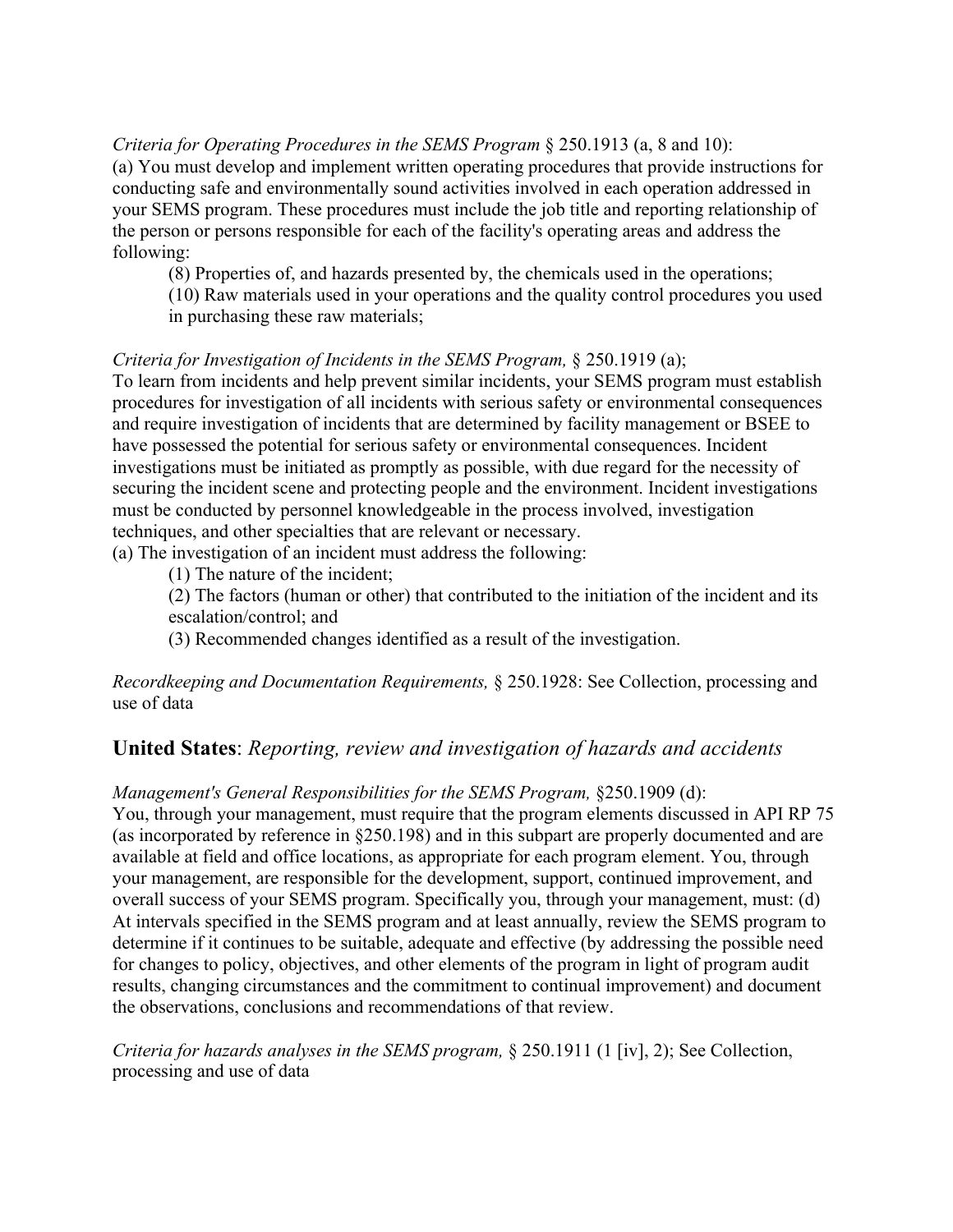*Criteria for Operating Procedures in the SEMS Program* § 250.1913 (d, e): (d) You must develop and implement safe and environmentally sound work practices for identified hazards during operations and the degree of hazard presented. (e) Review of and changes to the procedures must be documented and communicated to responsible personnel.

#### *Criteria for Investigation of Incidents in the SEMS Program,* § 250.1919:

To learn from incidents and help prevent similar incidents, your SEMS program must establish procedures for investigation of all incidents with serious safety or environmental consequences and require investigation of incidents that are determined by facility management or BSEE to have possessed the potential for serious safety or environmental consequences. Incident investigations must be initiated as promptly as possible, with due regard for the necessity of securing the incident scene and protecting people and the environment. Incident investigations must be conducted by personnel knowledgeable in the process involved, investigation techniques, and other specialties that are relevant or necessary.

(a) The investigation of an incident must address the following:

(1) The nature of the incident;

(2) The factors (human or other) that contributed to the initiation of the incident and its escalation/control; and

(3) Recommended changes identified as a result of the investigation.

(b) A corrective action program must be established based on the findings of the investigation in order to analyze incidents for common root causes. The corrective action program must:

(1) Retain the findings of investigations for use in the next hazard analysis update or audit;

(2) Determine and document the response to each finding to ensure that corrective actions are completed; and

(3) Implement a system whereby conclusions of investigations are distributed to similar facilities and appropriate personnel within their organization.

*Recordkeeping and Documentation Requirements,* § 250.1928: See Collection, processing and use of data

## **United States**: *Documentation is current, valid and approved*

*Management's General Responsibilities for the SEMS Program,* §250.1909 (g): Ensure that facilities are designed, constructed, maintained, monitored, and operated in a manner compatible with applicable industry codes, consensus standards, and generally accepted practice as well as in compliance with all applicable governmental regulations.

*Safety and Environmental Information,* 30CFR § 250.1910 (a, b [1,2,3]); See Collection, processing and use of data

*Criteria for Management of Change in the SEMS Program*, § 250.1912 (f); If a management of change results in a change in the operating procedures of your SEMS program, such changes must be documented and dated.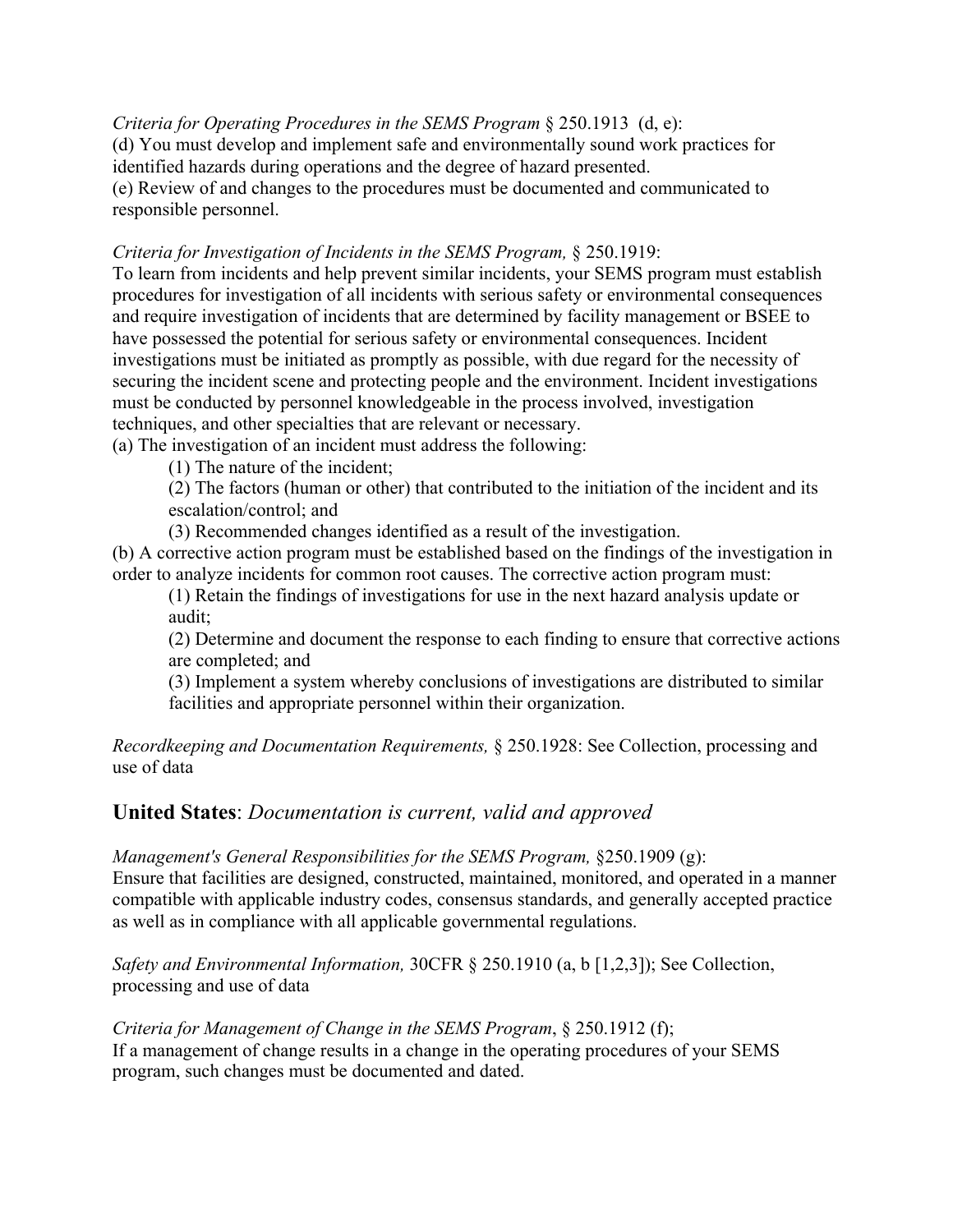*Criteria for Operating Procedures in the SEMS Program* § 250.1913: See Reporting, review and investigation of hazards and accidents

*Criteria for Safe Work Practices and Contractor Selection Documentation in the SEMS Program,* § 250.1914: See Collection, processing and use of data

## *Criteria for Mechanical Integrity for the SEMS Program*, § 250.1916 (d);

You must develop and implement written procedures that provide instructions to ensure the mechanical integrity and safe operation of equipment through inspection, testing, and quality assurance. The purpose of mechanical integrity is to ensure that equipment is fit for service. Your mechanical integrity program must encompass all equipment and systems used to prevent or mitigate uncontrolled releases of hydrocarbons, toxic substances, or other materials that may cause environmental or safety consequences. These procedures must address the following: (d) The documentation of each inspection and test that has been performed on your equipment and systems. This documentation must identify the date of the inspection or test; include the name and position, and the signature of the person who performed the inspection or test; include the serial number or other identifier of the equipment on which the inspection or test was performed; include a description of the inspection or test performed; and the results of the inspection test.

## *Determination of Effectiveness of the SEMS Program*, § 250.1924 (b [4, 5]):

(b) For the evaluations, you must make the following available to BSEE upon request:

(1) Your SEMS program;

(2) The qualifications of your independent third-party or your designated and qualified personnel;

(3) The SEMS audits conducted of your program;

(4) Documents or information relevant to whether you have addressed and corrected the deficiencies of your audit; and

(5) Other relevant documents or information.

*Recordkeeping and Documentation Requirements,* § 250.1928: See Collection, processing and use of data

*Responsibilities for Submitting OCS Performance Measure Data,* § 250.1929:

You must submit Form BSEE–0131 on an annual basis by March 31st. The form must be broken down quarterly, reporting the previous calendar year's data.

# **Communication**

**Norway:** *Internal Communications and Analysis* 

*Management of health, safety and the environment,* C2 S6**:**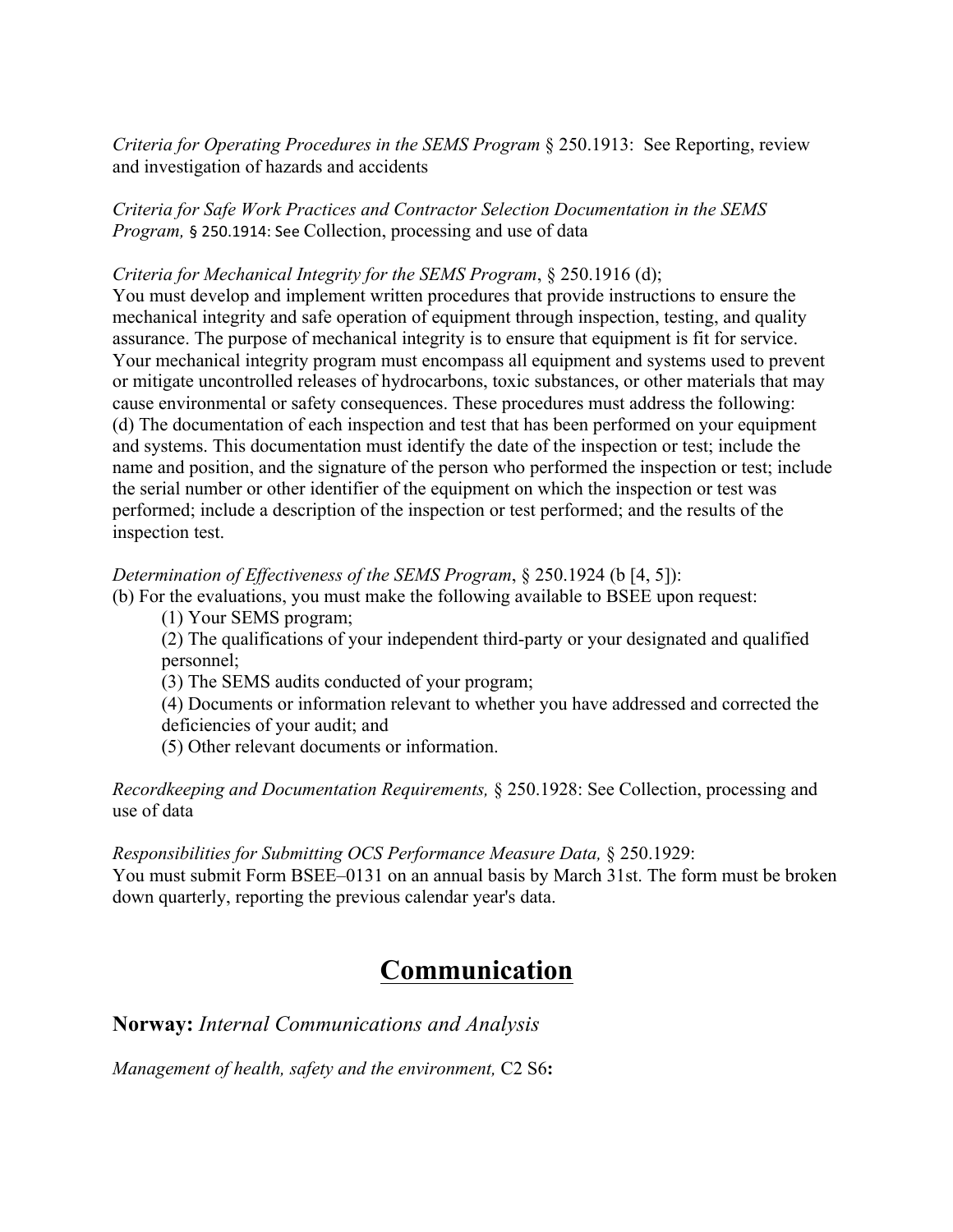The responsible party shall ensure that the management of health, safety and the environment comprises the activities, resources, processes and organisation necessary to ensure prudent activities and continuous improvement, cf. Section 17 of the Framework Regulations. Responsibility and authority shall be unambiguously defined and coordinated at all times. The necessary governing documents shall be prepared, and the necessary reporting lines shall be established.

## *Internal requirements,* C3 S8:

The responsible party shall set internal requirements that put regulatory requirements in concrete terms, and that contribute to achieving the objectives for health, safety and the environment, cf. Section 7 regarding objectives and strategies. If the internal requirements are expressed as functional requirements, achievement criteria shall be set.

The operator shall ensure agreement between its own requirements and between its own and other participants' requirements.

## **Canada:** *Internal Communications and Analysis*

## *Management System*, Part 2 5(2)(f) 5 (2):

The management system shall include the processes for the internal reporting and analysis of hazards, minor injuries, incidents and near-misses and for taking corrective actions to prevent their recurrence;

## **Greenland:** *Internal Communications and Analysis*

*Ordinary Duties of Responsibilities Between the Various Types of Companies,* EO C2:

*Responsibilities Within Each Company* EO C3: See Respnsibility for Contractors and all Parties

*Health and safety statement, EO C 6, § 19: See Documentation is current, valid and approved* 

# **United States:** *Internal Communications and Analysis*

## *Management's General Responsibilities for the SEMS Program,* §250.1909 (a, e):

You, through your management, must require that the program elements discussed in API RP 75 (as incorporated by reference in §250.198) and in this subpart are properly documented and are available at field and office locations, as appropriate for each program element. You, through your management, are responsible for the development, support, continued improvement, and overall success of your SEMS program. Specifically you, through your management, must: (a) Establish goals and performance measures, demand accountability for implementation, and provide necessary resources for carrying out an effective SEMS program.

(e) Develop and endorse a written description of your safety and environmental policies and organizational structure that define responsibilities, authorities, and lines of communication required to implement the SEMS program.